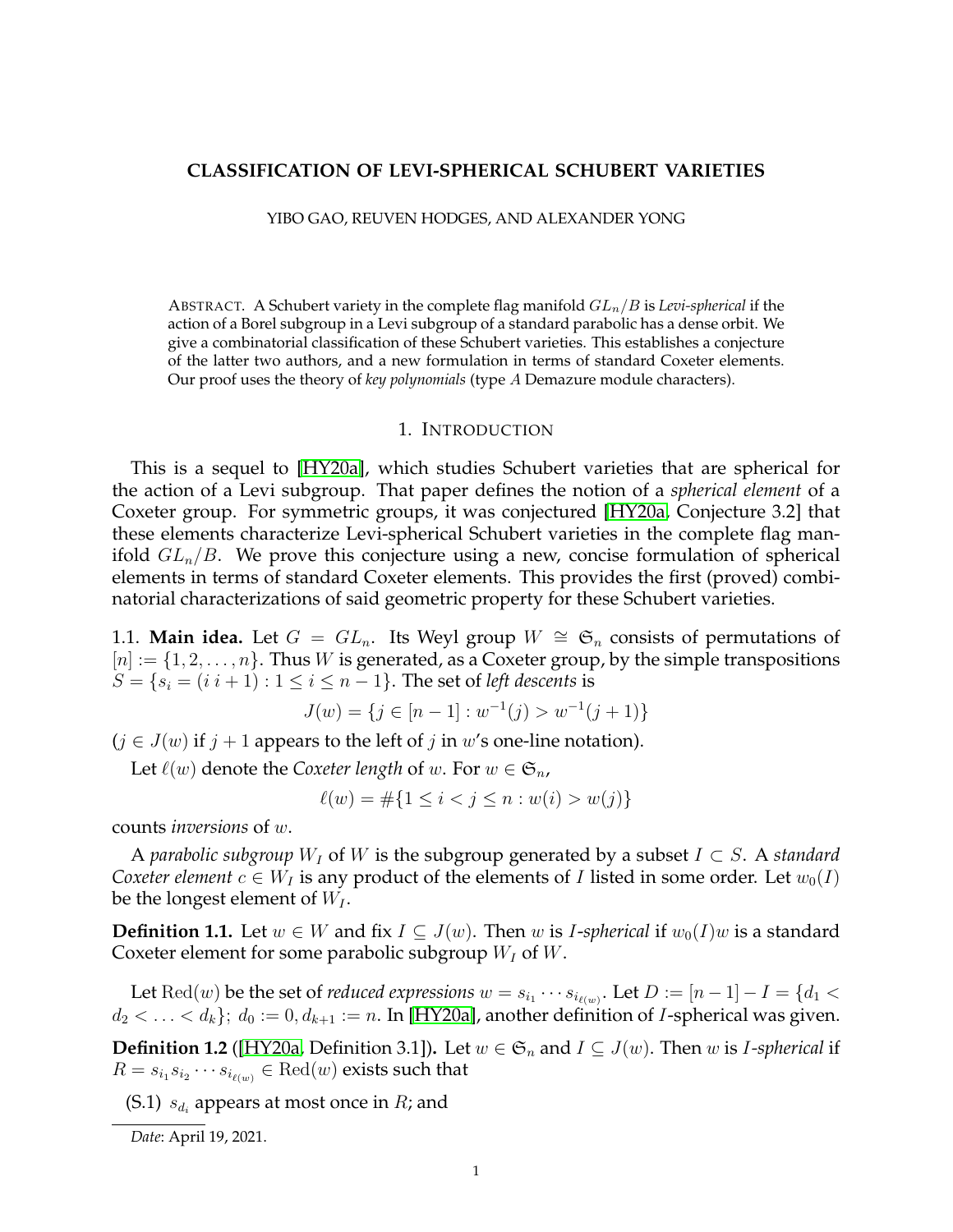(S.2)  $\#\{m : d_{t-1} < i_m < d_t\} < {d_t - d_{t-1} + 1 \choose 2}$  $\binom{t-1}{2}$  for  $1 \le t \le k+1$ .

Our starting point is the following result:

<span id="page-1-0"></span>**Theorem 1.3.** *Definitions [1.1](#page-0-0) and [1.2](#page-0-1) are equivalent.*

1.2. **Schubert geometry and the main result.** Let  $Flags(\mathbb{C}^n)$  be the variety of complete flags  $\langle 0 \rangle \subset F_1 \subset F_2 \subset \cdots \subset F_{n-1} \subset \mathbb{C}^n$ , where  $F_i$  is a subspace of dimension i. The group  $GL_n$  of invertible  $n \times n$  matrices over  $\mathbb C$  acts transitively on  $\mathrm{Flags}(\mathbb C^n)$  by change of basis. The *standard flag* is defined by  $F_i = \text{span}(\vec{e}_1, \vec{e}_2, \dots, \vec{e}_i)$  where  $\vec{e}_i$  is the *i*-th standard basis vector. The stabilizer of this flag is  $B \subset GL_n$ , the Borel subgroup of upper triangular invertible matrices. Hence  $\text{Flags}(\mathbb{C}^n) \cong GL_n/B$ . B acts on  $GL_n/B$  with finitely many orbits; these are the *Schubert cells*  $X_w^{\circ} = BwB/B \cong \mathbb{C}^{\ell(w)}$  indexed by  $w \in \mathfrak{S}_n$  (viewed as a permutation matrix). Their closures  $X_w := \overline{X_w^{\circ}}$  are the *Schubert varieties*; these are of interest in algebraic geometry and representation theory. A standard reference is [\[F97\]](#page-29-1).

For  $I \subseteq J(w)$ , let  $L_I \subseteq GL_n$  be the Levi subgroup of invertible block diagonal matrices

$$
L_I \cong GL_{d_1-d_0} \times GL_{d_2-d_1} \times \cdots \times GL_{d_k-d_{k-1}} \times GL_{d_{k+1}-d_k}.
$$

As explained in, *e.g.*, [\[HY20a,](#page-29-0) Section 1.2],  $L_I$  acts on  $X_w$ .

**Definition 1.4.**  $X_w$  is  $L_I$ -spherical if  $X_w$  has a dense orbit of a Borel subgroup of  $L_I$ . If in addition,  $I = J(w)$ ,  $X_w$  is *maximally spherical*.

Our main result is a classification of  $L_I$ -spherical Schubert varieties:

<span id="page-1-1"></span>**Theorem 1.5** ([\[HY20a,](#page-29-0) Conjecture 3.2]). Let  $w \in \mathfrak{S}_n$  and  $I \subseteq J(w)$ .  $X_w \subseteq GL_n/B$  is  $L_I$ *spherical if and only if* w *is* I*-spherical.*

Theorems [1.3](#page-1-0) and [1.5](#page-1-1) were used in C. Gaetz's [\[G21\]](#page-29-2), which proves [\[HY20a,](#page-29-0) Conjecture 3.8]. Consequently, this gives a pattern avoidance criterion for maximally spherical Schubert varieties [\[G21,](#page-29-2) Theorem 1.4, Corollary 1.5]. We refer to [\[HY20a\]](#page-29-0) for further references and background.

1.3. **Organization.** In Section [2](#page-1-2) we prove Theorem [1.3;](#page-1-0) in the process, we establish a root-system uniform result (Proposition [2.6\)](#page-4-0) that shows Definition [1.1](#page-0-0) and Definition [2.1](#page-2-0) from [\[HY20a\]](#page-29-0) (a generalization of Definition [1.2\)](#page-0-1) are, in some sense, "close". Section [3](#page-6-0) introduces some notation and terminology about symmetric groups, Bruhat order, and a certain poset  $S_{I,\gamma}$  that we define. In Section [4](#page-8-0) we recall notions about *key polynomials*, split-symmetry, and multiplicity-freeness from [\[HY20a\]](#page-29-0). This connects the Coxeter combinatorics to the geometry. Thereby, Theorem [1.5](#page-1-1) is equivalent to Theorem [4.8,](#page-10-0) the form we prove. In Section [5](#page-11-0) we introduce a subposet  $P_{c\lambda,\gamma}$  of  $S_{I,\gamma}$  whose main feature is the "Diamond property" (Theorem [5.3\)](#page-11-1). Assuming this property, we also prove the " $\Rightarrow$ " di-rection of Theorem [4.8.](#page-10-0) The central observation is that  $\mathcal{P}_{c\lambda,\gamma}$  is poset isomorphic to an interval in the Bruhat order of a Young subgroup (Proposition [5.7\)](#page-12-0). This permits us to reduce " $\Rightarrow$ " to basics about the Möbius function of Bruhat order [\[D77\]](#page-29-3). Theorem [5.3](#page-11-1) is proved in Section [6.](#page-13-0) Finally, the " $\Leftarrow$ " direction of Theorem [4.8](#page-10-0) is established in Section [7.](#page-25-0)

### 2. PROOF OF THEOREM [1.3](#page-1-0)

<span id="page-1-2"></span>We first derive some results valid for any finite crystallographic root system Φ. Let the positive roots be  $\Phi^+$ , with simple roots  $\Delta = {\alpha_1, \ldots, \alpha_r}$ . Let W be its finite Weyl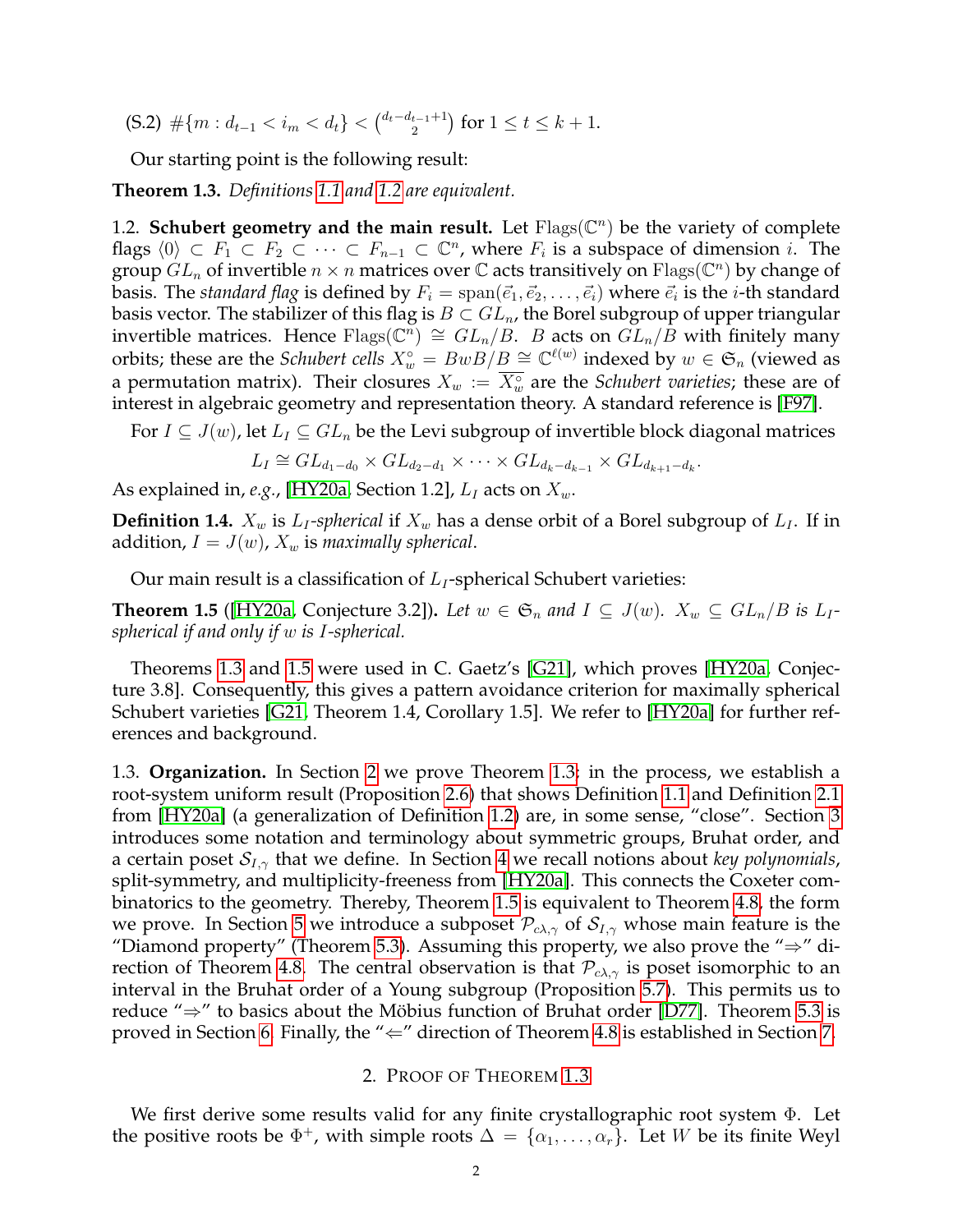group with corresponding simple generators  $S = \{s_1, s_2, \ldots, s_r\}$ , where we have fixed a bijection of  $[r] := \{1, 2, \ldots, r\}$  with the nodes of the Dynkin diagram G. Let  $\text{Red}(w)$  be the set of the *reduced expressions*  $w = s_{i_1} \cdots s_{i_k}$ , where  $k = \ell(w)$  is the *Coxeter length* of w. The *left descents* of w are

$$
J(w) = \{ j \in [r] : \ell(s_j w) < \ell(w) \}.
$$

For  $I\in 2^{[r]}$ , let  $\mathcal{G}_I$  be the induced subdiagram of  $\mathcal{G}.$  Write

$$
G_I = \bigcup_{z=1}^m C^{(z)}
$$

as its decomposition into connected components. Let  $w_0^{(z)}$  be the longest element of the parabolic subgroup  $W_{I^{(z)}}$  generated by  $I^{(z)}=\{s_j:j\in \mathcal{C}^{(z)}\}.$  The generalization of Definition [1.2](#page-0-1) to general-type was given as follows:

<span id="page-2-0"></span>**Definition 2.1.** Let  $w ∈ W$  and fix  $I ⊂ J(w)$ . Then w is *I-spherical* if there exists  $R =$  $s_{i_1}\cdots s_{i_{\ell(w)}}\in \mathrm{Red}(w)$  such that

• 
$$
\# \{ t \mid i_t = j \} \leq 1
$$
 for all  $j \in [r] - I$ , and

 $\bullet \; \#\{t \: | \: i_t \in \mathcal{C}^{(z)}\} \leq \ell(w_0^{(z)})$  $\mathcal{O}^{(z)}_0$  + #vertices( $\mathcal{C}^{(z)}$ ) for  $1 \leq z \leq m$ .

Such an R is called an I-*witness*.

Definition [1.1](#page-0-0) makes sense in the general context as well. However, that notion dif-fers from Definition [2.1](#page-2-0) in type  $D_4$  and  $F_4$  (this reduces confidence in the general-type classification conjecture for Levi-spherical Schubert varieties [\[HY20a,](#page-29-0) Conjecture 1.9]).

We now develop some preliminary results.

**Lemma 2.2.** Let  $w \in W$  and fix  $I \subset J(w)$ . Let  $R = s_{i_1} \cdots s_{i_{\ell(w)}}$  and  $R' = s_{j_1} \cdots s_{j_{\ell(w)}} \in \text{Red}(w)$  $b$ e such that each  $s_t$ ,  $t \in [r] - I$ , appears at most once in  $R$ , and at most once in  $R'.$  Then for each  $1 \leq z \leq m$ ,

$$
\#\{t \mid i_t \in C^{(z)}\} = \#\{t \mid j_t \in C^{(z)}\}.
$$

*Proof.* We may assume without loss of generality that Φ is irreducible. Furthermore, we may assume without loss of generality that each  $s_i \in S$  is used in any (equivalently, all)  $R'' \in \text{Red}(w)$ , since otherwise we work individually on the root systems associated to each irreducible component of  $\Delta \setminus \{\alpha_i\}.$ 

We induct on  $m \geq 1$ . In the base case  $m = 1$ , then

$$
\#\{t \mid i_t \in C^{(1)}\} = \ell(w) - (r - \#I)
$$

is independent of any choice of  $R''$ , so we are done.

For the induction step, consider a fixed  $\mathcal{C}\in\{\mathcal{C}^{(1)},\ldots,\mathcal{C}^{(m)}\}.$  Fix some  $t_0\in[r]-I$  such that not all of  $\mathcal{C}^{(1)}, \ldots, \mathcal{C}^{(m)}$  lie in the same connected component of (the Dynkin diagram of)  $S \setminus \{t_0\}$ . Such  $t_0$  can be chosen because  $m \geq 2$  and that the Dynkin diagram for W is a tree. Let  $J_1, J_2, \ldots, J_p$  be the connected components of  $S \setminus \{t_0\}$  and assume  $C \subset J_1$ .

Note that generators in different  $J_i$ 's commute with each other. For the reduced word  $R_\prime$ we can regroup it as  $w_{J_1}\cdots w_{J_p}s_{t_0}u_{J_1}\cdots u_{J_p}$  where  $w_{J_i}, u_{J_i}\in W_{J_i}$ , the parabolic subgroup generated by  $J_i$ . We can rearrange it as

$$
w = (w_{J_2} \cdots w_{J_p})(w_{J_1} s_{t_0} u_{J_1})(u_{J_2} \cdots u_{J_p}).
$$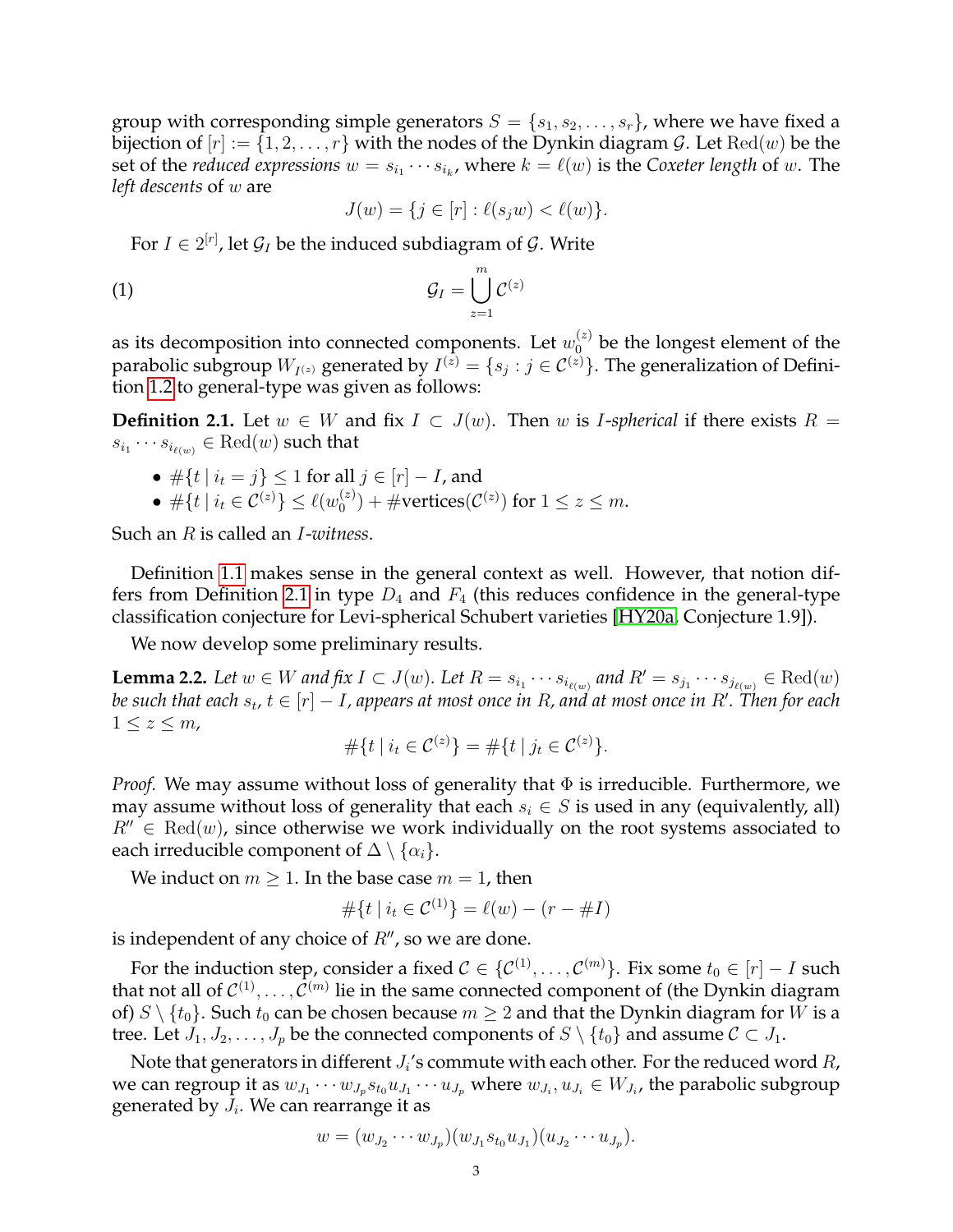Similarly, for  $R'$  we obtain

$$
w = w'_{J_1} \cdots w'_{J_p} s_{t_0} u'_{J_1} \cdots u'_{J_p}
$$
  
=  $(w'_{J_2} \cdots w'_{J_p}) (w'_{J_1} s_{t_0} u'_{J_1}) (u'_{J_2} \cdots u'_{J_p}).$ 

Since  $w_{J_1} s_{t_0} u_{J_1}$  does not contain any simple generators associated to  $K = J_2 \cup \cdots \cup J_p$ , it is the unique minimal double coset representative of  $W_KwW_K$ . This implies that  $w_{J_1}s_{t_0}u_{J_1}$  =  $w'_{J_1}s_{t_0}u'_{J_1}$ , where we obtained the same Weyl group element from different reduced decompositions.

Now apply the induction hypothesis by replacing S by  $J_1 \cup \{t_0\}$ , I by  $I \cap J_1 \cup \{t_0\}$ , w by the minimal length coset representative of  $W_K w \overline{W_K}$ , R (and R') by the subword of R (and R') that equals  $w_{J_1} s_{t_0} u_{J_1} = w'_{J_1} s_{t_0} u'_{J_1}$ , and leaving C unchanged.

For each  $\alpha \in \Phi^+$ , define its *support* to be

 $\text{Supp}(\alpha) = \{ \alpha_i \in \Delta \mid \alpha - \alpha_i \text{ is a nonnegative linear combination of } \Delta \}.$ 

Also, for each positive root  $\alpha = \sum_{i=1}^r c_i \alpha_i$ , written as a nonnegative linear combination of  $\Delta$ , define its *height* to be  $\text{ht}(\alpha) = \sum_{i=1}^{n} c_i$ . The next folklore result is well-known, but we do not know a precise reference with proof. We include one here:

<span id="page-3-0"></span>**Lemma 2.3.** *For each*  $\alpha \in \Phi^+$ ,  $\text{Supp}(\alpha)$  *is a connected subgraph in the Dynkin diagram.* 

*Proof.* We use induction on  $\text{ht}(\alpha)$ . The base case  $\text{ht}(\alpha) = 1$ , *i.e.*,  $\alpha \in \Delta$ , is clear.

In the induction step, for each  $\alpha \in \Phi^+ \setminus \Delta$ , there exists  $i \in [r]$  such that  $\alpha' := s_i \alpha =$  $\alpha - k\alpha_i \in \Phi^+$  for some positive integer k. We know that  $\text{ht}(\alpha') < \text{ht}(\alpha)$  so  $\text{Supp}(\alpha')$  is connected by induction hypothesis. At the same time,  $\text{Supp}(\alpha) = \text{Supp}(\alpha') \cup \{\alpha_i\}$ . If  $\alpha_i \in \text{Supp}(\alpha')$ , then  $\text{Supp}(\alpha) = \text{Supp}(\alpha')$  is connected. Thus, we assume  $\alpha_i \notin \text{Supp}(\alpha')$ . Let  $\langle -, - \rangle$  denote the standard inner product on the ambient vector space containing our root system. We have

$$
\alpha = s_i \alpha' = \alpha' - \frac{2\langle \alpha', \alpha_i \rangle}{\langle \alpha_i, \alpha_i \rangle} \alpha_i \neq \alpha'.
$$

As  $\langle \alpha', \alpha_i \rangle \neq 0$ , there exists some  $\alpha_j \in \text{Supp}(\alpha')$  such that  $\langle \alpha_j, \alpha_i \rangle \neq 0$ , meaning that the node  $j$  is connected to the node  $i$  in the Dynkin diagram. Therefore,  $\mathrm{Supp}(\alpha)=\mathrm{Supp}(\alpha')\cup$  $\{\alpha_i\}$  is connected.

<span id="page-3-1"></span>**Lemma 2.4.** Suppose that we have an equality of reduced words  $s_{i_1}s_{i_2}\cdots s_{i_{k-1}}=s_{i_2}s_{i_3}\cdots s_{i_k}$ . *Then*  $\#\{t \mid i_t = j\} \geq 2$  *for all j on the path (excluding*  $i_1$  *and*  $i_k$ *) between*  $i_1$  *and*  $i_k$  *in G*.

*Proof.* Let  $w = s_{i_1} s_{i_2} \cdots s_{i_{k-1}} = s_{i_2} s_{i_3} \cdots s_{i_k}$ . As  $s_{i_2} \cdots s_{i_k}$  is reduced,  $\alpha_{i_k}$  is a right inversion of w, where  $\alpha_{i_k}$  is the simple root corresponding to  $s_{i_k}$ , *i.e.*,  $\alpha_{i_k} \in \Phi^+$  and  $w\alpha_{i_k} \in \Phi^-$ . Let  $-\beta = w\alpha_{i_k}$  so  $\beta \in \Phi^+$ . We have that

$$
\beta = -s_{i_2} \cdots s_{i_k} \alpha_{i_k} = -s_{i_2} \cdots s_{i_{k-1}} (-\alpha_{i_k}) = s_{i_2} \cdots s_{i_{k-1}} \alpha_{i_k}.
$$

This means that  $s_{i_1}\beta = w\alpha_{i_k} = -\beta$  so  $\beta = \alpha_{i_1}$ .

Note that since  $s_{i_j}\cdots s_{i_k}$  is reduced and has  $\alpha_{i_k}$  as its right descent, we know

$$
s_{i_j}\cdots s_{i_{k-1}}s_{i_k}\alpha_{i_k}\in \Phi^-, \ s_{i_j}\cdots s_{i_{k-1}}\alpha_{i_k}\in \Phi^+.
$$

Consider the sequence of positive roots

$$
\alpha_{i_k}, s_{i_{k-1}}\alpha_{i_k}, \ldots, s_{i_2}\cdots s_{i_{k-1}}\alpha_{i_k} = \alpha_{i_1}.
$$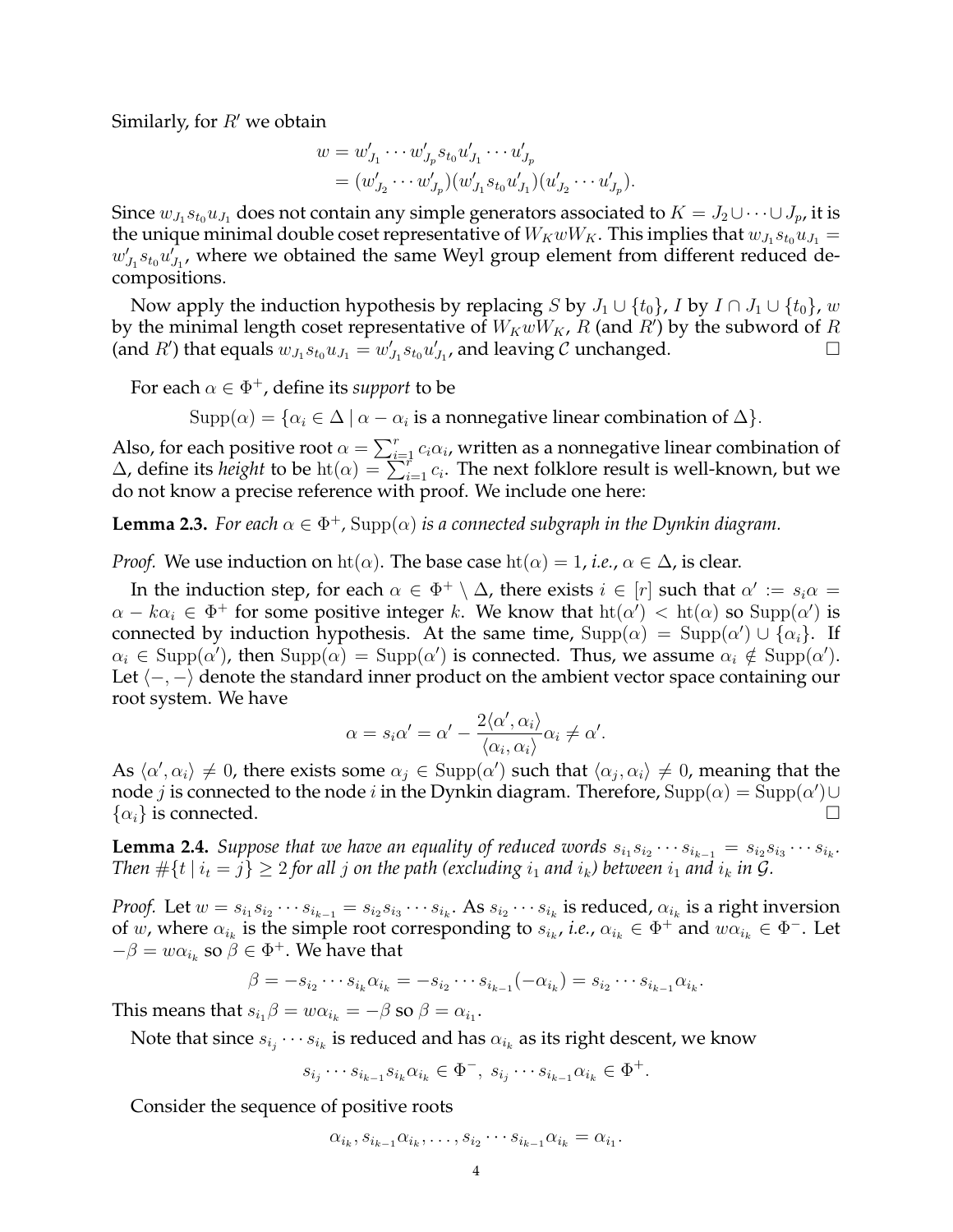By definition,  $s_{\alpha}(x) = x - \frac{2\langle x, \alpha \rangle}{\langle \alpha, \alpha \rangle}$  $\frac{\alpha\langle x,\alpha\rangle}{\langle\alpha,\alpha\rangle}\alpha.$  Hence the symmetric difference

$$
\mathrm{Supp}(s_{i_t}\cdots s_{i_{k-1}}\alpha_{i_k})\Delta \mathrm{Supp}(s_{i_{t+1}}\cdots s_{i_{k-1}}\alpha_{i_k})\subseteq \{\alpha_{i_t}\},\ \text{ for } t=k-1,\ldots,2.
$$

Recall that for each  $\alpha \in \Phi^+$ , its support  $\text{Supp}(\alpha)$  is connected in the Dynkin diagram (Lemma [2.3\)](#page-3-0). Fix any j on the path between  $i_1$  and  $i_k$  in the Dynkin diagram. As a result, there exists some p such that  $\alpha_j \in \text{Supp}(s_{i_p} \cdots s_{i_{k-1}} \alpha_{i_k})$ . Thus, there must be some  $s_j$ among  $s_{i_p},\ldots,s_{i_{k-1}}$  so that a positive multiple of  $\alpha_j$  can be added from  $\alpha_{i_k}$ , and there must be some  $s_j$  among  $s_{i_2},\ldots,s_{i_{p-1}}$  so that a positive multiple of  $\alpha_j$  can be subtracted to obtain  $\alpha_{i_1}$ .  $\blacksquare$ .

We use this textbook result:

<span id="page-4-1"></span>**Proposition 2.5** (Deletion property [\[BB05,](#page-29-4) Proposition 1.4.7]). *Let*  $w = s_{i_1} \cdots s_{i_\ell}$  *be a reduced* word. Then for a left descent  $s_{i_0}$  of w, i.e.  $\,\ell(s_{i_0}w) \,=\, \ell(w) - 1$ , we have another reduced word  $w = s_{i_0} s_{i_1} \cdots \widehat{s_{i_j}} \cdots s_{i_\ell}$ , where  $\widehat{s_{i_j}}$  means the deletion of  $s_{i_j}$ .

The culmination of the above root-system uniform arguments is this next proposition, which says that Definition [2.1](#page-2-0) is, in general, "close" to Definition [1.1.](#page-0-0)

<span id="page-4-0"></span>**Proposition 2.6.** *If*  $w \in W$  *is I-spherical (in the sense of Definition [2.1\)](#page-2-0), then there exists an I*-witness R of w of the form  $R = R'R''$  where  $R' \in \text{Red}(w_0(I))$  and  $R'' \in \text{Red}(w_0(I)w)$ .

*Proof.* Let  $R^{(0)} = s_{i_1} \cdots s_{i_\ell}$  be an *I*-witness of w. Pick any  $R' = s_{k_1} \cdots s_{k_{\ell'}} \in \text{Red}(w_0(I)).$ We gradually modify  $R^{(0)}$ , so that at each step it remains an *I*-witness, until it is of the desired form. For each  $j = \ell', \ldots, 1$ , add  $s_{k_j}$  to the start of R. By the deletion property (Proposition [2.5\)](#page-4-1), some  $s_{i_{j'}}$  is deleted resulting in  $R^{(1)} \in \text{Red}(w)$ . By Lemma [2.4,](#page-3-1)  $k_j$  and  $i_{j'}$ must be in the same  $\mathcal{C}^{(z)}$  since otherwise, some  $s_i$  with  $i \notin I$  on the path from  $k_j$  to  $i_{j'}$  in the Dynkin diagram is used at least twice in  $R^{(0)}$ , contradicting that  $R^{(0)}$  is an *I*-witness. Thus, in  $R^{(1)}$ ,  $\#\{t\mid i_t\in \mathcal{C}^{(z)}\}$  remains unchanged for each  $z$ . Repeating this,  $k_{\ell'}$  many times, we obtain an *I*-witness  $R^{(k_{\ell'})} = R'R''$ , as claimed.

Henceforth, we assume that  $W = \mathfrak{S}_n$ . Recall that  $w \in \mathfrak{S}_n$  *contains the pattern*  $u \in \mathfrak{S}_k$  if there exists  $i_1 < i_2 < \ldots < i_k$  such that  $w(i_1), w(i_2), \ldots, w(i_k)$  is in the same relative order as  $u(1), u(2), \ldots, u(k)$ . Furthermore w *avoids* u if no such indices exist.

We need the following proposition relating pattern avoidance and standard Coxeter elements. A more general statement for finite Weyl groups can be found in [\[GH20\]](#page-29-5).

<span id="page-4-2"></span>**Proposition 2.7** ([\[T07\]](#page-29-6)). A permutation  $w \in \mathfrak{S}_n$  is a product of distinct generators, i.e., a stan*dard Coxeter element in some parabolic subgroup, if and only if* w *avoids 321 and 3412.*

*Conclusion of the proof of Theorem* [1.3:](#page-1-0) If  $w \in \mathfrak{S}_n$  satisfies the Definition [1.1](#page-0-0) then it clearly satisfies Definition [1.2.](#page-0-1)

Conversely, suppose  $w \in \mathfrak{S}_n$  satisfies Definition [1.2.](#page-0-1) We now show that it satisfies Definition [1.1.](#page-0-0) Recall  $D = [n] - I = \{d_1 < d_2 < \ldots < d_k\}; d_0 = 0, d_{k+1} = n$ . Let

 $A_i = \{d_{i-1} + 1, \ldots, d_i\}$  for  $i = 1, \ldots, k + 1$ .

Assume w is I-spherical with some I-witness. By Proposition [2.6](#page-4-0) and Definition [1.2,](#page-0-1) we can write  $w = w_0(I)u$  such that there is a reduced word  $R'' = s_{i_1} \cdots s_{i_{\ell(u)}}$  of u such that

•  $s_{d_i}$  appears at most once in  $R''$ ; and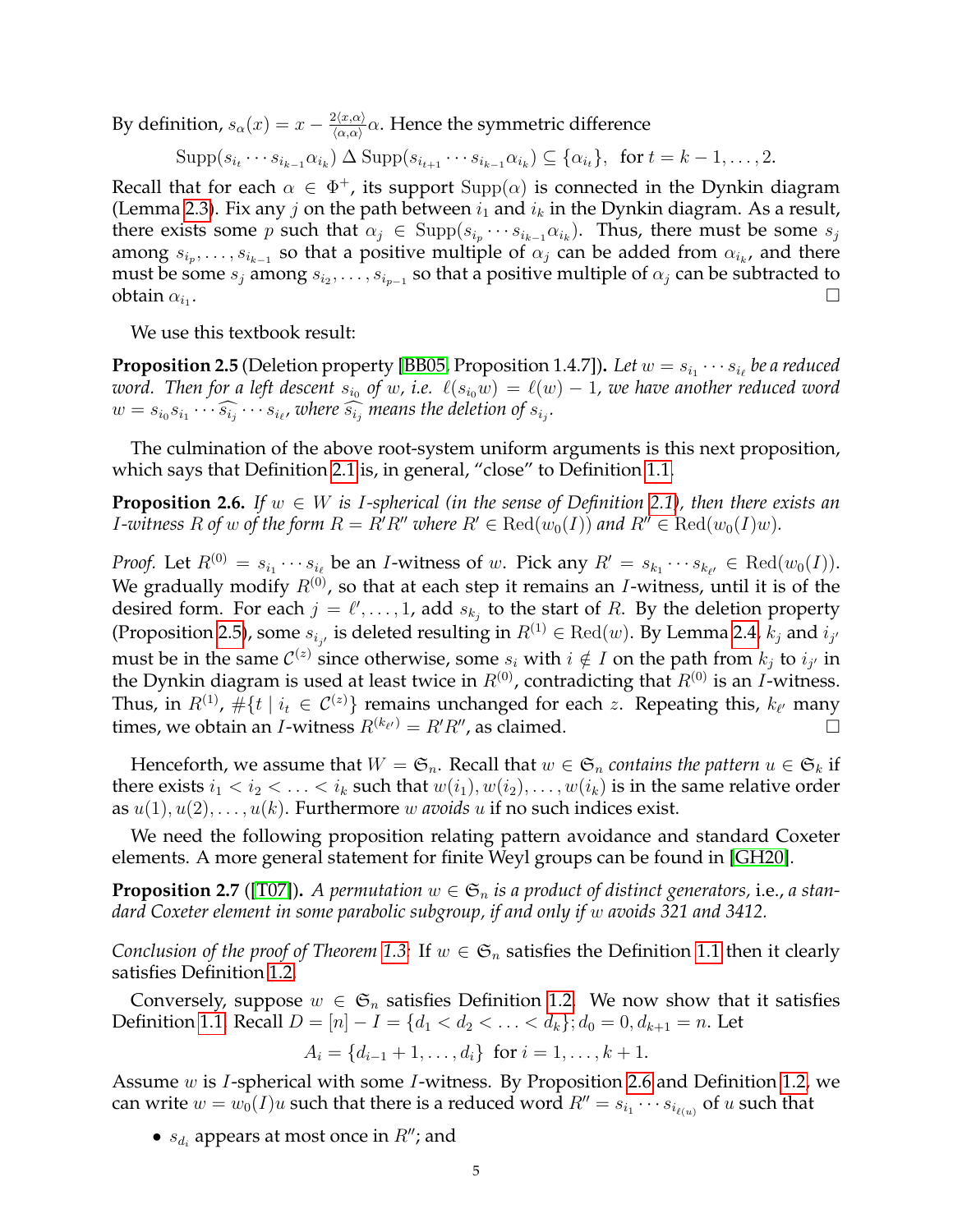• 
$$
\#\{m \mid d_{t-1} < i_m < d_t\} < \binom{d_t - d_{t-1} + 1}{2} - \binom{d_t - d_{t-1}}{2} = d_t - d_{t-1} \text{ for } 1 \le t \le k+1.
$$

By Proposition [2.7,](#page-4-2) it suffices to show that  $u = w_0(I) \cdot w$  avoids 321 and 3412, or equivalently,  $u^{-1}$  avoids 321 and 3412. Since Proposition [2.6](#page-4-0) implies  $\ell(w) = \ell(w_0(I)) + \ell(u)$ ,  $u = w_0(I) \cdot w$  does not have left descents in I. In other words,  $u^{-1}$  is increasing on the indices  $A_i$  for  $1 \leq i \leq k+1$ .

Think about  $R''$  as successive multiplications of  $u^{-1}$  on the right by simple transpositions of  $R''$  (read right to left) until one reaches id (for example, if  $u^{-1} = 2413$ ,  $R'' = s_1s_3s_2$ represents  $2\underline{41}3 \rightarrow 21\underline{43} \rightarrow \underline{21}34 \rightarrow 1234$ ). Since  $s_{d_i}$  appears at most once in  $R''$ , we know  $|\{u^{-1}(1), u^{-1}(2), \ldots, u^{-1}(d_i)\}\setminus [d_i]|\leq 1$ . Moreover, if this cardinality is 1,  $s_{d_i}$  swaps  $\max\{u^{-1}(1),\ldots,u^{-1}(d_i)\}$  at index  $d_i$  with  $\min\{u^{-1}(d_i+1),\ldots,u^{-1}(n)\}$  at index  $d_i+1$ .

First suppose  $u^{-1}$  contains 3412 at indices  $k_1 < k_2 < k_3 < k_4$ . Then any reduced expression of  $u^{-1}$  contains at least two copies of  $s_j$  for  $k_2 \leq j < k_3$ . Since  $u^{-1}(k_2) > u^{-1}(k_3)$ ,  $k_2$ and  $k_3$  lie in different  $A_i$ 's. This means that there exists some  $k_2\leq j < k_3$  with  $j\notin I$  such that  $s_j$  is used at least twice in  $R''$ , a contradiction.

If  $u^{-1}$  contains 321 at indices  $k_1 \, < \, k_2 \, < \, k_3$  with  $k_i \, \in \, A_{t_i}$ , then  $t_1 \, < \, t_2 \, < \, t_3$ . We concentrate on the block  $A_{t_2}$  and will show that simple transpositions in  $A_{t_2}$  are used at least  $d_{t_2} - d_{t_2-1}$  times in  $R''$ . A visualization of  $u^{-1}$  is shown in Figure [1.](#page-5-0)



<span id="page-5-0"></span>FIGURE 1. An example of a permutation  $u^{-1}$  containing 321 in the proof of Theorem [1.3](#page-1-0)

Recall that  $s_{d_{t_2-1}}$  exchanges the maximum value in indices  $A_1 \cup \cdots \cup A_{t_2-1}$  with the minimum value in indices  $A_{t_2} \cup \cdots \cup A_{k+1}$ . Since  $u^{-1}(k_2) > u^{-1}(k_3)$ , the value  $u^{-1}(k_2)$  is not the minimum among  $u^{-1}(A_{t_2} \cup \cdots \cup A_{k+1})$  and thus cannot arrive left of index  $d_{t_2-1}+1$ during this  $s_{d_{t_2-1}}$  swap. Similarly, since  $u^{-1}(k_2) < u^{-1}(k_1)$ , the value  $u^{-1}(k_2)$  cannot go to the right of index  $d_{t_2} - 1$ . As a result, the value of  $u^{-1}(k_2)$  occurs among  $u^{-1}(A_{t_2})$  as we are using  $R''$  to transform  $u^{-1}$  into id.

In order to put  $u^{-1}(k_1), u^{-1}(k_2), u^{-1}(k_3)$  into the correct order, both the values  $u^{-1}(k_1)$ and  $u^{-1}(k_3)$  must enter  $A_{t_2}$  and exchange with  $u^{-1}(k_2)$ . In particular, all of the simple transpositions  $s_j$ ,  $j = d_{t_2-1}+1, \ldots, d_{t_2}-1$  must be used in order to exchange  $u^{-1}(k_1)$  with  $u^{-1}(k_3)$ . Moreover, certain  $s_j$  need to be applied twice: if  $u^{-1}(k_1)$  switches with  $u^{-1}(k_2)$  at transposition  $s_j$  before  $u^{-1}(k_2)$  switches with  $u^{-1}(k_3)$ , then  $s_j$  must be used again; and if  $u^{-1}(\bar{k_3})$  switches with  $u^{-1}(k_2)$  first at  $s_j$ , then  $s_j$  must be used again as well to eventually switch  $u^{-1}(k_2)$  and  $u^{-1}(k_1)$ . Either way, in this case, the total number of times that  $s_j$ ,  $j = d_{t_2-1} + 1, \ldots, d_{t_2} - 1$ , is used is at least  $d_{t_2} - d_{t_2-1}$ .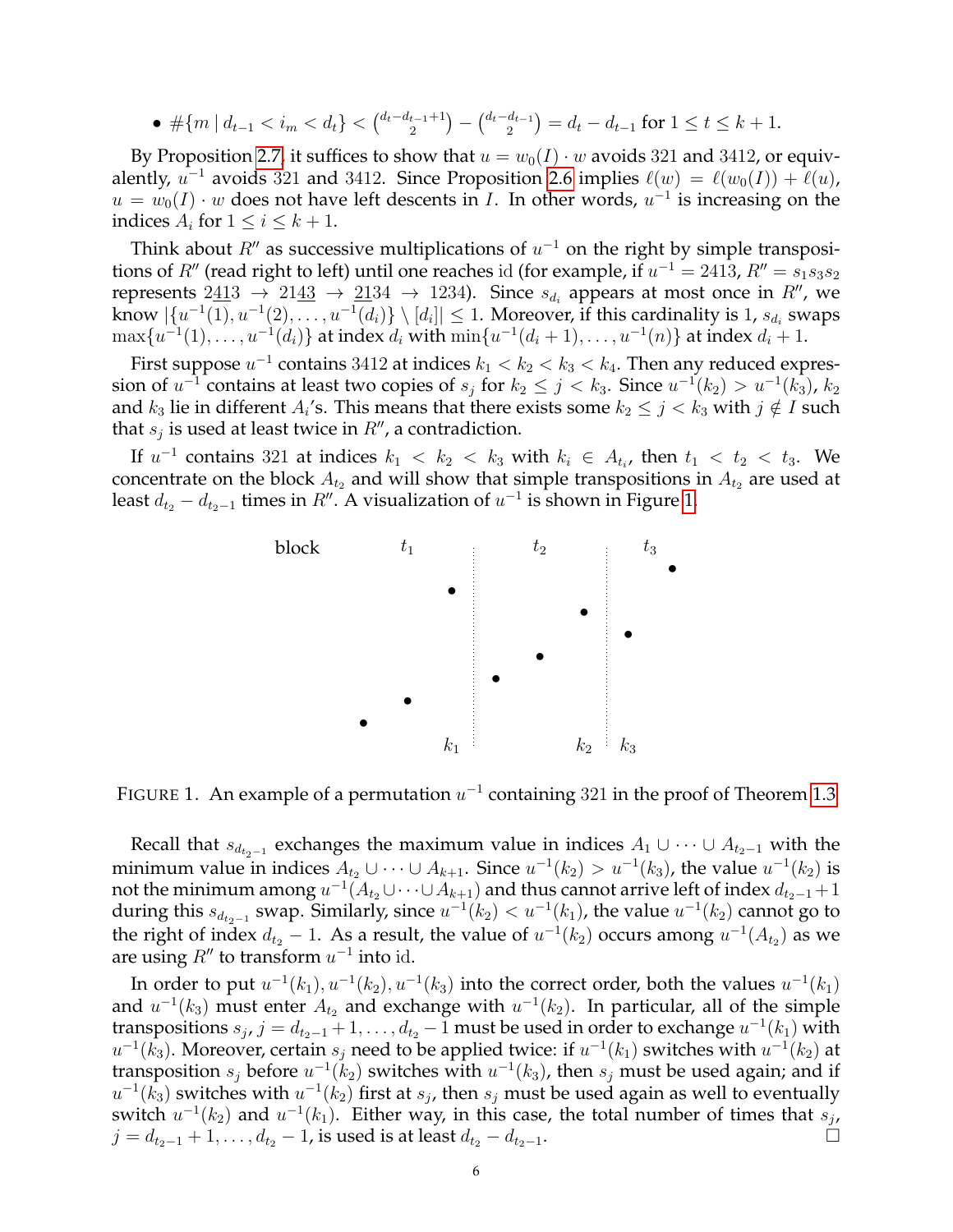#### 3. BRUHAT ORDER OF YOUNG SUBGROUPS AND THE POSET  $\mathcal{S}_{I,\gamma}$

<span id="page-6-0"></span>The symmetric group  $\mathfrak{S}_n$  has the poset structure of *(strong) Bruhat order*  $\lt_{\text{Bruhat}}$ . It is convenient for us to use the "upside down" version. That is, the covering relations are  $u \leq_{\text{Bruhat}} us_{ij}$  where  $\ell(u) - 1 = \ell(us_{ij})$  and  $s_{ij} = (i\ j)$  is a transposition. Hence, under this choice of convention, the longest length permutation  $w_0 = n n - 1 ... 3 2 1$  is the unique minimum, and the identity permutation is the unique maximum.

A sequence of non-negative integers  $\alpha = (\alpha_1, \alpha_2, \ldots, \alpha_n)$  is a *weak composition*. Let Comp<sub>n</sub> be the set of all such compositions. Let Par<sub>t</sub> be the set of partitions with at most t nonzero-parts. A *split-partition* is

$$
(\lambda^1,\ldots,\lambda^k)\in {\sf Par}_D:={\sf Par}_{d_1-d_0}\times\cdots\times {\sf Par}_{d_{k+1}-d_k}.
$$

Fix  $\gamma \in \text{Par}_D$ , where  $D = [n-1] - I$  (as in Section [1\)](#page-0-2), which we will identify (in the obvious way) with an element of  $\mathsf{Comp}_n$ .

**Definition 3.1.**  $i, j \in [n]$  are *in the same block* (with respect to  $D = [n] - I$ ) if there exists  $t \in [0, k]$  such that  $d_t + 1 \le i, j \le d_{t+1}$ .

Let  $\delta_t = (t, t-1, \ldots, 3, 2, 1)$ . Given  $\gamma$ , pick  $\Delta := \Delta_\gamma \in \mathbb{Z}_{\geq 0}^n$  to be any fixed but arbitrary strictly decreasing vector such that:

- In the *i*-th block (of size  $d_i-d_{i-1}$ ), the components of  $\Delta$  are of the form  $(f_i, f_i, \ldots, f_i)$ +  $\delta_{d_i-d_{i-1}}$  where  $f_i$  is some positive integer depending on  $i$ .
- $\gamma + \Delta$  is a vector with distinct components.

Let  $\mathfrak{S}_n$  be permutations on the (distinct) entries of  $\gamma + \Delta$ . Clearly there is an isomorphism of Bruhat orders between that of  $\mathfrak{S}_n$  and  $\widehat{\mathfrak{S}}_n$  that sends  $w_0$  to  $\Delta + \gamma$ . We will therefore mildly abuse notation and use  $\leq_{\text{Bruhat}}$  for either order, as the context will be clear. Let

$$
\Omega : (\mathfrak{S}_n, <_{\text{Bruhat}}) \to (\mathfrak{S}_n, <_{\text{Bruhat}})
$$

be this poset isomorphism.

Now, let

$$
\tilde{\mathcal{S}}_{I,\gamma} = \widehat{\mathfrak{S}}_{d_1-d_0} \times \widehat{\mathfrak{S}}_{d_2-d_1} \times \cdots \times \widehat{\mathfrak{S}}_{d_{k+1}-d_k}
$$

be the Young subgroup of  $\mathfrak{S}_n$ , where  $\mathfrak{S}_{d_{i+1}-d_i}$  is the permutation group on the labels of  $\Delta+\gamma$  in the  $i$ -th block. Thus, strong Bruhat order  $<_{\rm Bruhat}$  on  $\widehat{\mathfrak{S}}_n$  restricts to  $\tilde{\mathcal{S}}_{I,\gamma}.$ 

**Definition 3.2.** Given  $\tilde{\beta} \in \tilde{\mathcal{S}}_{I,\gamma}$  (thought of as a vector in  $\mathbb{Z}_{\geq 0}^n$ ), let

$$
\Phi(w) = \tilde{\beta} - \Delta.
$$

Let  $\mathcal{S}_{I,\gamma} := \text{Im } \Phi \subset \text{Comp}_n$ . For  $x, y \in \mathcal{S}_{I,\gamma}$  define  $x <_{\text{Bruhat }} y$  if  $\Phi^{-1}(x) <_{\text{Bruhat }} \Phi^{-1}(y)$ .

<span id="page-6-1"></span> $\textbf{Proposition 3.3.} \,\, (\mathcal{S}_{I, \gamma}, <_\text{Bruhat}) \cong (\tilde{\mathcal{S}}_{I, \gamma}, <_\text{Bruhat}) \cong (\mathfrak{S}_{d_1-d_0} \times \cdots \times \mathfrak{S}_{d_{k+1}-d_k}, <_\text{Bruhat}).$ 

*Proof.* Φ is injective and hence a bijection onto its image. It is a poset map by construction. This proves the first isomorphism. The second isomorphism is induced from  $\Omega$ .

**Definition 3.4.** If  $\beta = (\beta_1, \dots, \beta_n) \in \text{Comp}_n$  and  $i < j \in [n-1]$ , define  $t_{ij}$ : Comp<sub>n</sub>  $\rightarrow$  Comp<sub>n</sub> by (2)  $t_{ij}(\ldots,\beta_i,\ldots,\beta_j,\ldots)=(\ldots,\beta_j-(j-i),\ldots,\beta_i+(j-i),\ldots).$ 

Also let  $t_i := t_{i,i+1}.$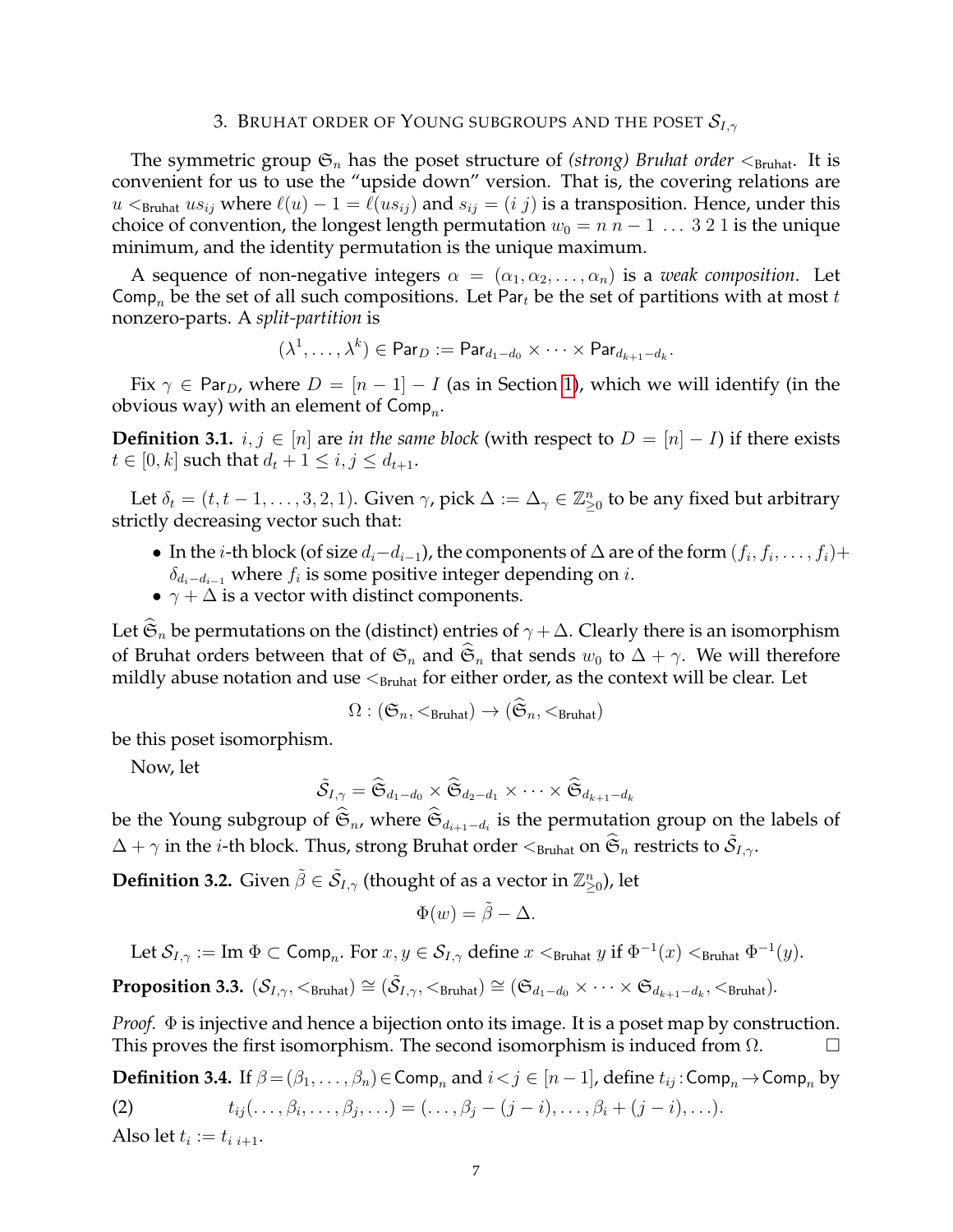The next lemma asserts that the role of  $t_{ij}$ 's in  $S_{I,\gamma}$  is the same as that of the  $s_{ij} = (i\ j)$ in  $\mathfrak{S}_n$ . In particular, the  $t_i$ 's are analogous to the simple transpositions.

<span id="page-7-2"></span>**Lemma 3.5.** For  $i < j$  in the same block, this diagram commutes:

(3) 
$$
\begin{array}{ccc}\n\tilde{S}_{I,\gamma} & \stackrel{\Phi}{\longrightarrow} & \mathcal{S}_{I,\gamma} \\
s_{ij} \downarrow & & \downarrow t_{ij} \\
\tilde{S}_{I,\gamma} & \stackrel{\Phi}{\longrightarrow} & \mathcal{S}_{I,\gamma}.\n\end{array}
$$

*Proof.* Let  $\tilde{\beta} \in \tilde{\mathcal{S}}_{I,\gamma}$ . By definition of  $\Delta$ , there is some number f such that  $\Delta_k = f - k$  for  $i \leq k \leq j$ . We have

$$
t_{ij}\Phi\tilde{\beta} = t_{ij}(\ldots, \tilde{\beta}_i - f + i, \ldots, \tilde{\beta}_k - f + k, \ldots, \tilde{\beta}_j - f + j, \ldots)
$$
  
\n
$$
= (\ldots, \tilde{\beta}_j - f + j - (j - i), \ldots, \tilde{\beta}_k - f + k, \ldots, \tilde{\beta}_i - f + i + (j - i), \ldots)
$$
  
\n
$$
= (\ldots, \tilde{\beta}_j - f + i, \ldots, \tilde{\beta}_k - f + k, \ldots, \tilde{\beta}_i - f + j, \ldots)
$$
  
\n
$$
= \Phi(\ldots, \tilde{\beta}_j, \ldots, \tilde{\beta}_k, \ldots, \tilde{\beta}_i, \ldots) = \Phi s_{ij}\tilde{\beta}
$$

as desired.  $\Box$ 

*Example* 3.6*.* Let  $n = 3$ ,  $I = \{1, 2\}$  $I = \{1, 2\}$  $I = \{1, 2\}$  with a single block,  $\gamma = 443$  and  $\Delta = 321$ . Figure 2 shows the poset  $\tilde{\mathcal{S}}_{I,\gamma}$  and  $\mathcal{S}_{I,\gamma}$  with the actions of  $s_{ij}$ 's and  $t_{ij}$ 's respectively.



<span id="page-7-0"></span>FIGURE 2. Example of the poset  $\tilde{\mathcal{S}}_{I,\gamma}$  (left) and  $\mathcal{S}_{I,\gamma}$  (right)

*Remark* 3.7. Having formally defined  $(S_{I,\gamma}, <_{Bruhat})$  above, in the remainder of the paper, one can think of this poset as generated from  $\gamma$  *via* the action of  $t_{ij}$ 's, including just the  $t_i$ 's.

<span id="page-7-1"></span>**Definition 3.8.** For  $\beta \in S_{I,\gamma}$ , let  $\theta(\beta)$  be the *rank* of  $\beta$ , *i.e.*, there exists a saturated chain

$$
\beta = \beta^{(\theta)} \gtrdot_{\text{Bruhat}} \beta^{(\theta - 1)} \gtrdot_{\text{Bruhat}} \cdots \gtrdot_{\text{Bruhat}} \beta^{(0)} = \gamma
$$

of length  $\theta = \theta(\beta)$  from  $\beta$  to the minimum  $\gamma$  in  $S_{I,\gamma}$ . Also define the *sign* of  $\beta$  to be  $\mathsf{sgn}(\beta) := (-1)^{\theta(\beta)}.$ 

<span id="page-7-3"></span>These facts follow immediately from the usual Bruhat orders and the isomorphism Φ. **Lemma 3.9.** *For*  $\beta \in S_{I,\gamma}$  *and i*, *j in the same block,* 

(i)  $\beta_i > \beta_j - (j - i)$  *if and only if*  $\beta$  < <sub>Bruhat</sub>  $t_{ij}\beta$ *; in particular,*  $\beta_i - i \neq \beta_j - j$  *for*  $i \neq j$ *;* (ii) sgn $(t_{ij}\beta) = -sgn(\beta)$ ;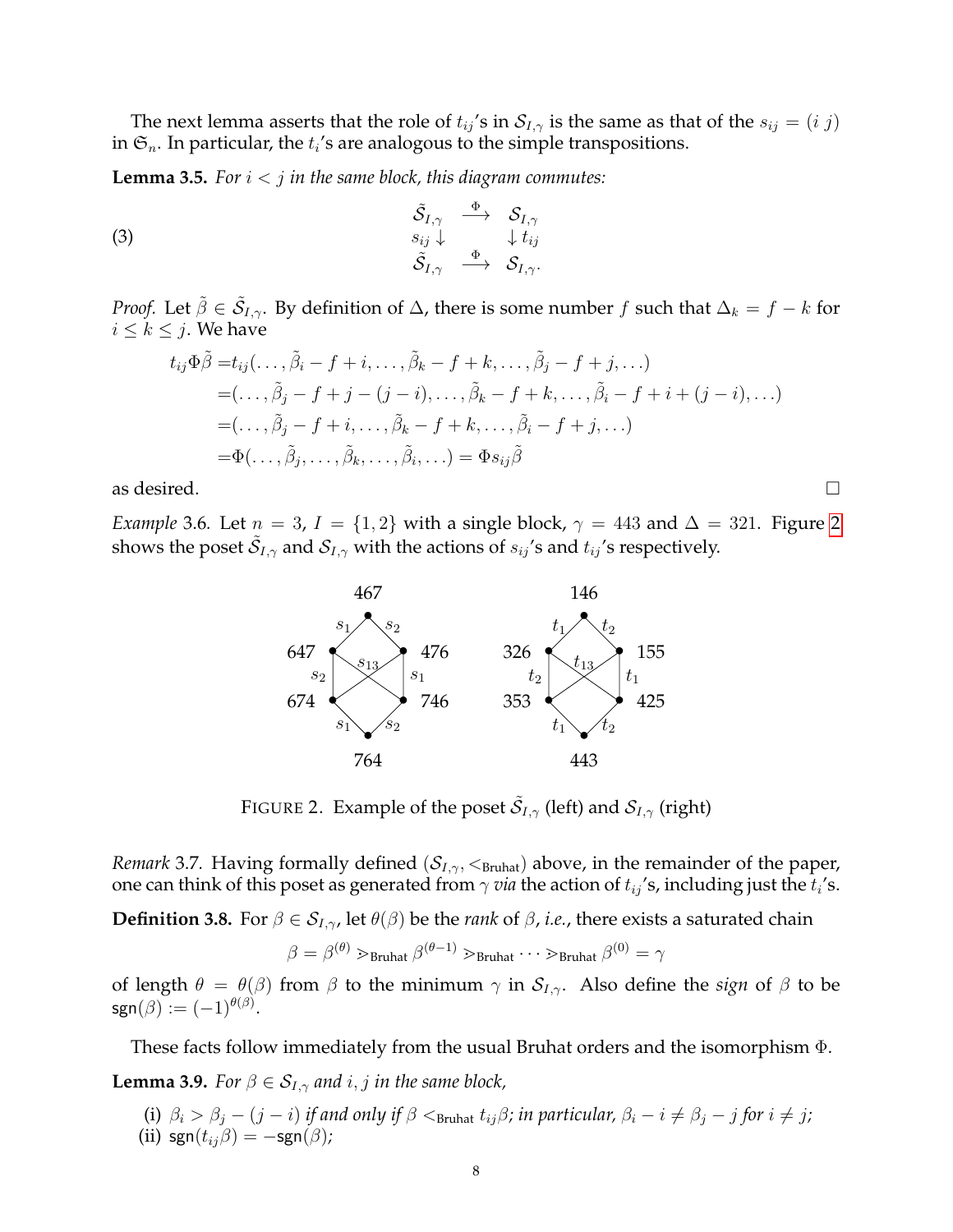# 4. POLYNOMIALS AND SPHERICALITY

<span id="page-8-0"></span>4.1. **Key polynomials.** Let Pol :=  $\mathbb{Z}[x_1, x_2, \ldots, x_n]$  be the polynomial ring in the indeterminates  $x_1, x_2, \ldots, x_n$ . For  $\alpha = (\alpha_1, \alpha_2, \ldots, \alpha_n) \in \textsf{Comp}_n$ , the *key polynomial*  $\kappa_\alpha$  is defined as follows. If  $\alpha$  is weakly decreasing, then  $\kappa_{\alpha} := \prod_i x_i^{\alpha_i}$ . Otherwise, suppose  $\alpha_i > \alpha_{i+1}$ . Let

$$
\pi_i: \mathsf{Pol} \to \mathsf{Pol}, \ \ f \mapsto \frac{x_i f(\ldots, x_i, x_{i+1}, \ldots) - x_{i+1} f(\ldots, x_{i+1}, x_i, \ldots)}{x_i - x_{i+1}},
$$

and

$$
\kappa_{\alpha} = \pi_i(\kappa_{\widehat{\alpha}})
$$
 where  $\widehat{\alpha} := (\alpha_1, \ldots, \alpha_{i+1}, \alpha_i, \ldots).$ 

We need facts about the operators  $\pi_i$ ; our reference is [\[L13\]](#page-29-7). The operators  $\pi_i$  satisfy the relations

$$
\pi_i \pi_j = \pi_j \pi_i \text{ (for } |i - j| > 1)
$$

$$
\pi_i \pi_{i+1} \pi_i = \pi_{i+1} \pi_i \pi_{i+1}
$$

$$
\pi_i^2 = \pi_i.
$$

Recall that the *Demazure product* on  $\mathfrak{S}_n$  is defined by

$$
w * s_i = \begin{cases} ws_i & \text{if } \ell(ws_i) = \ell(w) + 1 \\ 0 & \text{otherwise.} \end{cases}.
$$

This product is associative. Then  $R = (s_{i_1}, \cdots, s_{i_\ell})$  is a *Hecke word* of w if  $w = s_{i_1} * s_{i_2} *$  $\cdots * s_{i_\ell}$ .

For any  $w \in \mathfrak{S}_n$  one unambiguously defines

$$
\pi_w := \pi_{i_1} \pi_{i_2} \cdots \pi_{i_\ell},
$$

where  $R = (s_{i_1}, \ldots, s_{i_\ell})$  is any Hecke word of  $w.$ 

Now suppose  $\lambda = (\lambda_1 \geq \lambda_2 \geq \ldots \geq \lambda_n)$  is a partition, and  $w \in \mathfrak{S}_n$ . Define

$$
\kappa_{w\lambda}:=\kappa_{\lambda_{w^{-1}(1)},\dots,\lambda_{w^{-1}(n)}}.
$$

With this choice of convention, we have

(4)  $\kappa_{w\lambda} = \pi_w \kappa_{\lambda}$ .

<span id="page-8-1"></span>
$$
w \wedge w \wedge w
$$

Below, we do not assume  $\ell(w) = \ell(w_0(I)) + \ell(c)$ :

**Lemma 4.1.** *If*  $w = w_0(I)c$  *where c is a standard Coxeter element, then*  $\kappa_{w\lambda} = \pi_{w_0(I)}\kappa_{c\lambda}$ *.* 

*Proof.* By two applications of [\(4\)](#page-8-1), and the definition of  $\pi_w$ 

$$
\kappa_{w\lambda} = \kappa_{w_0(I)c\lambda} = \pi_{w_0(I)c}(\kappa_{\lambda}) = \pi_{w_0(I)}\pi_c(\kappa_{\lambda}) = \pi_{w_0(I)}\kappa_{c\lambda}.
$$

For any  $\alpha \in \textsf{Comp}_n$ , let

$$
a_{\alpha_1+n-1,\alpha_2+n-2,\dots,\alpha_n} := \det(x_j^{\lambda_i+n-i})_{1 \le i,j \le n}.
$$

In particular,

$$
\Delta_n := a_{n-1,n-2,\dots,0} = \prod_{1 \le j < k \le n} (x_j - x_k)
$$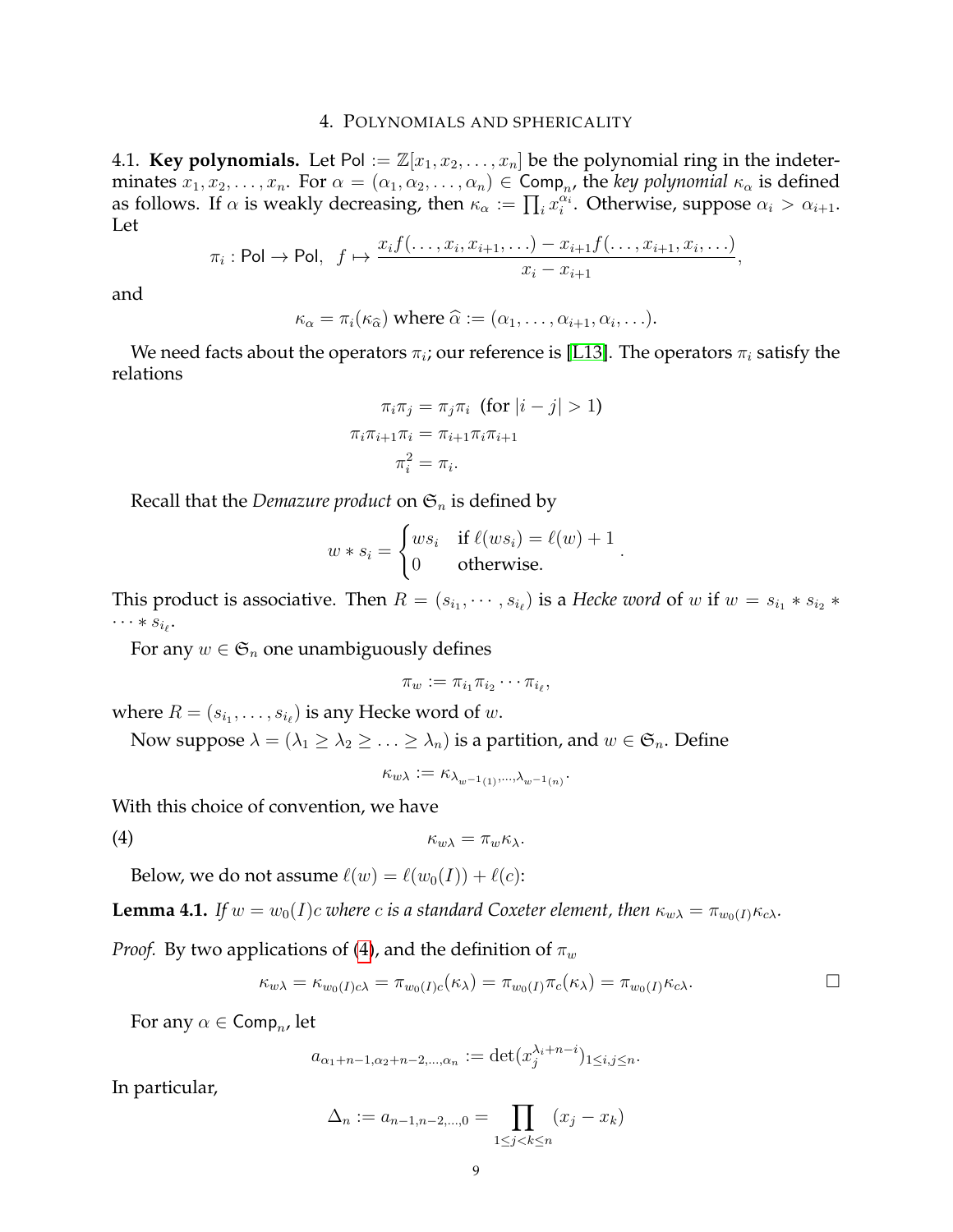is the Vandermonde determinant. Define a *generalized Schur polynomial*  $s_{\alpha}$  by

(5) 
$$
s_{\alpha}(x_1,\ldots,x_n) := a_{\alpha_1+n-1,\alpha_2+n-2,\ldots,\alpha_n}/a_{n-1,n-2,\ldots,1,0}.
$$

<span id="page-9-0"></span>This is well-known, and clear from [\(5\)](#page-9-0) and the row-swap property of determinants:

<span id="page-9-2"></span>**Lemma 4.2.**  $s_{t_i\alpha}(x_1, \ldots, x_n) = -s_{\alpha}(x_1, \ldots, x_n)$ . Thus, if  $\alpha_{i+1} = \alpha_i + 1$  then  $s_{\alpha}(x_1, \ldots, x_n) = 0$ .

A result we need is a characterization of the monomials  $x^{\beta}$  that appear (with nonzero coefficient) in  $\kappa_{\alpha}$ . Graphically represent the weak composition  $\alpha$  as a *skyline*  $D(\alpha)$  of boxes where column *i* (from the left) is a tower of  $\alpha_i$  boxes. For example, if  $\alpha = (3, 0, 4, 1, 0, 2)$ then the associated skyline is



Define Tab( $\alpha$ ) to be fillings of  $D(\alpha)$  with  $\mathbb{N} := \{1, 2, 3, \ldots\}$  such that:

- no label appears twice in a row (*row distinct*); and
- the labels in column i are at most i (*flagged*).

The *weight* of  $T \in \text{Tab}(\alpha)$  is the vector  $wt(T) = (c_1, c_2, \ldots)$  where  $c_i = \#\{i \in T\}$ . The following result is implicit in [\[ARY18,](#page-29-8) [ARY19,](#page-29-9) [ARY21\]](#page-29-10) and explicit in [\[FGPS20\]](#page-29-11).

<span id="page-9-1"></span>**Theorem 4.3.**  $[x^{\beta}] \kappa_{\alpha} \neq 0$  if and only if there exists  $T \in \textsf{Tab}(\alpha)$  with content  $\beta$ .

*Proof.* We explicate the argument alluded to in [\[ARY18,](#page-29-8) [ARY19,](#page-29-9) [ARY21\]](#page-29-10); we refer to these papers for definitions. This argument differs from the one in [\[FGPS20\]](#page-29-11). In [\[ARY21\]](#page-29-10), it is shown that a lattice point  $\beta$  appears in the *Schubitope* associated to  $D(\alpha)$  (rotated 90degrees clockwise) if and only if there exists  $T \in \text{Tab}(\alpha)$  with content  $\beta$ . In [\[FMS18\]](#page-29-12), it is proved that these lattice points correspond exactly to the monomials of  $\kappa_{\alpha}$ .

A consequence of Theorem [4.3](#page-9-1) that we will use is

<span id="page-9-3"></span>**Corollary 4.4.** Let  $\alpha, \beta \in \textsf{Comp}_n$  and assume  $[x^{\beta}] \kappa_\alpha > 0$ . Suppose  $i < j$  and  $\beta_j - \beta_i = t \in \mathbb{Z}_{>0}$ . *For*  $1 \leq s \leq t$ , let  $\beta' := (\ldots, \beta_i + s, \ldots, \beta_j - s, \ldots)$ *. Then*  $[\beta']_{\kappa_\alpha} > 0$ *.* 

*Proof.* By Theorem [4.3](#page-9-1) there exists  $T \in \text{Tab}(\alpha)$  of content  $\beta$ . By definition, there are  $\beta_i$ distinct rows where T has a label j, and there are  $\beta_i$  distinct rows where T has a label *i*. Since  $\beta_j - \beta_i = t$ , there exist s rows where T contains a j but not an *i*. Define T' by replacing j by i in those s rows. Since  $i < j$ , we conclude  $T' \in \text{Tab}(\beta')$  and hence (by Theorem [4.3\)](#page-9-1),  $[\beta']\kappa_\alpha > 0$ , as claimed.

Given  $\alpha$ , define the set of *Kohnert diagrams* Koh( $\alpha$ ) iteratively. To start  $D(\alpha) \in$  Koh( $\alpha$ ). If  $D \in \text{Koh}(\alpha)$ , consider the top-most box in any column. Let  $D'$  be the result of moving that box left, in the same row, to the rightmost location that is not occupied (if it exists); this operation is a *Kohnert move*. Now include  $D' \in \text{Koh}(\alpha)$ , as well. We emphasize that  $\text{Koh}(\alpha)$ is a finite set (rather than multiset), hence if a diagram  $D$  is obtained by two different sequences of Kohnert moves starting from  $D(\alpha)$ , then D only counts once in Koh( $\alpha$ ).

Given  $D \in \mathsf{Koh}(\alpha)$ , let

Kohwt
$$
(D)
$$
 =  $\prod_{i=1}^{n} x_i^{\# \text{boxes of } D \text{ in column } i}$ .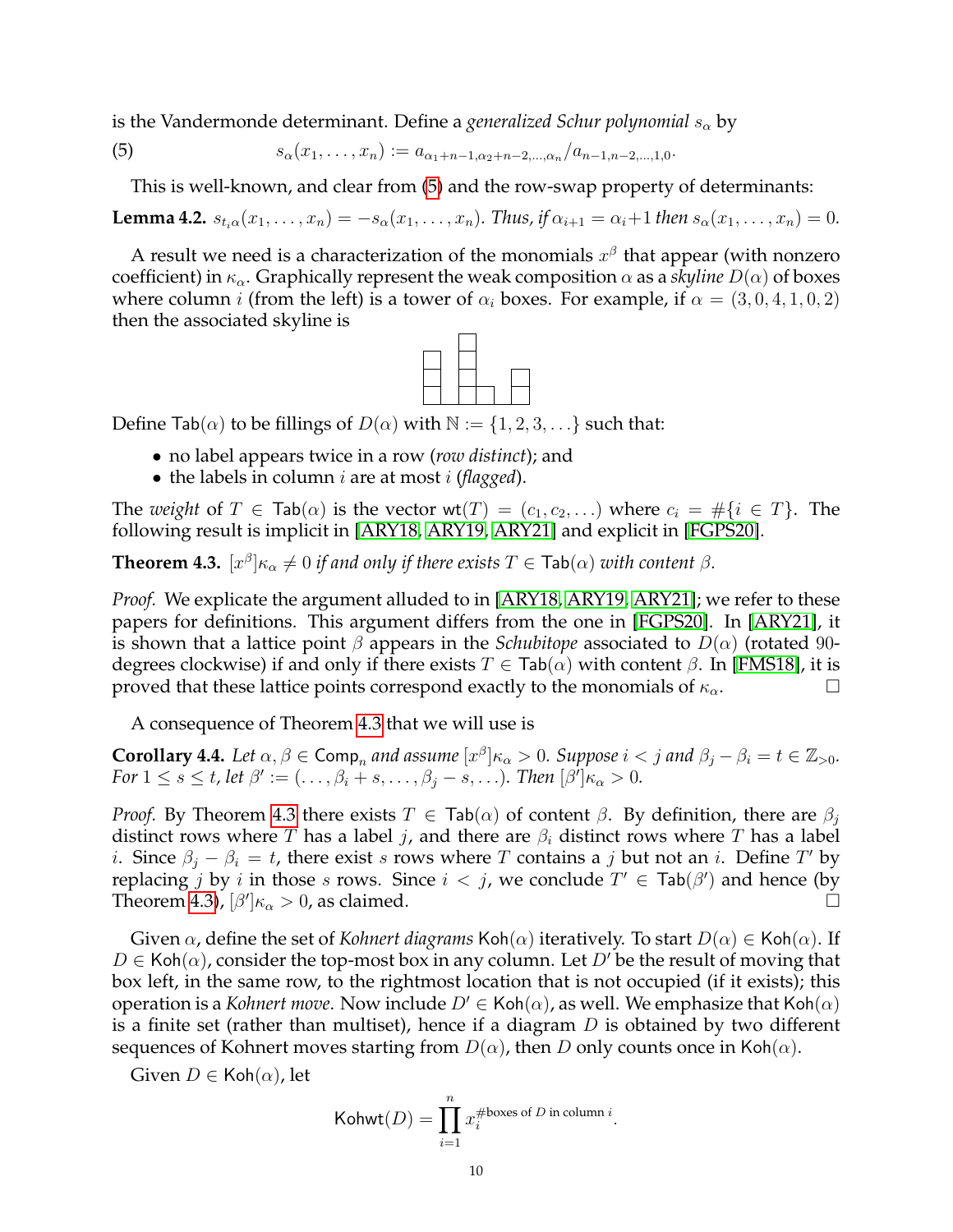<span id="page-10-4"></span>**Theorem 4.5** (Kohnert's rule [\[K90\]](#page-29-13)).  $\kappa_{\alpha} = \sum_{D \in \mathsf{Koh}(\alpha)} \mathsf{Kohwt}(D)$ .

Define *dominance order* on  $\alpha, \beta \in \textsf{Comp}_n$  such that  $|\alpha| := \sum_{i=1}^n \alpha_i = \sum_{i=1}^n \beta_i := |\beta|$  by  $\alpha \leq_{\mathsf{dom}} \beta$  if for every  $1 \leq t \leq n$  we have  $\sum_{i=1}^t \alpha_i \leq \sum_{i=1}^t \beta_i.$ 

<span id="page-10-3"></span>**Corollary 4.6.** *Let*  $\alpha, \beta \in \text{Comp}_n$  *with*  $[x^{\beta}] \kappa_{\alpha} > 0$ *. Then*  $\beta \geq_{\text{dom}} \alpha$ *.* 

4.2. **Split-symmetry.** We recall some notions from [\[HY20a,](#page-29-0) Section 4]. Suppose

$$
d_0 := 0 < d_1 < d_2 < \ldots < d_k < d_{k+1} := n
$$

and  $D = \{d_1, \ldots, d_k\}$ . Let  $\Pi_D$  be the subring of Pol consisting of the polynomials that are separately symmetric in  $X_i := \{x_{d_{i-1}+1}, \ldots, x_{d_i}\}$  for  $1 \leq i \leq k+1$ . If  $f \in \Pi_D$ ,  $f$  is D*-split-symmetric*.

The ring  $\Pi_D$  has a basis of *D-Schur polynomials* 

$$
s_{\lambda^1,\dots,\lambda^k} := s_{\lambda^1}(X_1)s_{\lambda^2}(X_2)\cdots s_{\lambda^k}(X_k),
$$

where

$$
(\lambda^1,\ldots,\lambda^k)\in {\sf Par}_D:={\sf Par}_{d_1-d_0}\times\cdots\times {\sf Par}_{d_{k+1}-d_k},
$$

and Par $_t$  is the set of partitions with at most  $t$  nonzero-parts. See [\[HY20a,](#page-29-0) Definition 4.3, Corollary 4.4]. Thus, for any  $f \in \Pi_D$  there is a unique expression

$$
f = \sum_{(\lambda^1,\ldots,\lambda^k) \in \text{Par}_D} c_{\lambda^1,\ldots,\lambda^k} s_{\lambda^1,\ldots,\lambda^k}.
$$

If  $c_{\lambda^1,\dots,\lambda^k} \in \{0,1\}$  for all  $(\lambda^1,\dots,\lambda^k) \in \mathsf{Par}_D$ , f is called D-multiplicity-free.

This fact allows us to study Levi-sphericality using key polynomials:

<span id="page-10-1"></span>**Theorem 4.7** ([\[HY20a,](#page-29-0) Theorem 4.13]). Let  $\lambda \in \text{Par}_n$ , and  $w \in \mathfrak{S}_n$ . Suppose  $I \subseteq J(w)$  and  $D = [n-1] - I$ .  $X_w$  *is*  $L_I$ -spherical if and only if  $\kappa_{w\lambda}$  *is* D-multiplicity-free for all  $\lambda \in \text{Par}_n$ .

In view of Theorem [4.7,](#page-10-1) the following is equivalent to Theorem [1.5.](#page-1-1)

<span id="page-10-0"></span>**Theorem 4.8.** Let  $D = [n-1] - I$ . w is I-spherical if and only if  $\kappa_{w\lambda}$  is D-multiplicity-free for *all*  $\lambda \in \text{Par}_n$ .

Our goal is therefore to prove Theorem [4.8.](#page-10-0) To do this, we will use the lemma below.

<span id="page-10-2"></span>**Lemma 4.9.** *Let*  $\beta \in \textsf{Comp}_n$ , *then* 

$$
\pi_{w_0(I)}(x_1^{\beta_1}\cdots x_n^{\beta_n}) \in \{0, \text{sgn}(\beta)s_{\alpha^1,\dots,\alpha^k}\},
$$

 $where ( \alpha^1, \ldots, \alpha^k ) \in \mathsf{Par}_D.$ 

*Proof.* First, consider the special case that  $w_0(I) = w_0$ . By [\[L13,](#page-29-7) Proposition 1.5.1],

$$
\pi_{w_0}(f) = \frac{1}{\Delta_n} x^{\rho} \sum_{w \in \mathfrak{S}_n} (-1)^{\ell(w)} w(f).
$$

Hence by [\(5\)](#page-9-0),  $\pi_{w_0}(x^\beta)=s_\beta.$  Rearrange  $\beta$  to be weakly decreasing by application of the operators  $t_1, t_2, \ldots$  and swapping two adjacent entries where the left entry is strictly smaller than the other one. This can always be achieved unless during this process one arrives at a composition  $\kappa$  where  $\kappa_{i+1} = \kappa_i + 1$ . In that case, Lemma [4.2](#page-9-2) asserts  $s_\beta = 0$ . Otherwise we arrive at  $\alpha \in \text{Par}_n$  and Lemma [4.2](#page-9-2) combined with Definition [3.8](#page-7-1) shows  $s_\beta = \text{sgn}(\beta)s_\alpha$ .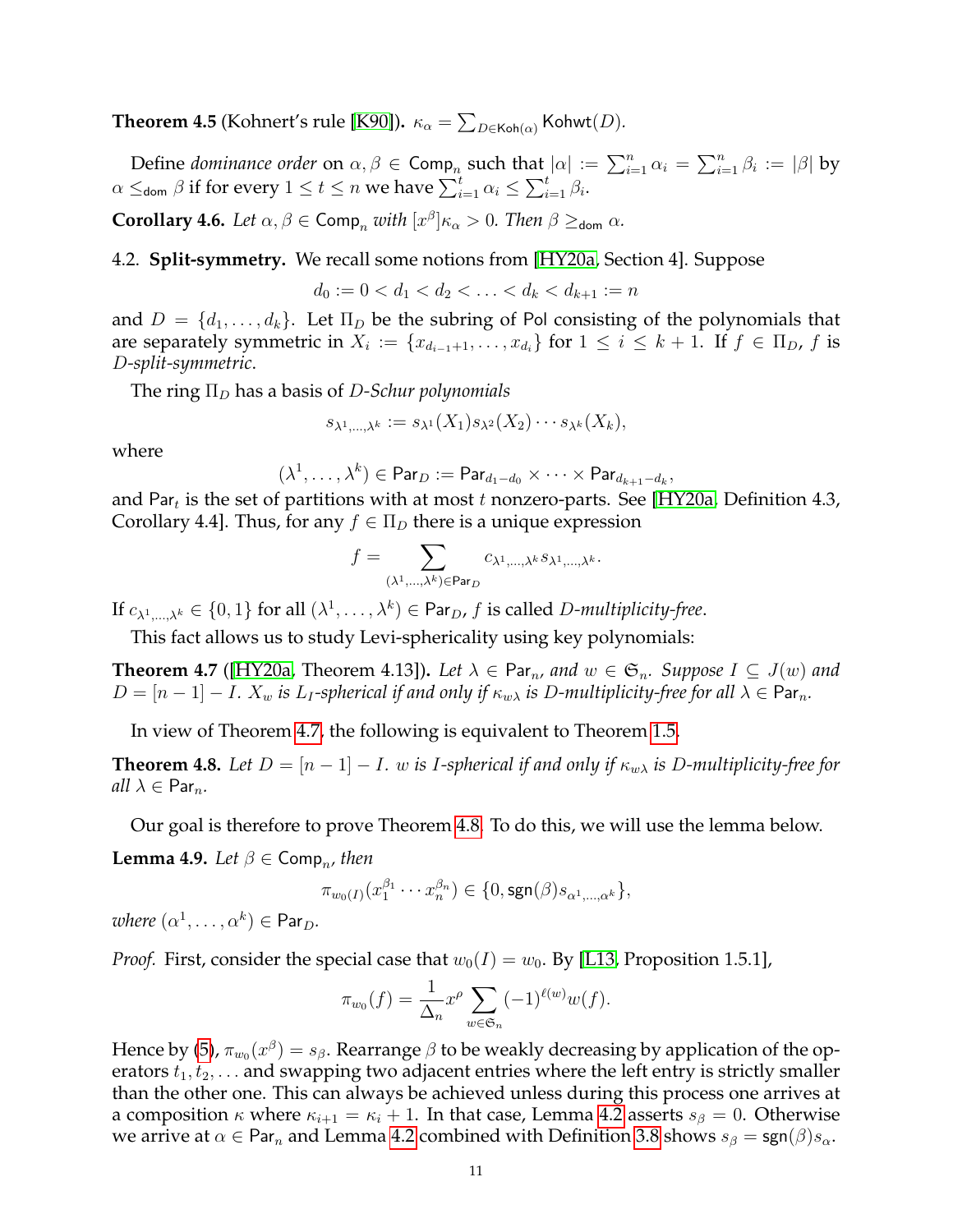In the general case,  $w_0(I)$  is by definition the long element of the Young subgroup  $\mathfrak{S}_{d_1-d_0}\times\cdots\times\mathfrak{S}_{d_{k+1}-d_k}$  of  $\mathfrak{S}_n$ . Hence  $w_0(I)=w_0^{(1)}w_0^{(2)}$  $v_0^{(2)} \ldots, w_0^{(k+1)}$  where  $w_0^{(i)}$  $_0^{(i)}$  is the long element of  $\mathfrak{S}_{d_i-d_{i-1}}$  = the parabolic subgroup of  $\mathfrak{S}_n$  generated by  $s_{d_{i-1}+1}, s_{d_{i-1}+2}, \ldots, s_{d_i-1}$ . Hence, it follows that

(6) 
$$
\pi_{w_0(I)} = \pi_{w_0^{(1)}} \pi_{w_0^{(2)}} \cdots \pi_{w_0^{(k+1)}}.
$$

<span id="page-11-0"></span>and the factors commute. Thus, the general case follows from  $(6)$  and the special case.  $\Box$ 

<span id="page-11-2"></span>5. THE SUBPOSET  $\mathcal{P}_{u\lambda,\gamma}$  of  $\mathcal{S}_{I,\gamma}$  and the Proof of Theorem [4.8](#page-10-0) ( $\Rightarrow$ )

<span id="page-11-3"></span>**Lemma 5.1.**  $S_{I,\gamma}$  (as a set) contains all  $\beta \in \textsf{Comp}_n$  such that  $\pi_{w_0(I)} x^{\beta} = \pm s_{\gamma}$ .

*Proof.* Suppose  $\beta \in \mathsf{Comp}_n$  satisfies  $\pi_{w_0(I)} x^\beta = \pm s_\gamma (\neq 0).$  As in the proof of Lemma [4.9](#page-10-2) by successive applying the operators  $t_1, t_2, \ldots$   $(i \in I)$  to  $\beta$ , we either arrive at some  $\gamma' \in \mathsf{Par}_D$ or a  $\kappa \in \text{Comp}_n$  with  $\kappa_{i+1} = \kappa_i + 1$  where  $i, i+1$  are in the same block. In the latter case we conclude, by the (proof of) Lemma [4.9](#page-10-2) that  $\pi_{w_0(I)}x^{\beta} = 0$ , a contradiction. Otherwise we find  $\pm s_{\gamma} = s_{\gamma'}$ , which can only happen if  $\gamma = \gamma'$ . Thus, we have found a sequence of  $t_i$ 's connecting  $\beta$  to  $\gamma$ . The result then follows from Lemma [3.5](#page-7-2) and the definition of  $\mathcal{S}_{I,\gamma}$ .  $\Box$ 

We need a subposet of  $\mathcal{S}_{I,\gamma}$  attached to the following datum:

- $w = w_0(I)u \in \mathfrak{S}_n$  where  $I \subset J(w)$  and  $\ell(w) = \ell(w_0(I)) + \ell(u)$ .
- $\alpha = u\lambda$  for some  $\lambda \in \text{Par}_n$ .
- $\gamma \in \text{Par}_D$  where  $D = [n] I = \{d_1 < d_2 < \ldots < d_k\}.$

**Definition 5.2.**  $\mathcal{P}_{\alpha,\gamma}$  is the subposet of  $\mathcal{S}_{I,\gamma}$  induced by those  $\beta \in \mathcal{S}_{I,\gamma}$  such that  $[x^{\beta}] \kappa_{\alpha} \neq 0$ .

The next result holds for  $u = c$ , a standard Coxeter element for a parabolic subgroup.

<span id="page-11-1"></span>**Theorem 5.3** (Diamond property). Let  $\beta \in \mathcal{P}_{c\lambda,\gamma}$ . Let  $i < j$  in the same block and  $p < q$  in *the same block with*  $(i, j) \neq (p, q)$ *. If both*  $t_{ij}\beta$  *and*  $t_{pq}\beta$  *are in*  $\mathcal{P}_{c\lambda,\gamma}$  *and cover*  $\beta$ *, then there exists*  $\beta' \in \mathcal{P}_{c\lambda,\gamma}$  such that  $t_{ij}\beta, t_{pq}\beta < \beta'.$ 

We defer the proof of Theorem [5.3](#page-11-1) until Section [6.](#page-13-0) We complete this section by using Theorem [5.3](#page-11-1) to prove the " $\Rightarrow$ " direction of Theorem [1.5.](#page-1-1)

The following result is immediate from the Diamond Property (Theorem [5.3\)](#page-11-1) and Newman's diamond lemma [\[N42\]](#page-29-14).

<span id="page-11-4"></span>**Lemma 5.4.**  $\mathcal{P}_{c\lambda,\gamma}$  *has a unique maximum.* 

<span id="page-11-5"></span>**Lemma 5.5.** *Suppose*  $\beta \in \mathcal{P}_{\alpha,\gamma}, \beta_i < \beta_j - (j - i)$  *for some*  $i < j$  *in the same block. Then*  $t_{ij}\beta\in\mathcal{P}_{\alpha,\gamma}$ .

*Proof.* By Lemma [5.1](#page-11-3)  $S_{I,\gamma}$  consists of all  $\beta$  such that  $\pi_{w_0(I)} x^\beta = \pm s_\gamma$ . Let  $\beta':=t_{ij}\beta$ . Thus,  $\beta_i'=\beta_j-(j-i)$ ,  $\beta_j'=\beta_i+(j-i)$ , and  $\beta_k'=\beta_k$  if  $k\neq i,j$ . The hypothesis that  $\beta_i<\beta_j-(j-i)$ means  $\beta_i < \beta'_i$  and  $\beta'_j < \beta_j$  and  $\beta'_j - \beta'_i = (j - i) \in \mathbb{Z}_{>0}$ . Hence by Corollary [4.4,](#page-9-3)  $[x^{\beta'}] \kappa_\alpha > 0$ . Therefore, it follows that  $\beta' = t_{ij}\beta \in \mathcal{P}_{\alpha,\gamma}$ , as desired.

**Lemma 5.6.** Let  $\mathfrak{S} := \mathfrak{S}_{d_1-d_0} \times \cdots \times \mathfrak{S}_{d_{k+1}-d_k}$  be a Young subgroup of  $\mathfrak{S}_n$ . Suppose  $[u,v] \subset \mathfrak{S}$ *is an interval. Then*

<span id="page-11-6"></span>(7) 
$$
\sum_{u \le w \le v} (-1)^{\ell(uw)} = \begin{cases} 1 & \text{if } u = v \\ 0 & \text{otherwise} \end{cases}
$$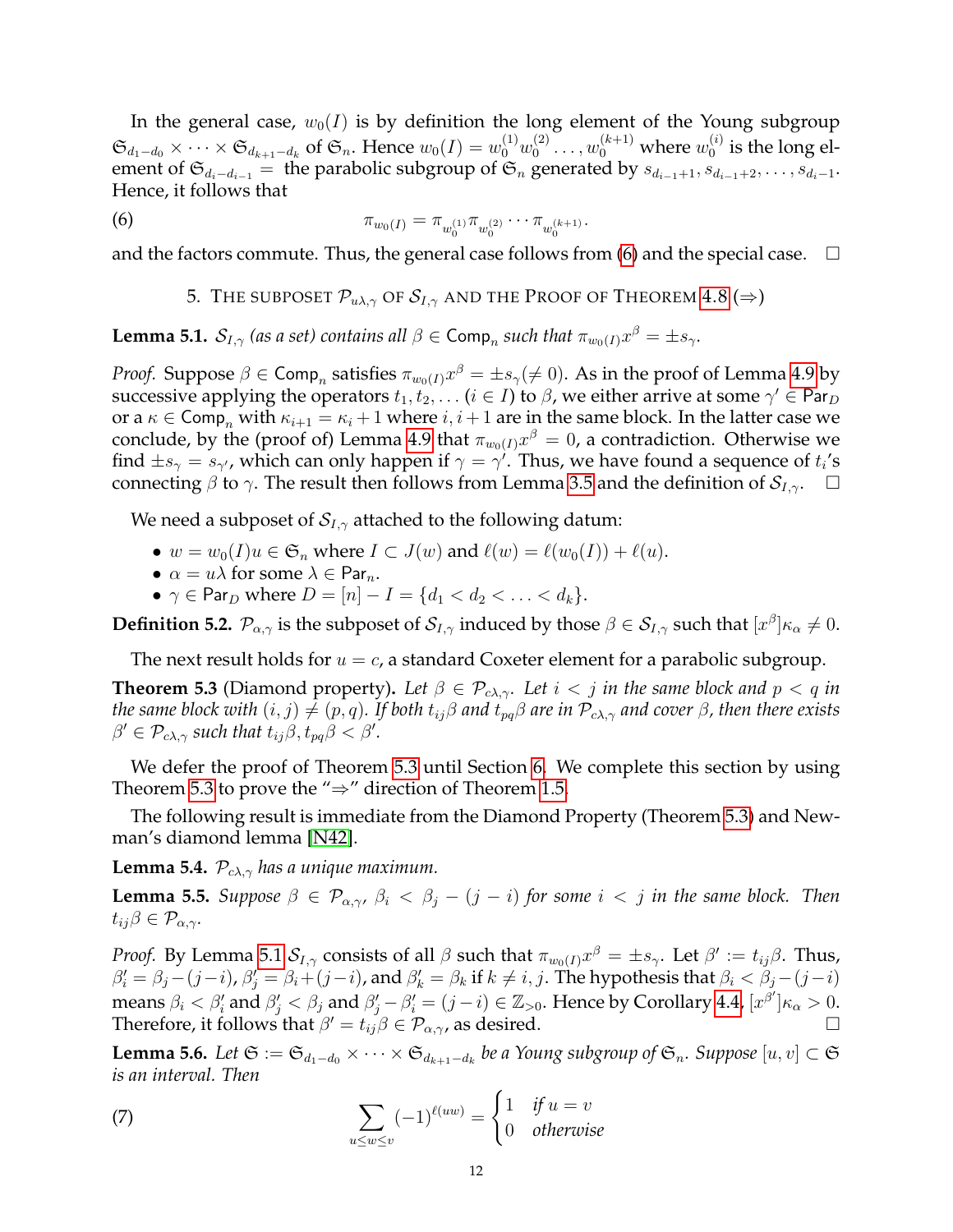*Proof.* For a (locally) finite poset P let  $\mu_P$  :  $P \times P \to \mathbb{R}$  be its Möbius function. This is defined recursively by  $\mu_P(x, x) = 1$  and  $\mu_P(x, z) = -\sum_{x \leq_P z <_P y} \mu_P(x, z)$ . When  $P =$  $\mathfrak{S} = \mathfrak{S}_n$ , the lemma holds since  $(-1)^{\ell(uw)}$  is the Möbius function for  $\mathfrak{S}_n$  under Bruhat order [\[D77\]](#page-29-3).

For the general case, recall [\[S12,](#page-29-15) Proposition 3.8.2], which states that if P and Q be locally finite posets, and  $P \times Q$  is their direct product, if  $(s, t) \leq (s', t')$  in  $P \times Q$  then the Möbius functions of  $P \times Q$ , P, and Q are related by

(8) 
$$
\mu_{P\times Q}((s,t),(s',t')) = \mu_P(s,s')\mu_Q(t,t').
$$

Elements of  $\mathfrak S$  are uniquely factorizable as  $w=p^{(1)}p^{(2)}\cdots p^{(k+1)}$  where  $p^{(i)}$  is an element of the parabolic subgroup  $\mathfrak{S}_{d_i-d_{i-1}}$  of  $\mathfrak{S}_n$  generated by  $s_{d_{i-1}+1}, s_{d_{i-1}+2}, \ldots, s_{d_i-1}$ . Similarly, let  $u=q^{(1)}q^{(2)}\cdots q^{(k+1)}$  be the factorization of  $u\in\mathfrak{S}$ , and  $u\leq_{\rm Bruhat} w.$  By iterating application of  $(8)$  k-many times,

<span id="page-12-1"></span>
$$
\mu_{\mathfrak{S}}(u,w) = \prod_{i=1}^{k+1} \mu_{\mathfrak{S}_{d_i - d_{i-1}}}(q^{(i)}, p^{(i)}) = (-1)^{\sum_{i=1}^{k+1} \ell(q^{(i)} p^{(i)})} = (-1)^{\ell(wu)},
$$

and the result follows.

<span id="page-12-0"></span>**Proposition 5.7.** ( $\mathcal{P}_{c\lambda,\gamma}$ ,  $\lt_{\text{Bruhat}}$ ) *is isomorphic (as posets) to an interval in* ( $\mathfrak{S}_{d_1-d_0} \times \cdots \times$  $\mathfrak{S}_{d_{k+1}-d_k}, <_\text{Bruhat}$ ).

Assuming the proof of Theorem [5.3](#page-11-1) (given in the next section), we are ready to present: *Proof of Proposition [5.7](#page-12-0) and Theorem [4.8](#page-10-0) (*⇒*):* Let

$$
\Gamma: (\mathcal{S}_{I,\gamma},<_{\operatorname{Bruhat}}) \rightarrow (\mathfrak{S}_{d_1-d_0} \times \cdots \times \mathfrak{S}_{d_{k+1}-d_k},<_{\operatorname{Bruhat}})
$$

denote the isomorphism of posets from Proposition [3.3.](#page-6-1)

Let  $\beta_{\text{max}}$  be the unique maximum of  $\mathcal{P}_{c\lambda,\gamma} \subseteq \mathcal{S}_{I,\gamma}$ , guaranteed to exist by Lemma [5.4.](#page-11-4) The unique minimum is  $\gamma$ . It follows from Lemma [5.5](#page-11-5) that

$$
\Gamma(\mathcal{P}_{c\lambda,\gamma})=[\Gamma(\gamma),\Gamma(\beta_{\mathsf{max}})]\subseteq (\mathfrak{S}_{d_1-d_0}\times\cdots\times\mathfrak{S}_{d_{k+1}-d_k},<_{\mathrm{Bruhat}}).
$$

This is the assertion of Proposition [5.7.](#page-12-0)

If sgn $(\beta)$  is the sign associated to  $\beta$ , then this maps to  $(-1)^{\ell(w_\beta)}$ , which agrees with the Möbius function on  $\mathfrak{S}$ . Now apply [\(7\)](#page-11-6) to conclude  $s_{\gamma}$  appears in the D-split expansion of  $\kappa_{w\lambda} = \pi_{w_0(I)} \kappa_{c\lambda}$  with coefficient zero or one, completing the proof of Theorem [4.8.](#page-10-0)

*Example* 5.8*.* Let  $w = 765432918$  and  $\lambda = 987654321$ . Hence  $J(w) = \{1, 2, 3, 4, 5, 6, 8\}$ ; let  $I = \{2, 3, 4, 5, 6\} \subseteq J(w)$ . Thus  $w_0(I) = 176543289$  and we can factor  $w = w_0(I)c$  where c is the standard Coxeter element  $c = 234567918 = s_8s_1s_2s_3s_4s_5s_6s_7$ . Now,  $c^{-1} = 812345697$ and  $w^{-1} = 865432197$ . Therefore  $\alpha = c\lambda = 298765413$ , whereas  $w\lambda = 245678913$ .

Since  $D = [9] - I = \{1, 7, 8, 9\}$ , we have that  $\kappa_{w\lambda} = \kappa_{245678913} \in \Pi_D$  is separately symmetric in the sets of indeterminates  $\{x_1\}, \{x_2, x_3, x_4, x_5, x_6, x_7\}, \{x_8\}, \{x_9\}.$ 

Since c is a standard Coxeter element, by [\[HY20a,](#page-29-0) Theorem 4.13(II)], we have that  $\kappa_{c\lambda}$  is [ $n-1$ ]-multiplicity-free. Consider the term  $x^{928765422}$  appearing in  $\kappa_{c\lambda}$ . Now

$$
\pi_{w_0(I)}(x^{928765422}) = s_{9,287654,2,2} = -s_{9,737654,2,2} = s_{9,764654,2,2} = -s_{9,765554,2,2},
$$

where we have underlined the swaps.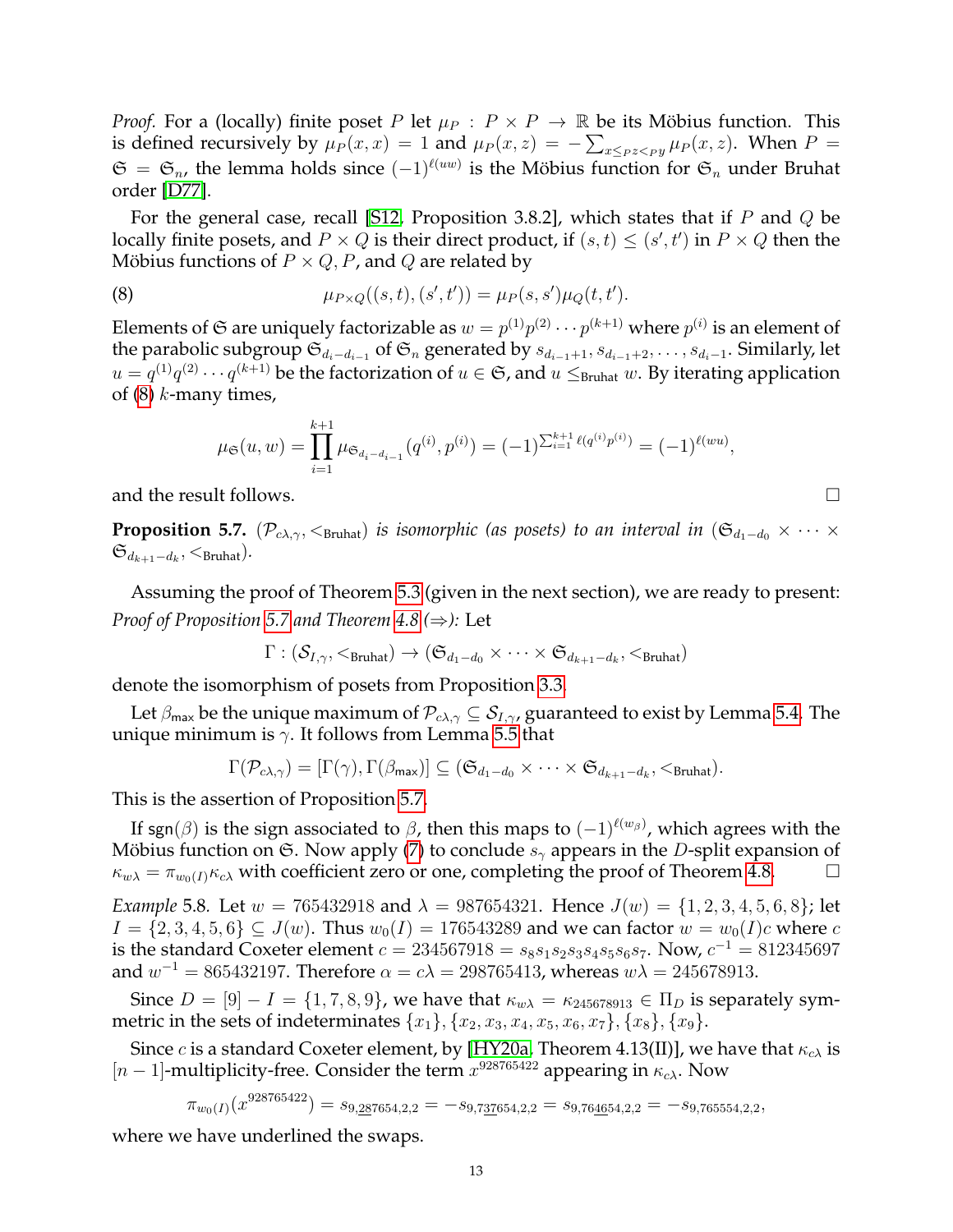The list of monomials  $x^\beta$  of  $\kappa_{c\lambda}$  such that  $\pi_{w_0(I)}(x^\beta) = \pm s_{9,765554,2,2}$ , together with the signs they contribute are:

$$
[9, 7, 6, 5, 5, 5, 4, 2, 2]
$$
 1, 
$$
[9, 7, 4, 7, 5, 5, 4, 2, 2]
$$
 - 1, 
$$
[9, 7, 6, 4, 6, 5, 4, 2, 2]
$$
 - 1, 
$$
[9, 5, 8, 4, 6, 5, 4, 2, 2]
$$
 1, 
$$
[9, 7, 8, 7, 6, 5, 4, 2, 2]
$$
 1, 
$$
[9, 2, 8, 7, 6, 5, 4, 2, 2]
$$
 - 1, 
$$
[9, 3, 8, 7, 5, 5, 4, 2, 2]
$$
 1.

These elements form a poset  $\mathcal{P}_{c\lambda,\gamma=9,765554,2,2}$  shown in Figure [3](#page-13-1) isomorphic to an interval [id,  $s_2s_3s_4$ ] in Bruhat order, consistent with Proposition [5.7.](#page-12-0)



<span id="page-13-1"></span>FIGURE 3. The poset  $\mathcal{P}_{c\lambda,\gamma}$  for  $c = 234567918$ ,  $\lambda = 987654321$ ,  $\gamma = 976555422$ ,  $I = \{2, 3, 4, 5, 6\}$  with some edges labeled

<span id="page-13-0"></span>Indeed the coefficients sum to zero, in agreement with the above discussion about the Möbius function.  $\Box$ 

# 6. PROOF OF THE DIAMOND PROPERTY (THEOREM [5.3\)](#page-11-1)

Throughout this section we fix a decomposition  $w = w_0(I)c$  where c is a standard Coxeter element of some parabolic such that  $\ell(w) = \ell(w_0(I)) + \ell(c)$ , and  $\lambda \in \text{Par}_n$ .

<span id="page-13-2"></span>**Lemma 6.1.** *Let*  $w = w_0(I)u \in \mathfrak{S}_n$  *with*  $\ell(w) = \ell(w_0(I)) + \ell(u)$ *.* If  $i \in I$ *, then*  $(u\lambda)_i \geq (u\lambda)_{i+1}$ *.* 

*Proof.* The length additivity of  $w_0(I)$  and u implies  $J(u) \cap J(w_0(I)) = J(u) \cap I = \emptyset$ . Thus  $u^{-1}(i) < u^{-1}(i+1)$ , and since  $\lambda$  is a partition,  $(u\lambda)_i = \lambda_{u^{-1}(i)} \ge \lambda_{u^{-1}(i+1)} = (u\lambda)_{i+1}$ .

We will use the following notion from [\[HY20a\]](#page-29-0):

**Definition 6.2** (Composition patterns). Let Comp :=  $\bigcup_{n=1}^{\infty}$  Comp<sub>n</sub>. For  $\alpha = (\alpha_1, \dots, \alpha_\ell), \beta =$  $(\beta_1,\ldots,\beta_k)\in \mathsf{Comp}, \alpha$  *contains the composition pattern*  $\beta$  if there exists integers  $j_1 < j_2 <$  $\cdots < j_k$  that satisfy:

- $\bullet$   $(\alpha_{j_1}, \ldots, \alpha_{j_k})$  is order isomorphic to  $\beta$   $(\alpha_{j_s} \leq \alpha_{j_t}$  if and only if  $\beta_s \leq \beta_t)$ ,
- $\bullet \, |\alpha_{j_s} \alpha_{j_t}| \geq |\beta_s \beta_t|.$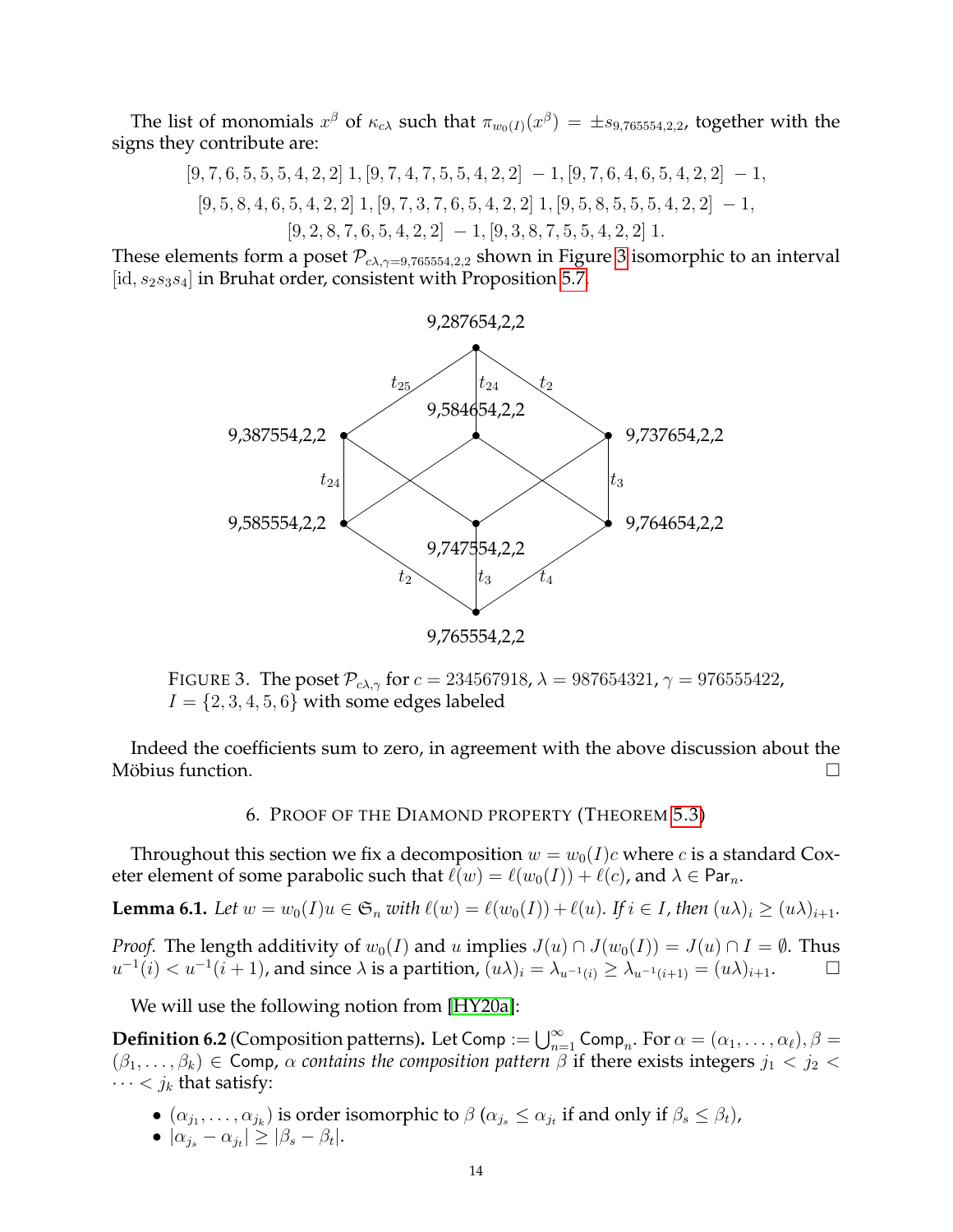If α does not contain β, then α *avoids* β.

<span id="page-14-1"></span>**Lemma 6.3.** cλ *avoids* 012*,* 1032*,* 0011*,* 0021*,* 1022*.*

*Proof.* Since c is a standard Coxeter element in a parabolic subgroup,  $X_c \subseteq GL_n/B$  is a toric variety [\[K13\]](#page-29-16). Hence, by [\[HY20a,](#page-29-0) Theorem 4.13(II)],  $\kappa_{c\lambda}$  is [n – 1]-multiplicity-free for all  $\lambda \in \text{Par}_n$ . In [\[HY20b\]](#page-29-17), it is shown that  $\kappa_\alpha$  is  $[n-1]$ -multiplicity free if and only if  $α$  avoids 012, 1032, 0022, 0021, 1022. Thus, since  $κ<sub>αλ</sub>$  is  $[n-1]$ -multiplicity-free,  $cλ$  avoids 012, 1032, 0022, 0021, 1022.

To seek a contradiction, suppose that  $c\lambda$  contains the pattern 0011. Let  $j_1 < j_2 < j_3 < j_4$ be the integers such that  $(c\lambda)_{j_1}, (c\lambda)_{j_2}, (c\lambda)_{j_3}, (c\lambda)_{j_4}$  contains the composition pattern 0011. Let  $\tilde{\lambda} \in \text{Par}_n$  be obtained from  $\lambda$  by replacing all part lengths equal to  $(c\lambda)_{j_3}$  by  $(c\lambda)_{j_3} + 1$ . Then  $c\tilde{\lambda}$  contains the pattern 0022. We conclude, *via* [\[HY20b\]](#page-29-17), that  $\kappa_{c\tilde{\lambda}}$  is not [n – 1]-multiplicity-free. By [\[HY20a,](#page-29-0) Theorem 4.13(II)], this implies  $X_c$  is not a toric variety, a contradiction. Thus  $c\lambda$  must also avoid the pattern 0011.

<span id="page-14-0"></span>**Definition 6.4.** Let leftmin $_{\alpha}(i) = \min\{\alpha_j : j \leq i\}$  and rightmax $_{\alpha}(i) = \max\{\alpha_j : j \geq i\}.$ 

<span id="page-14-2"></span>**Lemma 6.5.** *Let*  $1 \le i, j \le n$  *and*  $F \in \text{Tab}(c\lambda)$ *. Then* 

- (i)  $(\text{wt}(F))_k \geq \text{leftmin}_{c\lambda}(i)$  *for*  $1 \leq k \leq i$ *.*
- (ii)  $(\text{wt}(F))_k \leq \text{rightmax}_{c\lambda}(j)$  *for*  $j \leq k \leq n$ *.*
- (iii) If  $i < j$  are in the same block and leftmin<sub>c $\lambda(i) = (c\lambda)_i$  and rightmax $_{c\lambda}(j) = (c\lambda)_j$ , then</sub>  $(\mathsf{wt}(F))_i = (c\lambda)_i$  and  $(\mathsf{wt}(F))_j = (c\lambda)_j$ .

*Proof.* (i): By Definition [6.4,](#page-14-0) for  $1 \leq k \leq i$ ,  $(c\lambda)_k \geq$  leftmin<sub>c $\lambda(i)$ </sub>. By induction, and the definition of flagged fillings,  $F(k, r) = k$  for  $1 \le k \le i$  and  $1 \le r \le \text{leftmin}_{\alpha \lambda}(i)$ . Thus  $(\text{wt}(F))_k \geq \text{leftmin}_{c\lambda}(i)$  for  $1 \leq k \leq i$ .

(ii): Once again we apply Definition [6.4,](#page-14-0) concluding rightmax<sub>cλ</sub>(k)  $\leq$  rightmax<sub>cλ</sub>(j) for  $j \leq k \leq n$ . By the definition of flagged fillings a value k can only appear once in a fixed row, and only in columns greater than or equal to k. Hence,  $(\text{wt}(F))_k \leq \text{rightmax}_{c\lambda}(k) \leq$ rightmax<sub>c $\lambda$ </sub> $(j)$ .

(iii): If  $i, j$  are in the same block, then Lemma [6.1,](#page-13-2) applied inductively, implies  $(c\lambda)_k \geq$  $(c\lambda)_j$  for  $i \leq k \leq j$ . This, combined with leftmin<sub>c $\lambda(i) = (c\lambda)_i$ , implies that leftmin<sub>c $\lambda(j)$ </sub></sub>  $(c\lambda)_j$ . Applying (i) and (ii) to j yields  $(\text{wt}(F))_j \geq (c\lambda)_j$  and  $(\text{wt}(F))_j \leq (c\lambda)_j$ . Hence  $(\mathsf{wt}(F))_j = (c\lambda)_j.$ 

Additionally,  $(c\lambda)_k \geq (c\lambda)_j$  for  $i \leq k \leq j$  combined with rightmax $_{c\lambda}(j) = (c\lambda)_j$  gives rightmax<sub>c $\lambda$ </sub> $(i) = (c\lambda)_i$ . Applying (i) and (ii) to *i* again yields the desired equality.

<span id="page-14-3"></span>**Lemma 6.6.** Let  $i \leq j$  with  $(c\lambda)_k \geq (c\lambda)_{k+1}$  for  $i \leq k < j$ . Let m be the maximum value such *that*  $i \leq m \leq j$  *and*  $(c\lambda)_m \geq$  leftmin<sub>c</sub> $\lambda(i)$ *. Then* 

$$
|\{(d,r)\in D(c\lambda):d\leq m\}|=m \text{ for } 1\leq r\leq \text{leftmin}_{c\lambda}(i).
$$

*This implies that for all*  $F \in \text{Tab}(c\lambda)$ ,

$$
F(d,r) = d \text{ for } 1 \le r \le \text{leftmin}_{c\lambda}(i) \text{ and } 1 \le d \le m.
$$

*Proof.* This first claim follows from the definition of leftmin<sub>c</sub> $\chi(i)$ . The latter then follows from inductively applying the flagged and row distinct properties of  $F$ .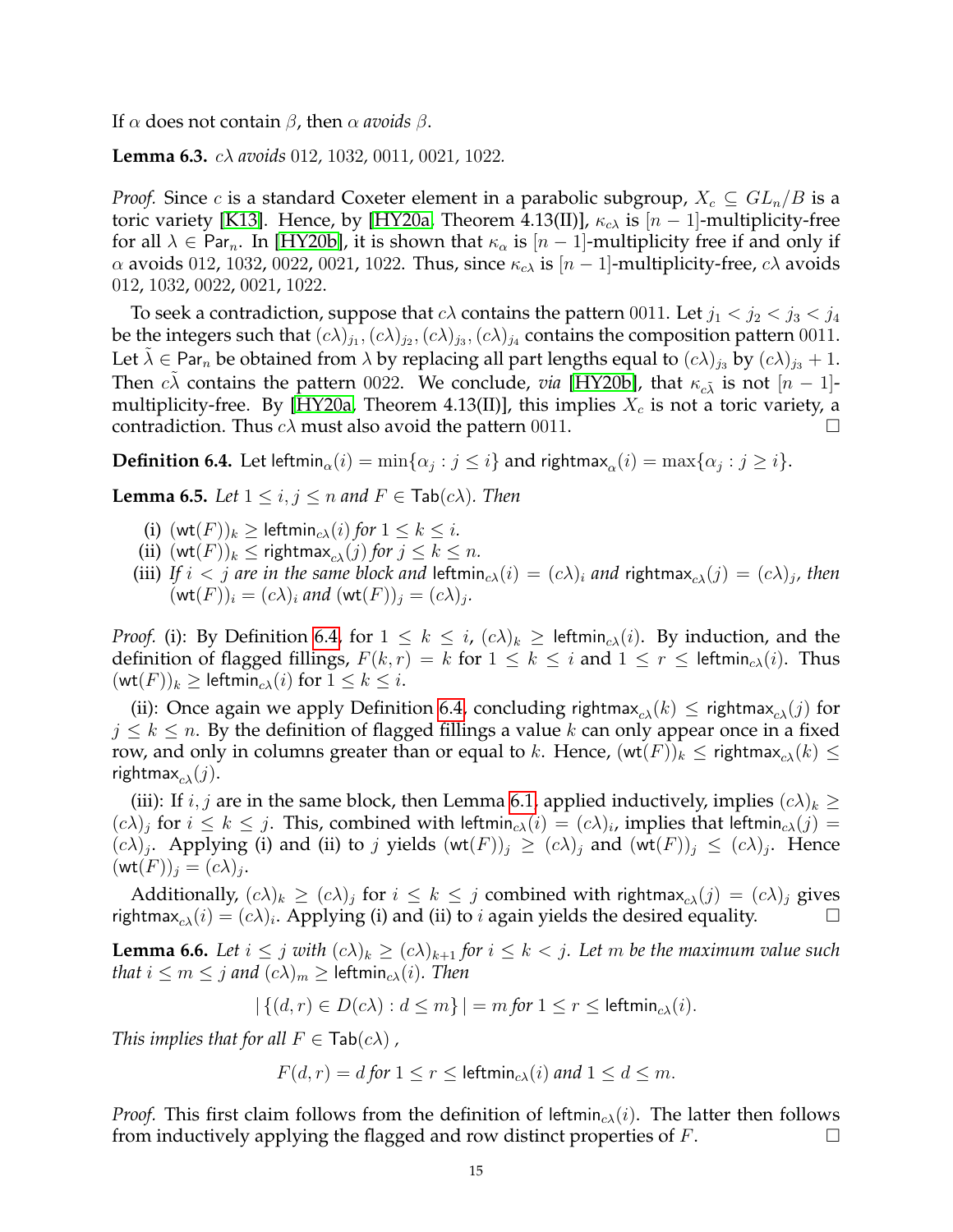**Definition 6.7.** If  $i < j$  with  $(c\lambda)_k \geq (c\lambda)_{k+1}$  for  $i \leq k < j$ , leftmin $_{c\lambda}(i) < (c\lambda)_i$ , and rightmax $_{c\lambda}(j)>(c\lambda)_j$ , then we say the pair  $(i,j)$  is *interweaved*. For such an  $(i,j)$ , define

center<sub>cλ</sub> $(i, j) = \max\{k : i \leq k \leq j \text{ and } (c\lambda)_k \geq \text{rightmax}_{\alpha\lambda}(j)\}.$ 

Notice center $c_{\lambda}(i, j) \neq -\infty$  since  $(c\lambda)_i \geq$  rightmax $c_{\lambda}(j)$  (otherwise, we have leftmin $c_{\lambda}(i)$  <  $(c\lambda)_i$   $\langle$  rightmax<sub>c $\lambda$ </sub> $(j)$  which says  $c\lambda$  contains a 012-pattern, contradicting Lemma [6.3.](#page-14-1)

<span id="page-15-2"></span>**Lemma 6.8.** Let  $i < j$  with  $(c\lambda)_k \ge (c\lambda)_{k+1}$  for  $i \le k < j$ . Then

(i) If leftmin $_{c\lambda}(i) = (c\lambda)_i$  and rightmax $_{c\lambda}(j) > (c\lambda)_j$ , then

$$
|\{(d,r)\in D(c\lambda):d>i\}|\leq 1 \text{ for } r>(c\lambda)_i,
$$

(ii) If leftmin $_{c\lambda}(i)<(c\lambda)_i$  and rightmax $_{c\lambda}(j)=(c\lambda)_j$ , then

$$
|\{(d,r)\in D(c\lambda):d\leq j\}|\geq j-1 \text{ for } \mathsf{leftmin}_{c\lambda}(i)< r\leq (c\lambda)_j,
$$

(iii) If leftmin $_{c\lambda}(i) < (c\lambda)_i$  and rightmax $_{c\lambda}(j) > (c\lambda)_j$ , then

$$
|\{(d,r) \in D(c\lambda) : d \ge \text{center}_{c\lambda}(i,j)\}| = 1
$$
 for  $\text{leftmin}_{c\lambda}(i) < r \le \text{rightmax}_{c\lambda}(j)$ ,  
and

$$
|\left\{(d,r) \in D(c\lambda): d \leq \mathrm{center}_{c\lambda}(i,j)\right\}| = \mathrm{center}_{c\lambda}(i,j) - 1 \text{ for } \mathrm{leftmin}_{c\lambda}(i) < r \leq \mathrm{rightmax}_{c\lambda}(j).
$$

*Proof.* (i): Let  $r > (c\lambda)_i$ . If  $j < d_1 < d_2$ , then  $c\lambda$  contains the pattern  $((c\lambda)_i, (c\lambda)_j, (c\lambda)_{d_1}$ ,  $(c\lambda)_{d_2}$ ). Suppose that  $(d_1, r), (d_2, r) \in D(c\lambda)$ . This implies  $(c\lambda)_{d_1}, (c\lambda)_{d_2} \geq (c\lambda)_i$ . This, combined with  $(c\lambda)_i \geq (c\lambda)_j$ , implies  $((c\lambda)_i, (c\lambda)_j, (c\lambda)_{d_1}, (c\lambda)_{d_2})$  contains 012, 1032, 0021, 0011, or 1022. This contradicts Lemma [6.3.](#page-14-1) Thus

$$
|\{(d,r)\in D(c\lambda):d>j\}|\leq 1\text{ for }r>(c\lambda)_i.
$$

Further, since  $r > (c\lambda)_i \ge (c\lambda)_k$  for  $i \le k \le j$ ,

$$
|\{(d,r)\in D(c\lambda):d>i\}|\leq 1 \text{ for } r>(c\lambda)_i.
$$

(ii): Let leftmin $_{c\lambda}(i) < r \leq (c\lambda)_j$ . If  $d_1 < d_2 < i$ , then  $c\lambda$  contains the pattern  $((c\lambda)_{d_1},$  $(c\lambda)_{d_2}, (c\lambda)_i, (c\lambda)_j$ ). Suppose that  $(d_1, r), (d_2, r) \notin D(c\lambda)$ . This implies  $(c\lambda)_{d_1}, (c\lambda)_{d_2} \leq (c\lambda)_j$ . This, combined with  $(c\lambda)_i \geq (c\lambda)_j$ , implies  $((c\lambda)_{d_1}, (c\lambda)_{d_2}, (c\lambda)_i, (c\lambda)_j)$  contains 012, 1032, 0021, 0011, or 1022. This contradicts Lemma [6.3.](#page-14-1) Thus

$$
|\{(d,r)\in D(c\lambda):d\leq i\}|\geq i-1\text{ for }\mathsf{leftmin}_{c\lambda}(i)
$$

Further, since  $r \leq (c\lambda)_i \leq (c\lambda)_k$  for  $i \leq k \leq j$ ,

<span id="page-15-1"></span><span id="page-15-0"></span>
$$
|\{(d,r)\in D(c\lambda):d\leq j\}|\geq j-1\text{ for }\mathsf{leftmin}_{c\lambda}(i)
$$

(iii): Let x be an integer such that  $x < i$  and  $(c\lambda)_x = \text{leftmin}_{c\lambda}(i)$ , and y be an integer such that  $y > j$  and  $(c\lambda)_y$  = rightmax<sub>c $\lambda$ </sub> $(j)$ .

Our claim holds vacuously if  $(c\lambda)_x \geq (c\lambda)_y$ . Hence, for the rest of the proof we assume  $(c\lambda)_x < (c\lambda)_y$ . Now  $c\lambda$  contains the pattern  $((c\lambda)_x, (c\lambda)_i, (c\lambda)_j, (c\lambda)_y)$  and by Lemma [6.3](#page-14-1) this pattern avoids 012. This, combined with  $(c\lambda)_j < (c\lambda)_y$ , implies

$$
(2) \t\t\t (c\lambda)_x \geq (c\lambda)_j.
$$

It further implies, when combined with  $(c\lambda)_x < (c\lambda)_i$ , that

$$
(10) \t\t\t (c\lambda)_i \geq (c\lambda)_y.
$$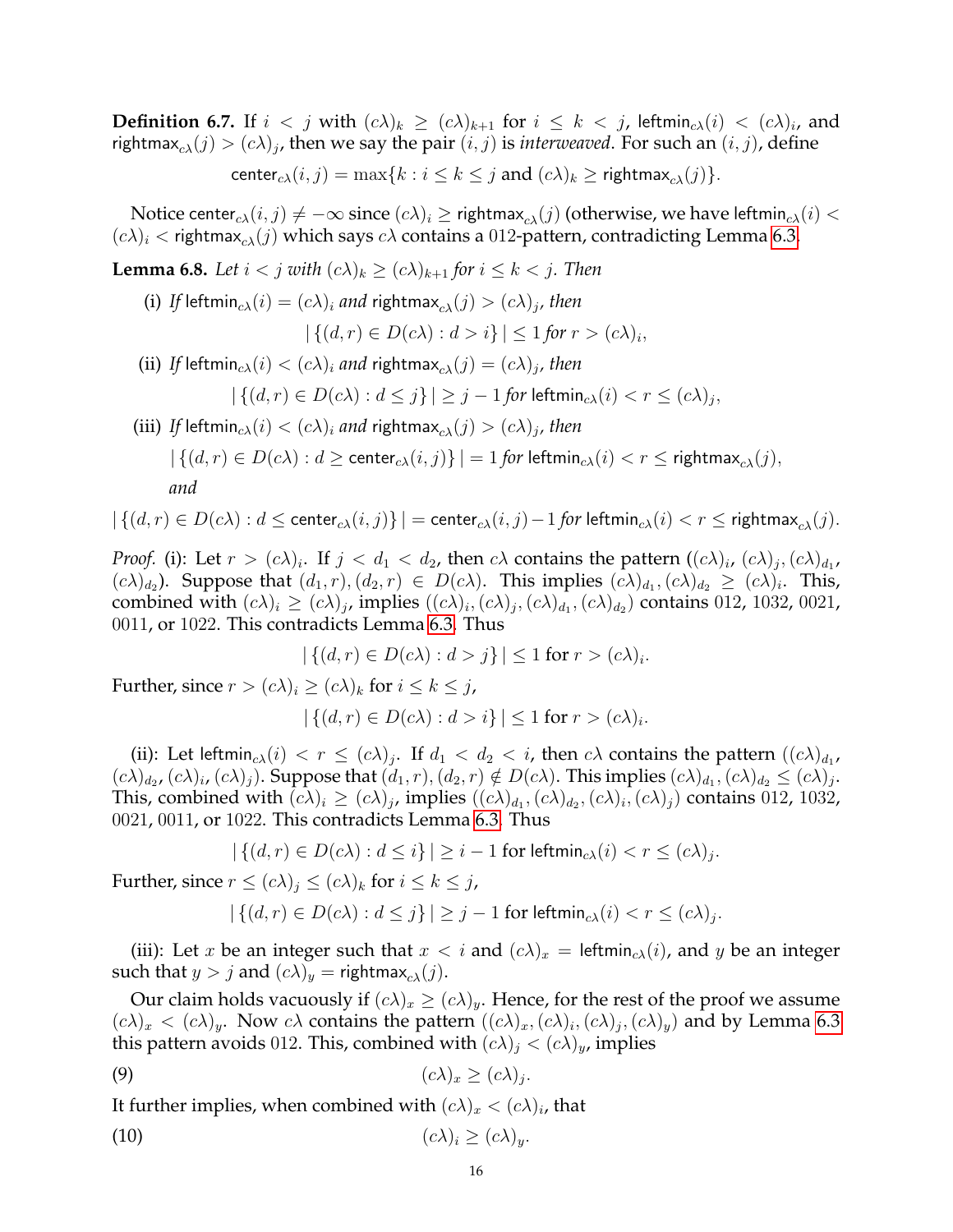Let  $(c\lambda)_x < r \leq (c\lambda)_y$ . Let center $c\lambda(i,j) < d_1 < d_2$ . Suppose, to obtain a contradiction, that  $(d_1, r), (d_1, r) \in D(c\lambda)$ . Then

<span id="page-16-0"></span>(11) 
$$
(c\lambda)_{d_1}, (c\lambda)_{d_2} > (c\lambda)_x.
$$

If  $d_1 \leq j$ , then the definition of center<sub>c</sub> $(\lambda, j)$  implies  $(c\lambda)_{d_1} < (c\lambda)_y$ . This implies  $c\lambda$  contains the pattern  $((c\lambda)_x, (c\lambda)_{d_1}, (c\lambda)_y)$  which is a 012 pattern. This contradicts Lemma [6.3.](#page-14-1) Otherwise, if  $j < d_1 < d_2$ , then  $c\lambda$  contains the pattern  $((c\lambda)_x, (c\lambda)_j, (c\lambda)_{d_1}, (c\lambda)_{d_2})$ . By [\(9\)](#page-15-0) and [\(11\)](#page-16-0), this pattern contains 012, 1032, 0021, 0011, or 1022. This contradicts Lemma [6.3.](#page-14-1) Thus

$$
\text{(12)} \qquad \left| \left\{ (d,r) \in D(c\lambda) : d \geq \text{center}_{c\lambda}(i,j) \right\} \right| = 1 \text{ for } \text{leftmin}_{c\lambda}(i) < r \leq \text{rightmax}_{c\lambda}(j).
$$

Let  $(c\lambda)_x < r \leq (c\lambda)_y$ . Let  $d_1 < d_2 <$  center $c_{\lambda}(i, j)$ . Suppose, to obtain a contradiction, that  $(d_1, r), (d_2, r) \notin D(c\lambda)$ . Thus

<span id="page-16-1"></span>(13) 
$$
(c\lambda)_{d_1}, (c\lambda)_{d_2} < (c\lambda)_y.
$$

If  $d_2 \geq i$ , then  $(c\lambda)_{d_2} \geq (c\lambda)_i$  and the definition of center $c_{c\lambda}(i, j)$  implies  $(c\lambda)_{d_2} \geq (c\lambda)_y$ . This contradicts [\(13\)](#page-16-1). Otherwise, if  $d_1 < d_2 < i$ , then  $c\lambda$  contains  $((c\lambda)_{d_1}, (c\lambda)_{d_2}, (c\lambda)_i, (c\lambda)_y)$ . By [\(10\)](#page-15-1) and [\(13\)](#page-16-1), this pattern contains 012, 1032, 0021, 0011, or 1022. This contradicts Lemma [6.3.](#page-14-1) We conclude  $|\{(d, r) \in D(c\lambda) : d \leq \text{center}_{c\lambda}(i, j)\}| \geq \text{center}_{c\lambda}(i, j) - 1$ . Since  $(c\lambda)_x < r$ , we can strengthen this inequality to

$$
|\{(d,r)\!\in\! D(c\lambda)\!:\!d\!\leq\!\text{center}_{c\lambda}(i,j)\}|\!=\!\text{center}_{c\lambda}(i,j)\!-\!1\text{ for }\mathsf{leftmin}_{c\lambda}(i)\!<\!r\!\leq\!\text{rightmax}_{c\lambda}(j).\quad\Box
$$

<span id="page-16-2"></span>**Proposition 6.9.** Let  $\beta \in \mathcal{P}_{c\lambda,\gamma}$ ,  $i < j$  in the same block, and  $\beta_i > \beta_j - (j - i)$ . Then  $t_{i,j}\beta \in \mathcal{P}_{c\lambda,\gamma}$ *if and only if*

- (1) leftmin<sub>c $\lambda$ </sub> $(i) \leq \beta$ <sub>*i*</sub>  $(j i)$ *;*
- (2) rightmax<sub>cλ</sub>(j)  $\geq \beta_i + (j i)$ ; and
- (3) *if* (i, j) *is interweaved, then*

 $\beta_1+\cdots+\beta_{i-1}+(\beta_j-(j-i))+\beta_{i+1}+\cdots+\beta_{\mathsf{center}_{c\lambda}(i,j)}\geq (c\lambda)_1+\cdots+(c\lambda)_{\mathsf{center}_{c\lambda}(i,j)}.$ 

*Proof.* ( $\Rightarrow$ ) We prove the contrapositive. That is, we assume that leftmin<sub>cλ</sub>(i) >  $\beta_i - (j - i)$ , rightmax<sub>c</sub><sub>λ</sub>(j) <  $\beta_i$  + (j − i), or (i, j) is interweaved with  $\beta_1$  + · · · +  $\beta_{i-1}$  + ( $\beta_j$  – (j – i)) +  $\beta_{i+1}+\cdots+\beta_{\mathsf{center}_{c\lambda}(i,j)}<(c\lambda)_1+\cdots(c\lambda)_{\mathsf{center}_{c\lambda}(i,j)}.$  Let  $\tau=t_{i,j}\beta$  and suppose, to seek a contradiction, that  $F \in \text{Tab}(c\lambda)$  with  $\tau = \text{wt}(F)$ .

*Case* leftmin<sub>c $\lambda(i) > \beta_j - (j - i)$ : By the case hypothesis, leftmin<sub>c $\lambda(i) > \tau_i = (\textsf{wt}(F))_i$ . This</sub></sub> contradicts Lemma [6.5\(](#page-14-2)i).

*Case* rightmax $_{c\lambda}(i) < \beta_j + (j - i)$ : By the case hypothesis, rightmax $_{c\lambda}(i) < \tau_j = (\mathsf{wt}(F))_j$ . This contradicts Lemma [6.5\(](#page-14-2)ii).

*Case*  $(i, j)$  *is interweaved with*  $\beta_1 + \cdots + \beta_{i-1} + (\beta_j - (j - i)) + \beta_{i+1} + \cdots + \beta_{\text{center}_{c\lambda}(i,j)}$  $(c\lambda)_1 + \cdots + (c\lambda)_{\text{center}_{c\lambda}(i,j)}$ : The case hypothesis implies that  $c\lambda \nleq_{\text{dom}} \tau$ . This contradicts Corollary [4.6.](#page-10-3)

(  $\Leftarrow$  ) Since  $[x^{\beta}]_{\kappa_{c\lambda}} \neq 0$ , we know there exists an  $F \in \text{Tab}(c\lambda)$  with wt $(F) = \beta$ . There are four cases to consider.

*Case* leftmin $_{c\lambda}(i) = (c\lambda)_i$  *and* rightmax $_{c\lambda}(j) = (c\lambda)_j$ : By Lemma [6.5\(](#page-14-2)iii),  $\beta_i = (c\lambda)_i$  and  $\beta_j = (c\lambda)_i$  $(c\lambda)_j$ . Thus

(14) 
$$
(c\lambda)_i = \text{leftmin}_{c\lambda}(i) \leq \beta_j - (j - i) = (c\lambda)_j - (j - i),
$$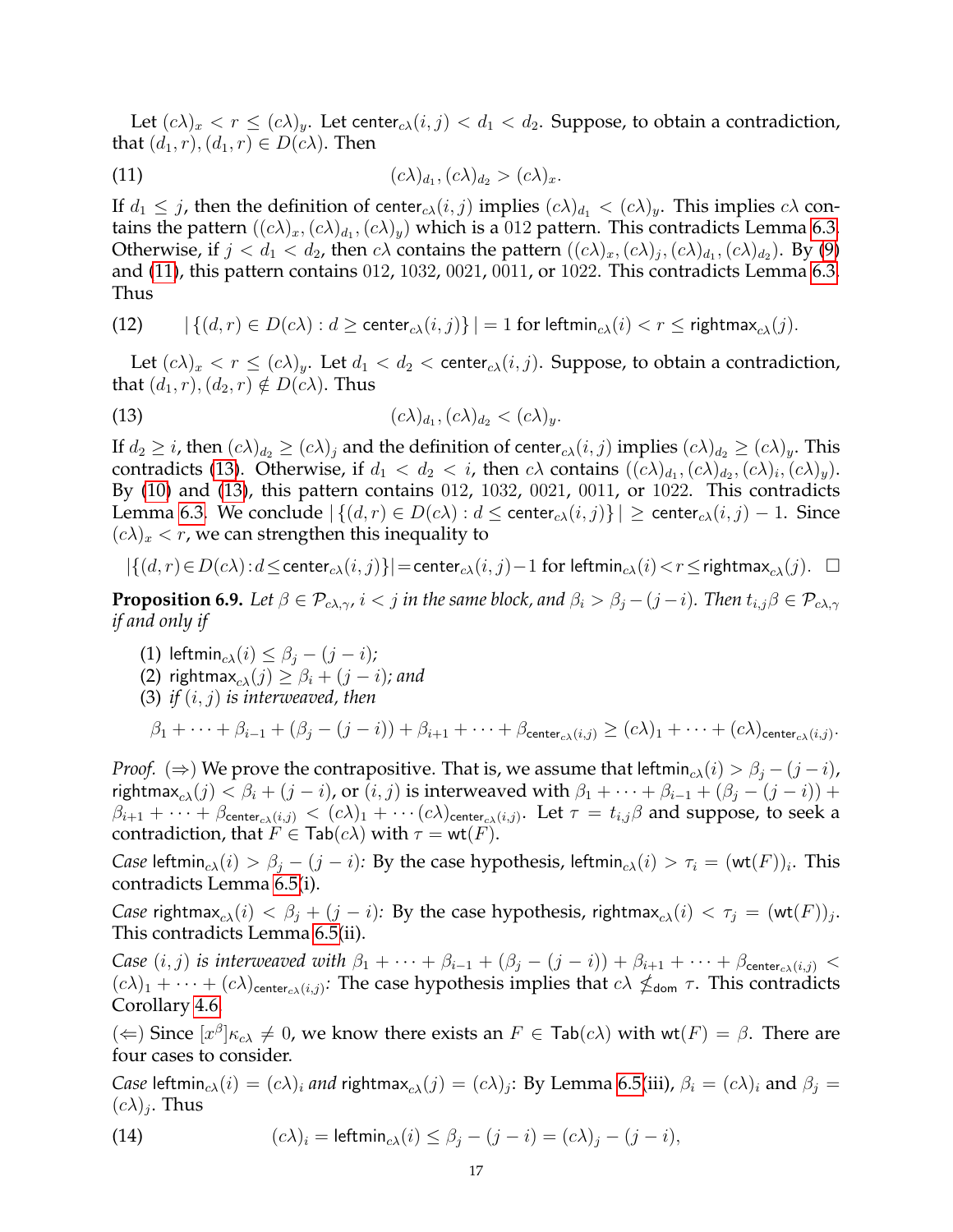where the first equality is the case hypothesis, the inequality is the proposition hypothesis. Thus  $j > i$  implies that  $(c\lambda)_i < (c\lambda)_j$ . This is a contradiction of Lemma [6.1,](#page-13-2) and hence this case cannot occur.

*Case* leftmin $_{c\lambda}(i)=(c\lambda)_i$  *and* rightmax $_{c\lambda}(j)>(c\lambda)_j$ : By Lemma [6.6,](#page-14-3)  $F(d,r)=d$  for all  $1\leq$  $d\leq i$  and  $r\leq (c\lambda)_i.$  Hence, there is an  $i$  in every row  $r\leq (c\lambda)_i$  of  $F$ , and

$$
\beta_i \geq (c\lambda)_i.
$$

The flagged property of F, combined with Lemma [6.8\(](#page-15-2)i), implies that either i or j, but not both, are in row  $r > (c\lambda)_i$  of F. By the definition of F and [\(15\)](#page-17-0), there are exactly  $\beta_i$  –  $(c\lambda)_i \geq 0$  such rows containing only *i*, but not *j*. By the case and proposition hypotheses,

<span id="page-17-0"></span>
$$
\beta_i - (c\lambda)_i = \beta_i - \mathsf{leftmin}_{c\lambda}(i) \ge \beta_i - (\beta_j - (j - i)) > 0.
$$

Setting  $v := \beta_i - (\beta_j - (j - i))$  we can choose  $v$  rows  $r_1, \ldots, r_v > (c\lambda)_i$  in  $F$  that contain  $i$ and not  $j$ .

The filling G is obtained from F by changing the i in rows  $r_1, \ldots, r_v$  to a j. By construction, G is row distinct. For  $i \leq k \leq j$ , the boxes  $(k, r_1), \ldots (k, r_v) \notin D(c\lambda)$  since  $r_1, \ldots, r_v > (c\lambda)_i \ge (c\lambda)_k$ . Hence the flagged property of F implies that the i in these rows of F must appear in a column strictly greater than j. Thus the j in these rows of G appears in a column greater than  $j$ , and  $G$  is flagged.

Let  $\tau = \text{wt}(G)$ . Then  $\tau_i = \beta_i - v = \beta_i - (\beta_i - (\beta_j - (j - i))) = \beta_j - (j - i)$ ,  $\tau_j = \beta_j + v =$  $\beta_i + (\beta_i - (\beta_j - (j - i))) = \beta_i + (j - i)$ . Otherwise,  $\tau_k = \beta_k$  for  $r \neq i, j$ . Thus  $\tau = t_{i,j}\beta$ . We conclude that  $t_{i,j}\beta$  is an exponent vector of  $\kappa_{c\lambda}$ .

*Case* leftmin $_{c\lambda}(i)<(c\lambda)_i$  *and* rightmax $_{c\lambda}(j)=(c\lambda)_j$ : The row distinct and flagged properties of F, combined with Lemma [6.6](#page-14-3) and Lemma [6.8\(](#page-15-2)ii), imply that at least one of i or j are in row r of F for  $1 \le r \le (c\lambda)_j$ . By the case and proposition hypotheses,  $\beta_j < \beta_i + (j - i) \le$ rightmax $_{c\lambda}(j)=(c\lambda)_j$ .

Hence, there are at least  $(c\lambda)_j - \beta_j$  rows r, with  $1 \leq r \leq (c\lambda)_j$ , of F that contain i but not j. Setting  $v:=\beta_i+(j-i)-\beta_j\leq (c\lambda)_j-\beta_j$ , we choose  $v$  rows in  $F$ ,  $r_1,\ldots, r_v\leq (c\lambda)_j$ , that contain *i* but not *j*. By Lemma [6.8\(](#page-15-2)ii) and the flagged property of F, for each  $e \in$  $\{r_1,\ldots,r_v\}$  there is exactly one  $d_e \leq j$  such that  $(d_e,e) \notin D(c\lambda)$ . It follows, by the definition of e and the flagged property of  $F$ , that the content of row e in the first j columns of *F* is equal to  $\{1, \ldots, j-1\}$ . We use this fact to define the filling *G*.

The filling G is obtained from F via the following rule. Let  $1 \le e \le \lambda_1$ , then

- (i)  $e \notin \{r_1, \ldots, r_v\}$ : The e-th row of G equals the e-th row of F.
- (ii)  $e \in \{r_1, \ldots, r_v\}$ : The *e*-th row of *G* is defined by filling each of the values in  $[j] \setminus \{i\}$ in the minimal column possible. Explicitly,  $G(d, e) = d$  for  $d < d_e$ ,  $G(d, e) = d - 1$ for  $d_e < d \le i$ ,  $G(d, e) = d$  for  $i < r < j$ . Then, set  $G(j, e) = j$ , and for any column greater than  $j$  the entries in row  $e$  of  $F$  and  $G$  coincide.

Clearly G is row distinct; for  $e \in \{r_1, \ldots, r_v\}$ , the content of row e of G is equal to the content of row  $e$  of F with the unique  $i$  replaced by  $j$ . It is equally easy to verify that each of (i)-(ii) leaves the respective column in  $G$  satisfying the flagged constraint. Let  $\tau = \text{wt}(G)$ . Then  $\tau_i = \beta_i - v = \beta_i - (\beta_i + (j - i) - \beta_i) = \beta_i - (j - i)$ ,  $\tau_i = \beta_i + v =$  $\beta_i + (\beta_i + (j - i) - \beta_i) = \beta_i + (j - i)$ . Otherwise,  $\tau_k = \beta_k$  for  $k \neq i, j$ . Thus  $\tau = t_{i,j}\beta$ . We conclude that  $t_{i,j}\beta$  is an exponent vector of  $\kappa_{c\lambda}$ .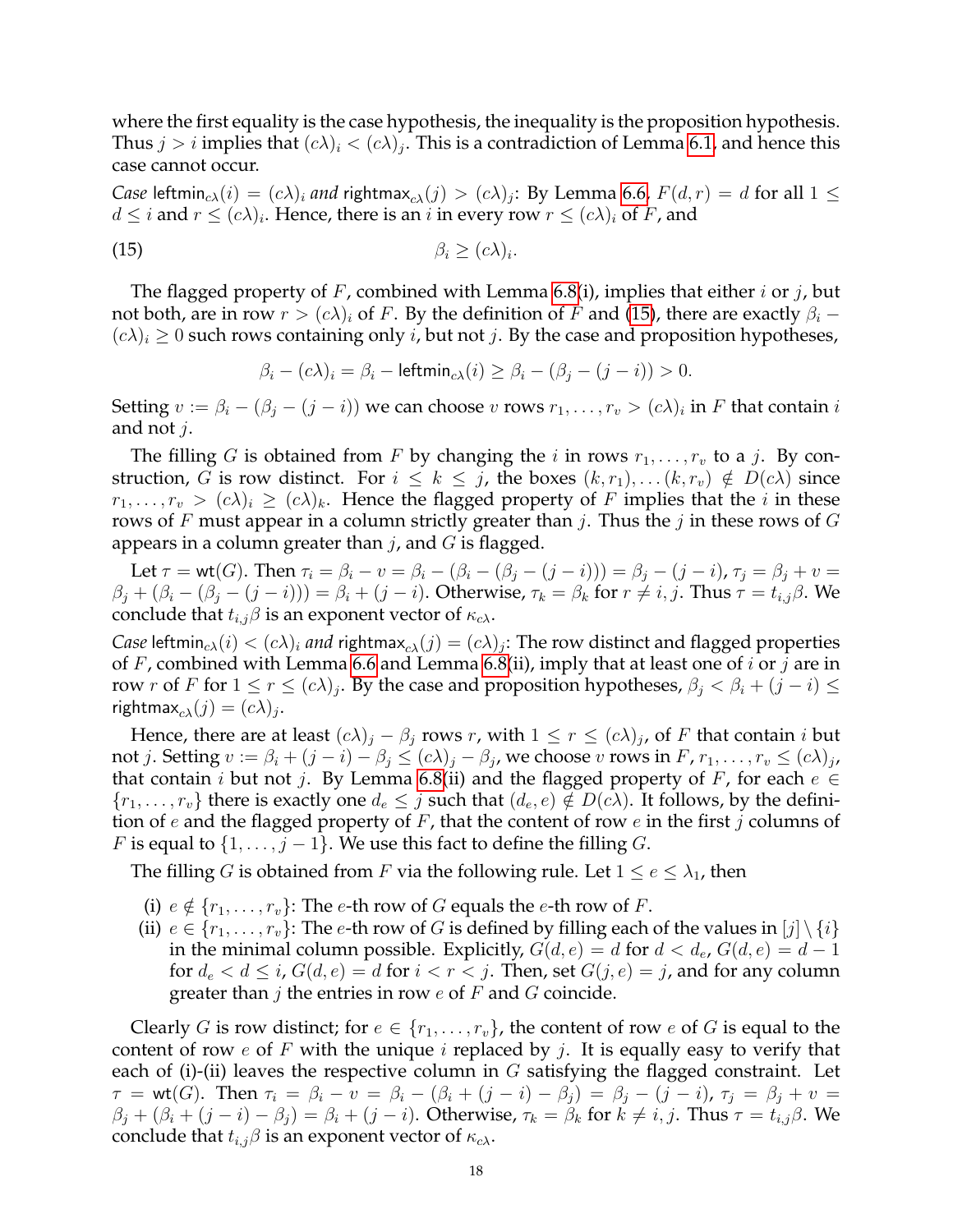*Case* leftmin $_{c\lambda}(i)<(c\lambda)_i$  and rightmax $_{c\lambda}(j)> (c\lambda)_j$ : Let  $x$  be an integer such that  $x< i$ and  $(c\lambda)_x$  = leftmin<sub>c $\lambda$ </sub> $(i)$ , and y be an integer such that  $y > j$  and  $(c\lambda)_y$  = rightmax<sub>c</sub> $\lambda$  $(j)$ . Suppose, for sake of contradiction, that  $(c\lambda)_x \geq (c\lambda)_y$ . Then, by Lemma [6.5\(](#page-14-2)i),  $\beta_i \geq (c\lambda)_x \geq$  $(c\lambda)_y$  = rightmax<sub>c</sub><sub>λ</sub>(j). Thus,  $\beta_i + (j - i)$  > rightmax<sub>c</sub><sub>λ</sub>(j), which contradicts the hypothesis (2). Thus,

$$
(16) \t\t\t (c\lambda)_x < (c\lambda)_y.
$$

<span id="page-18-2"></span>Corollary [4.6](#page-10-3) implies  $\beta_1+\cdots+\beta_{\mathsf{center}_{c\lambda}(i,j)}\geq (c\lambda)_1+\cdots+(c\lambda)_{\mathsf{center}_{c\lambda}(i,j)}$ . Now

<span id="page-18-0"></span>(17) 
$$
|\{(d,r) \in D(c\lambda) : d > \text{center}_{c\lambda}(i,j), 1 \leq r \leq (c\lambda)_{y}, \text{ and } F(d,r) \leq \text{center}_{c\lambda}(i,j)\}| = \beta_1 + \dots + \beta_{\text{center}_{c\lambda}(i,j)} - ((c\lambda)_1 + \dots + (c\lambda)_{\text{center}_{c\lambda}(i,j)})
$$

Then our hypothesis  $\beta_1 + \cdots + \beta_{i-1} + (\beta_j - (j - i)) + \beta_{i+1} + \cdots + \beta_{\text{center}_{c\lambda}(i,j)} \geq (c\lambda)_1 +$  $\cdots+(c\lambda)_{\mathsf{center}_{c\lambda}(i,j)}$  is equivalent to  $\beta_1+\cdots+\beta_{\mathsf{center}_{c\lambda}(i,j)}-((c\lambda)_1+\cdots+(c\lambda)_{\mathsf{center}_{c\lambda}(i,j)})\geq$  $\beta_i - (\beta_j - (j - i))$ . Applying this to [\(17\)](#page-18-0) yields

<span id="page-18-1"></span>(18) 
$$
|\{(d,r) \in D(c\lambda) : d > \text{center}_{c\lambda}(i,j), 1 \le r \le (c\lambda)_y, \text{ and } F(d,r) \le \text{center}_{c\lambda}(i,j)\}| \ge \beta_i - (\beta_j - (j-i)).
$$

We can further refine [\(18\)](#page-18-1). By the definition of center<sub>cλ</sub> $(i, j)$ , [\(16\)](#page-18-2), and Lemma [6.1,](#page-13-2)  $(c\lambda)_d \ge$  $(c\lambda)_x$  for all  $i \leq d \leq$  center $_{c\lambda}(i, j)$ . By Lemma [6.6,](#page-14-3)  $F(d, r) = d$  for all  $d \leq$  center $_{c\lambda}(i, j)$  and  $r \leq (c\lambda)_x$ . Thus, the row distinct property of F transforms [\(18\)](#page-18-1) into

<span id="page-18-3"></span>(19) 
$$
|\{(d,r) \in D(c\lambda) : d > \text{center}_{c\lambda}(i,j), (c\lambda)_x < r \leq (c\lambda)_y
$$
, and  $F(d,r) \leq \text{center}_{c\lambda}(i,j)\}|\geq \beta_i - (\beta_j - (j-i)).$ 

By Lemma [6.8\(](#page-15-2)iii), the rows  $(c\lambda)_x < r \le c\lambda \le (c\lambda)_y$  have center $c_\lambda(i,j)$  boxes in  $D(c\lambda)$ . By [\(19\)](#page-18-3), we can pick  $v := \beta_i - (\beta_j - (j - i))$  of these rows, where the center<sub>cλ</sub> $(i, j)$  many boxes of  $D(c\lambda)$  are filled using precisely the labels  $1, 2, \ldots$ , center $c_{\lambda}(i, j)$ . By Lemma [6.8\(](#page-15-2)iii), for each  $e \in \{r_1, \ldots, r_v\}$  there is exactly one  $d_e \leq$  center $c_{\lambda}(i, j)$  such that  $(d_e, e) \notin D(c\lambda)$ .

The filling G is obtained from F via the following rule. Let  $1 \le e \le \lambda_1$ .

- (i)  $e \notin \{r_1, \ldots, r_v\}$ : The *e*-th row of G equals the *e*-th row of F.
- (ii) The e-th row of G is defined by filling each of the values in  $\left[\text{center}_{c\lambda}(i,j)-1\right]\setminus\{i\}$  in the minimal column possible. Explicitly,  $G(d, e) = d$  for  $d < d_e$ ,  $G(d, e) = d - 1$  for  $d_e < d \leq i$ ,  $G(d, e) = d$  for  $i < d \leq$  center $c_{\lambda}(i, j)$ . Then set the value of the unique box in a column greater than center<sub>cλ</sub> $(i, j)$  to be j.

Clearly G is row distinct; for  $e \in \{r_1, \ldots, r_v\}$ , the content of row e of G is equal to the content of row e of F with the unique i replaced by j. It is an easy check to verify that each of (i)-(ii) leaves the respective row in G satisfying the flagged constraint. Let  $\tau = \text{wt}(G)$ . Then  $\tau_i = \beta_i - v = \beta_i - (\beta_i - (\beta_j - (j-i))) = \beta_j - (j-i)$ ,  $\tau_j = \beta_j + v = \beta_j + (\beta_i - (\beta_j - (j-i))) =$  $\beta_i + (j - i)$ . Otherwise,  $\tau_k = \beta_k$  for  $k \neq i, j$ . Thus  $\tau = t_i\beta$ . We conclude that  $t_i\beta$  is an exponent vector of  $\kappa_{c\lambda}$ .

<span id="page-18-5"></span>**Lemma 6.10.** *Let*  $i \in [n-1]$  *and*  $\beta \in \mathcal{P}_{c\lambda,\gamma}$ *. Then* 

<span id="page-18-4"></span> $\max\{\text{rightmax}_{c\lambda}(i+1) - \text{leftmin}_{c\lambda}(i), 0\} \geq \beta_1 + \cdots + \beta_i - ((c\lambda)_1 + \cdots + (c\lambda)_i).$ 

*Proof.* Since  $[x^{\beta}] \kappa_{c\lambda} \neq 0$ , there exists an  $F \in \text{Tab}(c\lambda)$  with wt $(F) = \beta$ . Now,

(20)  $|\{(d, r) \in D(c\lambda): d > i \text{ and } F(d, r) \leq i\}| = \beta_1 + \cdots + \beta_i - ((c\lambda)_1 + \cdots + (c\lambda)_i)$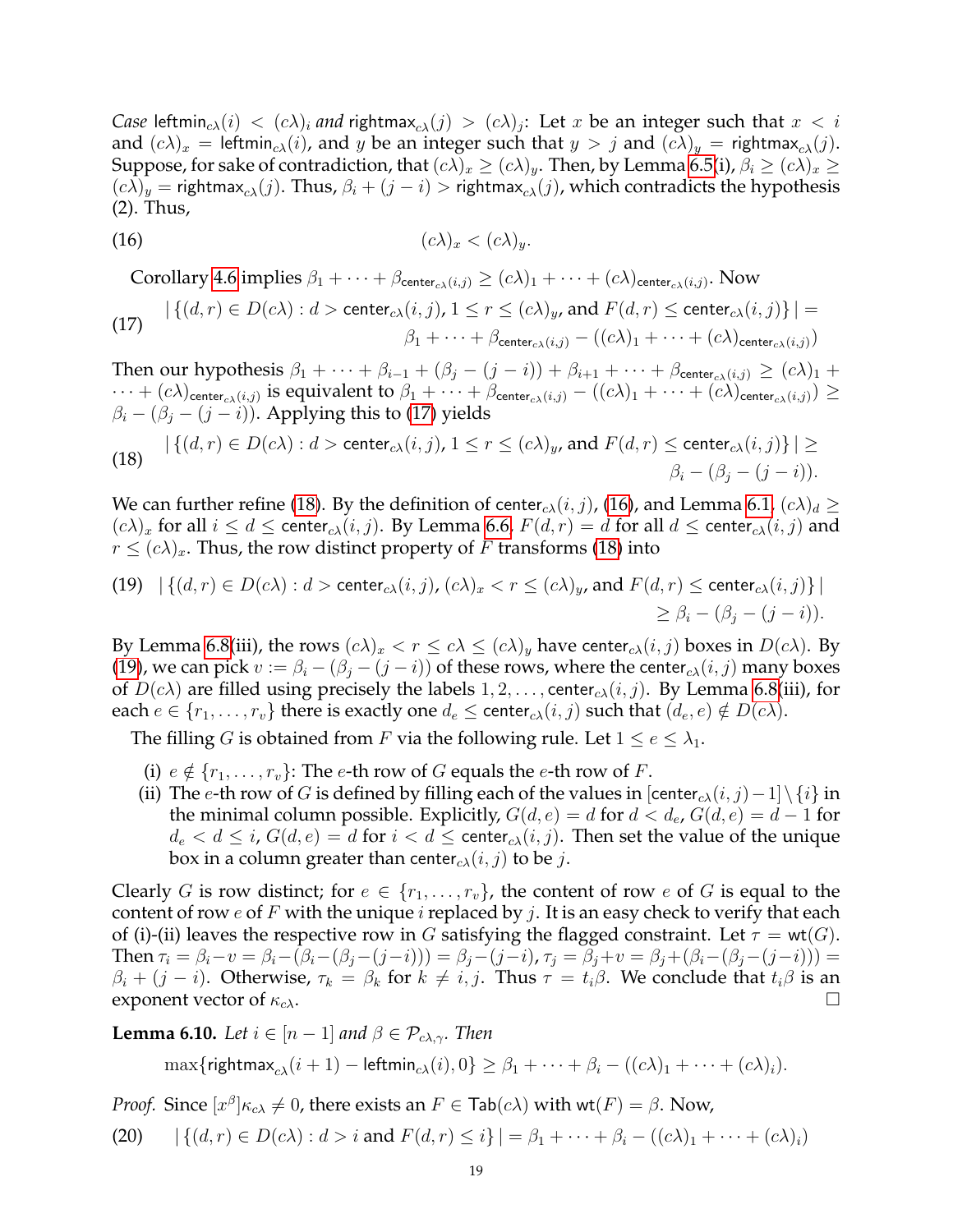We first prove this lemma for  $i \in [n-1]$  with  $(c\lambda)_i \geq (c\lambda)_{i+1}$ . Let  $r \leq$  leftmin $_{c\lambda}(i)$ . Lemma [6.6](#page-14-3) implies that  $F(d_1, r) = d_1$  for  $d_1 \leq i$  and  $r \leq$  leftmin<sub>c</sub> $(i)$ . Since F is row distinct this implies

<span id="page-19-0"></span>(21) 
$$
|\{(d,r)\in D(c\lambda):d>i\text{ and }F(d,r)\leq i\}|=0\text{ for }1\leq r\leq\text{leftmin}_{c\lambda}(i).
$$

Suppose leftmin<sub>cλ</sub>(i)  $\geq$  rightmax<sub>cλ</sub>(i + 1). Then there exist no  $(d, r) \in D(c\lambda)$  such that  $d > i$  and  $r >$  leftmin<sub>cλ</sub>(i). This, combined with [\(20\)](#page-18-4) and [\(21\)](#page-19-0), implies  $\beta_1 + \cdots + \beta_i$  $((c\lambda)_1 + \cdots + (c\lambda)_i) = 0$ . Thus our result trivially holds.

For the rest of the proof we assume leftmin<sub>c $\lambda$ </sub> $(i)$  < rightmax<sub>c $\lambda$ </sub> $(i+1)$ .

*Case* leftmin<sub>c</sub> $\lambda(i) = (c\lambda)_i$  *and* rightmax<sub>c</sub> $\lambda(i+1) = (c\lambda)_{i+1}$ : By our assumption  $(c\lambda)_i \geq (c\lambda)_{i+1}$ and the case hypothesis, leftmin<sub>c $\lambda(i) = (c\lambda)_i \ge (c\lambda)_{i+1}$  = rightmax<sub>c $\lambda(i+1)$ </sub>. Thus, since we</sub> are assuming leftmin<sub>c $\lambda$ </sub> $(i)$  < rightmax<sub>c $\lambda$ </sub> $(i + 1)$ , this case does not occur.

*Case* leftmin<sub>c $\lambda(i) = (c\lambda)_i$  *and* rightmax $\lambda(i+1) > (c\lambda)_{i+1}$ : We have that leftmin $\lambda(i) = (c\lambda)_i$ </sub> paired with [\(21\)](#page-19-0), and combined with Lemma [6.8\(](#page-15-2)i) implies

$$
|\{(d,r) \in D(c\lambda): d > i \text{ and } F(d,r) \leq i\}| \leq \text{rightmax}_{c\lambda}(i+1) - \text{leftmin}_{c\lambda}(i).
$$

Then [\(20\)](#page-18-4) gives the required inequality.

*Case* leftmin<sub>c $\lambda$ </sub> $(i) < (c\lambda)_i$  *and* rightmax<sub>c $\lambda$ </sub> $(i + 1) = (c\lambda)_{i+1}$ : Lemma [6.8\(](#page-15-2)ii) says

<span id="page-19-1"></span>
$$
|\{(d,r) \in D(c\lambda): d \leq i+1\}| \geq i
$$
 for  $leftmin_{c\lambda}(i) < r \leq (c\lambda)_{i+1}$ ,

which implies

(22) 
$$
|\{(d,r)\in D(c\lambda):d\leq i\}|\geq i-1 \text{ for } \text{leftmin}_{c\lambda}(i)< r\leq (c\lambda)_{i+1}.
$$

Since rightmax<sub>c</sub><sub>λ</sub> $(i + 1) = (c\lambda)_{i+1}$ , there exist no  $(d, r) \in D(c\lambda)$  such that  $d > i$  and  $r > i$  $(c\lambda)_{i+1}$ . This, combined with [\(21\)](#page-19-0), and the row distinct property of F paired with [\(22\)](#page-19-1), implies that

$$
|\{(d,r) \in D(c\lambda): d > i \text{ and } F(d,r) \leq i\}| \leq \text{rightmax}_{c\lambda}(i+1) - \text{leftmin}_{c\lambda}(i).
$$

Applying [\(20\)](#page-18-4) concludes the proof in this case.

*Case* leftmin<sub>cλ</sub>(i) <  $(c\lambda)_k$  *and* rightmax<sub>c</sub><sub>λ</sub>(i+1) >  $(c\lambda)_{i+1}$ : There exist no  $(d, r) \in D(c\lambda)$  such that  $d > i$  and  $r >$  rightmax<sub>c</sub> $(i+1)$ . We apply Lemma [6.8\(](#page-15-2)iii), noting that center<sub>c</sub> $(i, i+1) =$  $i$ , and [\(21\)](#page-19-0) to imply that

<span id="page-19-3"></span>
$$
|\{(d,r) \in D(c\lambda): d > i \text{ and } F(d,r) \leq i\}| \leq \text{rightmax}_{c\lambda}(i+1) - \text{leftmin}_{c\lambda}(i).
$$

Once again we conclude after applying [\(20\)](#page-18-4).

This completes the proof for i such that  $(c\lambda)_i \geq (c\lambda)_{i+1}$ . Otherwise,  $i \in [n-1]$  with  $(c\lambda)_i < (c\lambda)_{i+1}$ . If  $i = 1$  or  $i = n - 1$  the proof is straightforward. Otherwise, let  $x < i <$  $i+1 < y$ . Then

$$
(23) \t\t\t (c\lambda)_{i+1} \ge (c\lambda)_y
$$

and  $(c\lambda)_x \geq (c\lambda)_i$  by Lemma [6.3](#page-14-1) (012-avoidance). If  $(c\lambda)_x < (c\lambda)_y$ , then  $c\lambda$  contains the composition pattern 012, 1032, 0021, 0011, or 1022. This contradicts Lemma [6.3.](#page-14-1) Thus  $(c\lambda)_x \geq (c\lambda)_y$  for all  $x < i$ . This implies leftmin $_{c\lambda}(i-1) \geq (c\lambda)_y$  for all  $i+1 < y$ . We conclude leftmin<sub>cλ</sub>(i – 1) ≥ rightmax<sub>cλ</sub>(i + 2). By Lemma [6.6](#page-14-3) (the second displayed equation, where we have applied it to  $i - 1$ ) and the row distinct property of F, this implies

<span id="page-19-2"></span>(24) 
$$
|\{(d,r) \in D(c\lambda) : d > i, 1 \le r \le \text{rightmax}_{c\lambda}(i+2), \text{ and } F(d,r) \le i-1\}| = 0.
$$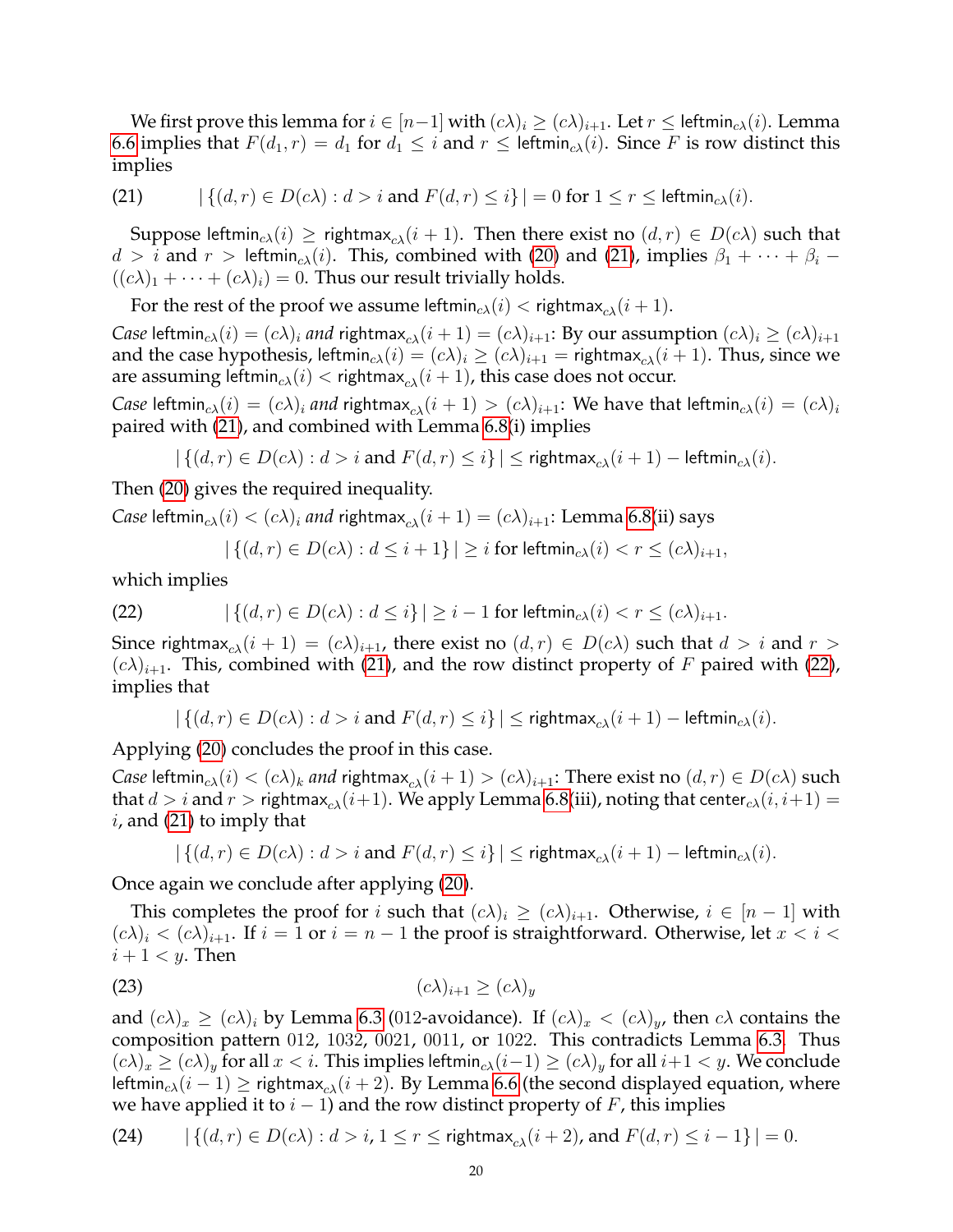Then leftmin<sub>cλ</sub>(i) =  $(c\lambda)_i$  by Lemma [6.3](#page-14-1) (012-avoidance) and, combined with Lemma [6.6](#page-14-3) applied to  $i$ , this implies

(25) 
$$
|\{(d,r)\in D(c\lambda):d>i, 1\leq r\leq \text{leftmin}_{c\lambda}(i)\text{, and }F(d,r)\leq i\}|=0.
$$

<span id="page-20-0"></span>
$$
\begin{aligned} \left| \left\{ (d,r) \in D(c\lambda) : d > i \text{ and } F(d,r) \leq i \right\} \right| &\leq (c\lambda)_{i+1} - \mathsf{leftmin}_{c \lambda}(i) \\ & = \mathsf{rightmax}_{c \lambda}(i+1) - \mathsf{leftmin}_{c \lambda}(i). \end{aligned}
$$

The inequality comes by studying the intervals [1, leftmin<sub>cλ</sub>(i)], (leftmin<sub>cλ</sub>(i), rightmax<sub>cλ</sub>(i + 2)], and (rightmax<sub>cλ</sub>(i+2),  $(c\lambda)_{i+1}$ ]. Respectively, we use [\(25\)](#page-20-0), and [\(24\)](#page-19-2) paired with the row distinct property of  $F$ , for the first two intervals. For the third interval, we use the fact that there is at most one column, namely  $y = i+1$ , such that  $y > d$  and  $(c\lambda)_y >$  rightmax $_{c\lambda}(i+2)$ . The equality follows from [\(23\)](#page-19-3).  $\Box$ 

<span id="page-20-7"></span>**Lemma 6.11.** *Let*  $i < p < j < q$  *be in the same block and*  $\beta \in \mathcal{P}_{c\lambda,\gamma}$ *. If*  $(i, j)$  *and*  $(p, q)$  *are interweaved,*  $\beta <sub>Bruhat</sub> t_{i,j}\beta$ , and  $\beta <sub>Bruhat</sub> t_{p,q}\beta$ , then  $t_{i,j}\beta \notin \mathcal{P}_{c\lambda,\gamma}$  or  $t_{p,q}\beta \notin \mathcal{P}_{c\lambda,\gamma}$ .

*Proof.* If  $(i, j)$  and  $(p, q)$  are interweaved, then it is straightforward that center<sub>c</sub> $(i, j)$  = center<sub>cλ</sub> $(p, q)$ . Lemma [6.1](#page-13-2) and the definition of center<sub>cλ</sub> $(i, j)$  implies

<span id="page-20-4"></span><span id="page-20-1"></span> $(c\lambda)_k$  = rightmax<sub>c</sub><sub>λ</sub>(k) for  $i \leq k \leq$  center<sub>cλ</sub>(p, q),

which in turn implies, via Lemma [6.5\(](#page-14-2)ii), that

(26) 
$$
\beta_k - (c\lambda)_k \leq 0 \text{ for } i \leq k \leq \text{center}_{c\lambda}(p,q).
$$

In a similar fashion, the definition of center $_{c\lambda}(i, j)$  and Lemma [6.3](#page-14-1) (012-avoidance) implies  $(c\lambda)_k = \text{leftmin}_{c\lambda}(k)$  for center $c\lambda}(p, q) < k \leq q$ . Hence, Lemma [6.5\(](#page-14-2)i) says

(27) 
$$
\beta_k - (c\lambda)_k \geq 0 \text{ for center}_{c\lambda}(p,q) < k \leq q.
$$

Suppose that  $t_{i,j}\beta$ ,  $t_{p,q}\beta \in \mathcal{P}_{c\lambda,\gamma}$ . Let  $C := \beta_1 + \cdots + \beta_{\text{center}_{c\lambda}(i,j)} - ((c\lambda)_1 + \cdots + (c\lambda)_{\text{center}_{c\lambda}(i,j)})$ . Then,

<span id="page-20-6"></span>rightmax<sub>c<sub>λ</sub></sub>(q) - (c
$$
\lambda
$$
)<sub>q</sub> = rightmax<sub>c<sub>λ</sub></sub>(q + 1) - leftmin<sub>c<sub>λ</sub></sub>(q)  
\n
$$
\geq C + (\beta_{\text{center}_{c\lambda}(i,j)+1} + \cdots + \beta_{q}) - ((c\lambda)_{\text{center}_{c\lambda}(i,j)+1} + \cdots + (c\lambda)_{q})
$$
\n
$$
\geq C + (\beta_{j} - (c\lambda)_{j}) + (\beta_{q} - (c\lambda)_{q}),
$$

where the equality follows from the interweaving assumption combined with Lemma [6.3](#page-14-1) (012-avoidance), the first inequality comes from Lemma [6.10](#page-18-5) applied to  $\beta$ , and the final inequality follows from [\(27\)](#page-20-1).

<span id="page-20-2"></span>Proposition [6.9\(](#page-16-2)3) says

<span id="page-20-5"></span><span id="page-20-3"></span>(29) 
$$
\beta_1 + \cdots + \beta_{i-1} + (\beta_j - (j - i)) + \beta_{i+1} + \cdots + \beta_{\text{center}_{c\lambda}(i,j)} \ge (c\lambda)_1 + \cdots + (c\lambda)_{\text{center}_{c\lambda}(i,j)},
$$
  
\n(30)  $\beta_1 + \cdots + \beta_{p-1} + (\beta_q - (q - p)) + \beta_{p+1} + \cdots + \beta_{\text{center}_{c\lambda}(i,j)} \ge (c\lambda)_1 + \cdots + (c\lambda)_{\text{center}_{c\lambda}(i,j)}.$   
\nLet  $D := (\beta_{i+1} + \cdots + \beta_{\text{center}_{c\lambda}(i,j)}) - ((c\lambda)_{i+1} + \cdots + (c\lambda)_{\text{center}_{c\lambda}(i,j)}).$  Reformulating (29) yields  
\n $0 \le (\beta_1 + \cdots + \beta_{i-1}) - ((c\lambda)_1 + \cdots + (c\lambda)_{i-1}) + (\beta_j - (j - i) - (c\lambda)_i) + D$   
\n $\le (c\lambda)_i - \text{leftmin}_{c\lambda}(i) + (\beta_j - (j - i) - (c\lambda)_i) + D$   
\n(31)  $= (c\lambda)_i - \text{leftmin}_{c\lambda}(i) + ((c\lambda)_j + (\beta_j - (c\lambda)_j) - (j - i) - (c\lambda)_i) + D$   
\n $= ((c\lambda)_j - \text{leftmin}_{c\lambda}(i)) + (\beta_j - (c\lambda)_j) - (j - i) + D$   
\n $\le (\beta_j - (c\lambda)_j) - (j - i) + D,$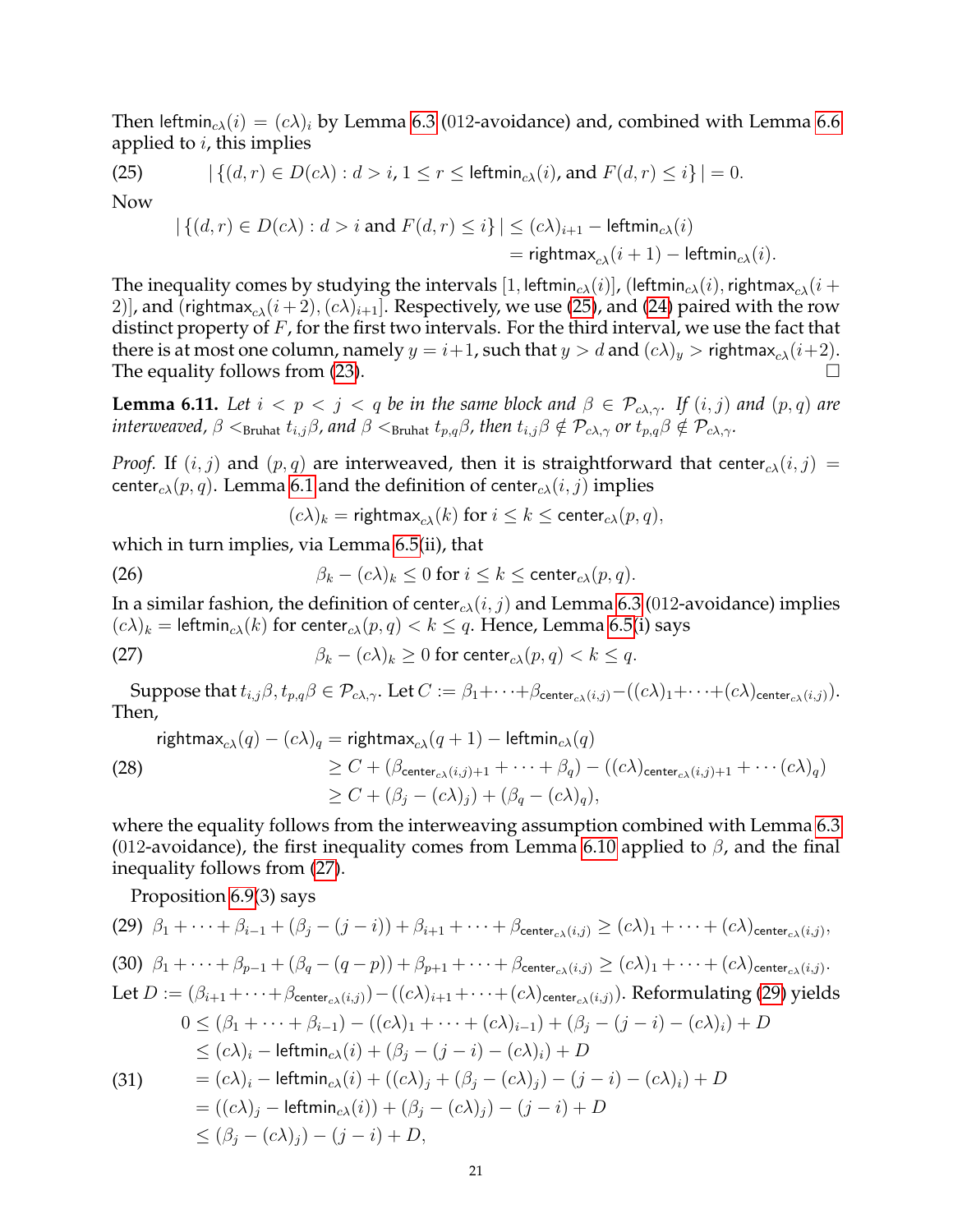where the second inequality is via Lemma [6.10](#page-18-5) applied to  $\beta$  (note  $(c\lambda)_i$  = rightmax<sub>cλ</sub>(i) here), and the final inequality follows from Lemma [6.3](#page-14-1) (012-avoidance).

<span id="page-21-0"></span>Let 
$$
E := (\beta_{p+1} + \cdots + \beta_{\text{center}_{c\lambda}(i,j)}) - ((c\lambda)_{p+1} + \cdots + (c\lambda)_{\text{center}_{c\lambda}(i,j)})
$$
. Reformulating (30),  
\n $0 \leq (\beta_1 + \cdots + \beta_{p-1}) - ((c\lambda)_1 + \cdots + (c\lambda)_{p-1}) + (\beta_q - (q-p) - (c\lambda)_p) + E$   
\n $\leq (\beta_1 + \cdots + \beta_i) - ((c\lambda)_1 + \cdots + (c\lambda)_i) + (\beta_q - (q-p) - (c\lambda)_p) + E$   
\n(32)  $\leq (\beta_1 + \cdots + \beta_i) - ((c\lambda)_1 + \cdots + (c\lambda)_i) + (\beta_q - (q-p) - (c\lambda)_p)$   
\n $\leq (\beta_1 + \cdots + \beta_i) - ((c\lambda)_1 + \cdots + (c\lambda)_i) + (\beta_q - (q-p) - \text{rightmax}_{c\lambda}(q))$   
\n $= (\beta_1 + \cdots + \beta_i) - ((c\lambda)_1 + \cdots + (c\lambda)_i) + ((c\lambda)_q + (\beta_q - (c\lambda)_q) - (q-p) - \text{rightmax}_{c\lambda}(q)).$ 

where the second and third inequality are by  $(26)$ , the fourth inequality is by Lemma [6.3](#page-14-1) (012-avoidance).

Adding [\(31\)](#page-20-5) and [\(32\)](#page-21-0) we have

(33) 
$$
0 \le C + (\beta_j - (c\lambda)_j) + (\beta_q - (c\lambda)_q) - (j - i) - (q - p) + ((c\lambda)_q - \text{rightmax}_{c\lambda}(q))
$$

which can be reformulated into

(34) 
$$
\text{rightmax}_{c\lambda}(q) - (c\lambda)_q \leq C + (\beta_j - (c\lambda)_j) + (\beta_q - (c\lambda)_q) - (j - i) - (q - p) < C + (\beta_j - (c\lambda)_j) + (\beta_q - (c\lambda)_q)
$$

This, combined with [\(28\)](#page-20-6), gives our desired contradiction. We conclude that  $t_{i,j}\beta\notin\mathcal{P}_{c\lambda,\gamma}$ or  $t_{p,q}\beta \notin \mathcal{P}_{c\lambda,\gamma}$ .

*Conclusion of the proof of Theorem [5.3:](#page-11-1)* Without loss of generality assume  $(i, j) < (p, q)$  in lexicographic order. Both  $\tau := t_{i,j}\beta$  and  $\phi := t_{p,q}\beta$  cover  $\beta$ , thus

<span id="page-21-1"></span>
$$
\beta_i > \beta_j - (j - i) = \tau_i,
$$

<span id="page-21-2"></span>(36)  $\beta_p > \beta_q - (q - p) = \phi_p.$ 

By Proposition [6.9,](#page-16-2) we have

<span id="page-21-3"></span>(37)  $\beta_i + (j - i) <$  rightmax<sub>a</sub> $(i)$ ,

<span id="page-21-7"></span>(38) 
$$
\beta_p + (q - p) \leq \text{rightmax}_{c\lambda}(q),
$$

<span id="page-21-4"></span>(39) 
$$
\beta_j - (j - i) \geq \text{leftmin}_{c\lambda}(i),
$$

<span id="page-21-6"></span>(40) 
$$
\beta_q - (q - p) \geq \text{leftmin}_{c\lambda}(p).
$$

Moreover, for the same reason, if  $(i, j)$  is interweaved, then

<span id="page-21-5"></span>(41) 
$$
\beta_1 + \dots + \beta_{i-1} + \beta_j - (j-i) + \beta_{i+1} + \dots + \beta_{\text{center}_{c\lambda}(i,j)} \geq (c\lambda)_1 + \dots + (c\lambda)_{\text{center}_{c\lambda}(i,j)}.
$$

If  $(p, q)$  is interweaved, then

<span id="page-21-8"></span>(42) 
$$
\beta_1 + \cdots + \beta_{p-1} + \beta_q - (q-p) + \beta_{p+1} + \cdots + \beta_{\text{center}_{c\lambda}(p,q)} \geq (c\lambda)_1 + \cdots + (c\lambda)_{\text{center}_{c\lambda}(p,q)}
$$

We now consider five cases depending on the overlap in the values  $(i, j)$  and  $(p, q)$ . In what follows, we will make repeated use of Lemma [3.9\(](#page-7-3)i), which characterizes the covering relation in  $(\mathcal{S}_{\gamma,I},<_{\text{Bruhat}})$ .

*Case 1.1 (i and p in the same block,*  $i = p$ ,  $j < q$ ): Suppose, for contradiction, that  $\beta_j - (j - i) =$  $\beta_q-(q-p)$ . Then, since  $i = p$ , this equality is equivalent to  $\beta_j = \beta_q-(q-j)$ . The contradicts Lemma [3.9\(](#page-7-3)i), and hence  $\beta_j - (j - i) \neq \beta_q - (q - p)$ .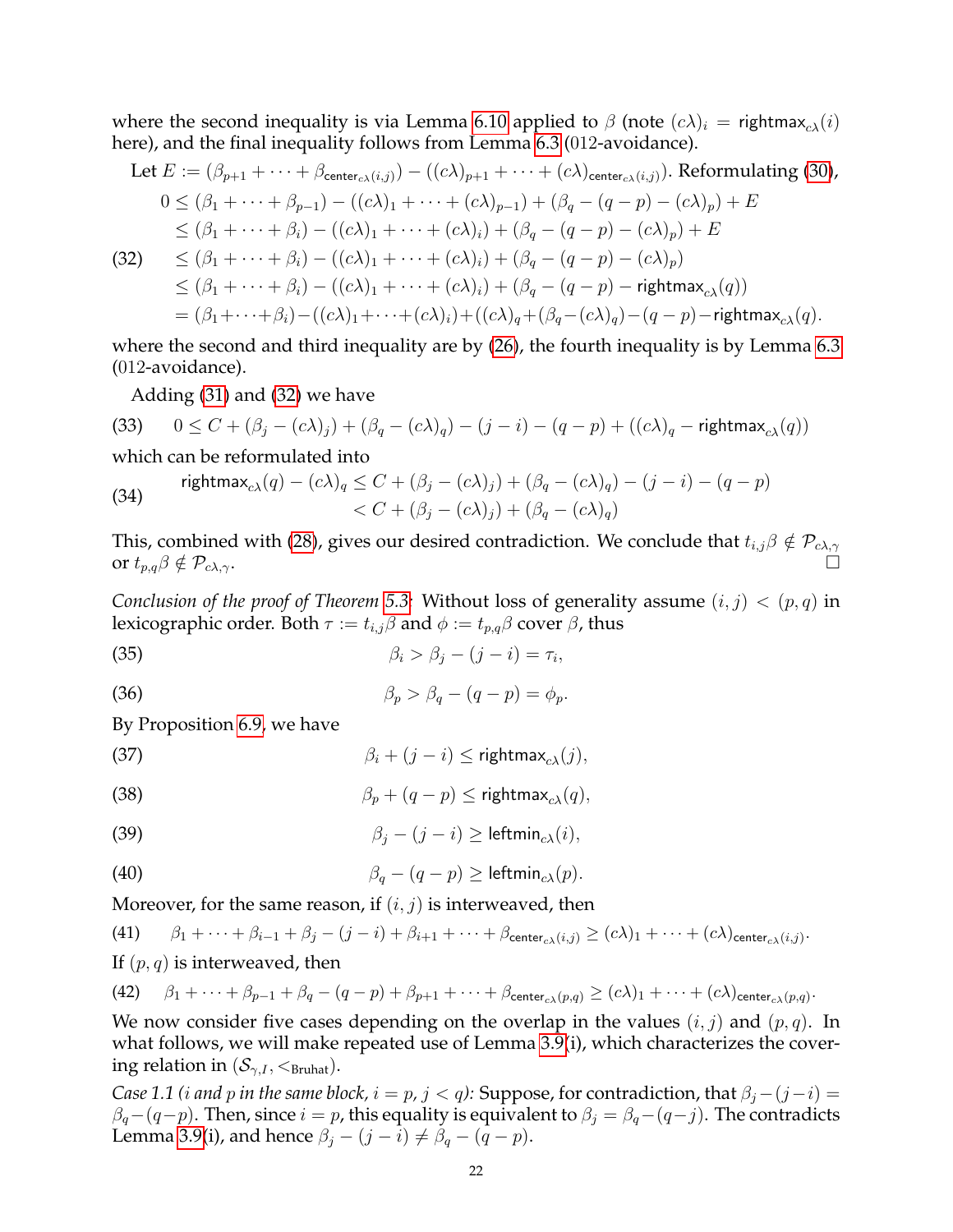*Subcase 1.1.1*  $\beta_j - (j - i) > \beta_q - (q - p)$ : By the subcase hypothesis,  $t_{i,j}\beta <sub>Bruhat</sub> t_{j,j}\beta$ . Then  $t_{p,q}t_{i,j}\beta<_{\text{Bruhat}} t_{j,q}t_{p,q}t_{i,j}\beta$  by [\(35\)](#page-21-1). Combining, we have  $t_{i,j}\beta<_{\text{Bruhat}} t_{j,q}t_{p,q}t_{i,j}\beta=t_{p,q}\beta$ . This contradicts the hypothesis that  $t_{p,q}\beta$  covers  $\beta$ . Hence this subcase cannot occur.

*Subcase 1.1.2*  $\beta_i - (j - i) < \beta_q - (q - p)$ : We will show that  $t_{i,j} \phi \in \mathcal{P}_{c\lambda,\gamma}$ . By the subcase hypothesis, the definition of  $\phi$ , and  $i = p$ ,

<span id="page-22-0"></span>(43) 
$$
\phi_i = \phi_p = \beta_q - (q - p) \ge \beta_j - (j - i - 1) = \phi_j - (j - i - 1).
$$

By [\(36\)](#page-21-2), [\(37\)](#page-21-3), and  $i = p$  we have

<span id="page-22-1"></span>(44)  $\phi_i + (j - i) = \beta_a - (q - p) + (j - i) < \beta_n + (j - i) = \beta_i + (j - i) <$  rightmax<sub>c</sub><sub>λ</sub>(*i*). Since  $\phi_j = \beta_j$ , by [\(39\)](#page-21-4), (45)  $\phi_i - (i - i) = \beta_i - (i - i) > \text{leftmin}_{c\lambda}(i).$ 

<span id="page-22-2"></span>Finally,  $\phi_r = \beta_r$  for  $r \neq p, q$ . If  $(i, j)$  is interweaved, then [\(41\)](#page-21-5) and  $i = p$  combined with the previous sentence implies

<span id="page-22-3"></span>(46)  
\n
$$
\phi_1 + \dots + \phi_{i-1} + \phi_j - (j-i) + \phi_{i+1} + \dots + \phi_{\text{center}_{c\lambda}(i,j)} = \beta_1 + \dots + \beta_{i-1} + \beta_j - (j-i) + \beta_{i+1} + \dots + \beta_{\text{center}_{c\lambda}(i,j)} = \beta_1 + \dots + \beta_{\text{center}_{c\lambda}(i,j)}
$$
\n
$$
\geq (c\lambda)_1 + \dots + (c\lambda)_{\text{center}_{c\lambda}(i,j)}.
$$

The hypotheses of Proposition [6.9](#page-16-2) are satisfied for for  $t_{i,j}\phi$  by [\(43\)](#page-22-0), [\(44\)](#page-22-1), [\(45\)](#page-22-2), and [\(46\)](#page-22-3). Hence,  $t_{i,j}\phi \in \mathcal{P}_{c\lambda,\gamma}$ .

By [\(43\)](#page-22-0),  $\phi < t_{i,j}\phi$ . By [\(36\)](#page-21-2),  $\beta_i + (j - i) = \beta_p + (j - i) > \beta_q - (q - p) + (j - i) = \beta_q - (q - j)$ , and hence  $\tau = t_{i,j}\beta <_{\text{Bruhat}} t_{j,q}t_{i,j}\beta = t_{i,j}\phi$ .

*Case 1.2 (i and p in the same block,*  $i < p$ *,*  $j = p$ *): In this case,* 

<span id="page-22-5"></span>(47) 
$$
\tau_p = \beta_i + (j - i) > \beta_j \ge \beta_q - (q - p - 1) = \tau_q - (q - p - 1),
$$

<span id="page-22-4"></span>(48) 
$$
\phi_i = \beta_i \ge \beta_j - (j - i - 1) \ge \beta_q - (q - p) - (j - i - 1) = \phi_j - (j - i - 1).
$$

Before breaking into subcases we first prove that  $\phi <_{\text{Bruhat}} t_{i,j}\phi, t_{p,q}\tau$ , and  $\tau <_{\text{Bruhat}}$  $t_{i,j}\phi, t_{p,q}\tau$ . First,  $\phi \leq_{Bruhat} t_{i,j}\phi$  and  $\tau \leq_{Bruhat} t_{p,q}\tau$  follow from [\(48\)](#page-22-4) and [\(47\)](#page-22-5). Then, [\(35\)](#page-21-1) implies

$$
\phi_i = \beta_i > \beta_j - (j - i) = \beta_j + (q - j) + (q - i) = \phi_q - (q - i),
$$

and hence  $\phi <_{\text{Bruhat}} t_{i,q} \phi = t_{p,q} \tau$ . Finally, by [\(36\)](#page-21-2),

<span id="page-22-7"></span><span id="page-22-6"></span>
$$
\tau_i = \beta_j - (j - i) > \beta_q - (q - j) - (j - i) = \tau_q - (q - i),
$$

and thus  $\tau <_{\text{Bruhat}} t_{i,q}\tau = t_{i,j}\phi$ . Hence, in all the following subcases, it remains to show that at least one of  $t_{i,j}\phi$  or  $t_{p,q}\tau$  are in  $\mathcal{P}_{c\lambda,\gamma}$ .

*Subcase* 1.2.1 leftmin<sub>c $\lambda$ </sub> $(i) = (c\lambda)_i$  *and* rightmax $_{c\lambda}(j) > (c\lambda)_j$ : By Lemma [6.1,](#page-13-2) the subcase hypothesis implies

(49) 
$$
\qquad \qquad \mathsf{leftmin}_{c\lambda}(k) = (c\lambda)_k \text{ for } i \leq k \leq q.
$$

By Lemma [6.5\(](#page-14-2)i) this implies

(50) 
$$
\beta_k \geq (c\lambda)_k \text{ for } i \leq k \leq q.
$$

In this subcase, [\(39\)](#page-21-4) and [\(40\)](#page-21-6) become

<span id="page-22-8"></span>(51) 
$$
\beta_j - (j - i) \ge (c\lambda)_i = (c\lambda)_j + ((c\lambda)_i - (c\lambda)_j),
$$

<span id="page-22-9"></span>(52)  $\beta_a - (q - p) \ge (c\lambda)_p = (c\lambda)_a + ((c\lambda)_p - (c\lambda)_q).$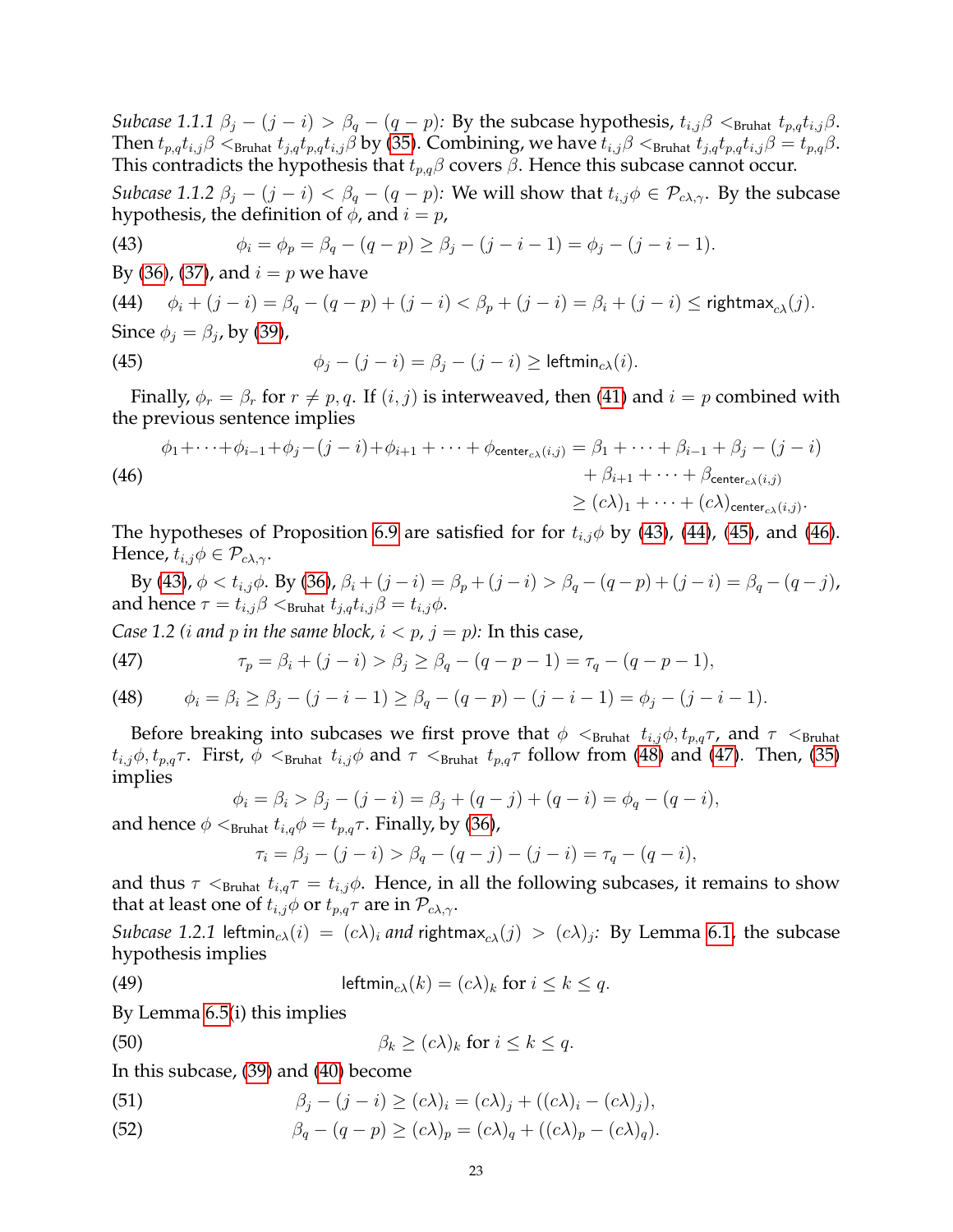Thus

<span id="page-23-0"></span>rightmax<sub>cλ</sub>(q) - (cλ)<sub>q</sub> = rightmax<sub>cλ</sub>(q + 1) - leftmin<sub>cλ</sub>(q)  
\n
$$
\geq \beta_1 + \dots + \beta_q - ((cλ)_1 + \dots + (cλ)_q)
$$
\n
$$
= \left(\sum_{t=1}^{i-1} \beta_t - (cλ)_t\right) + [\beta_i - (cλ)_i] + \left(\sum_{t=i+1, t \neq p}^{q-1} \beta_t - (cλ)_t\right)
$$
\n(53)  
\n
$$
+ [\beta_p - (cλ)_p] + [\beta_q - (cλ)_q]
$$
\n
$$
\geq [\beta_i - (cλ)_i] + [\beta_p - (cλ)_p] + [\beta_q - (cλ)_q]
$$
\n
$$
\geq [\beta_i - (cλ_i)] + [(j-i) + ((cλ)_i - (cλ)_j)] + [(q-p) + ((cλ)_p - (cλ)_q)]
$$
\n
$$
= \beta_i + (q - i) - (cλ)_q,
$$

where the first equality follows from the subcase hypotheses and [\(49\)](#page-22-6), the first inequality from Lemma [6.10](#page-18-5) with rightmax<sub>cλ</sub>(q + 1) – leftmin<sub>cλ</sub>(q) ≥ 0, the second inequality by Corol-lary [4.6](#page-10-3), and [\(50\)](#page-22-7), and third inequality is by [\(51\)](#page-22-8), [\(52\)](#page-22-9), and the final equality by  $p = j$ . Rewriting [\(53\)](#page-23-0), we arrive at rightmax<sub>c $\lambda$ </sub>(q)  $\geq \beta_i + (q - i) = \tau_p + (q - p)$ . Further, by [\(40\)](#page-21-6),  $\tau_q - (q - p) = \beta_q - (q - p) \geq$  leftmin<sub>cλ</sub>(p). The hypotheses of Proposition [6.9](#page-16-2) are satisfied for  $t_{p,q}\tau$  by the preceding two sentences, the subcase hypothesis, and [\(47\)](#page-22-5). Hence,  $t_{p,q}\tau \in \mathcal{P}_{c\lambda,\gamma}$ (notice  $(p, q)$  cannot be interweaved since  $j = p$  and  $c\lambda$  is 012-avoiding by Lemma [6.3\)](#page-14-1). *Subcase 1.2.2* leftmin<sub>c $\lambda$ </sub> $(i) < (c\lambda)_i$  *and* rightmax $_{c\lambda}(j) = (c\lambda)_j$ : By the subcase hypotheses,

(54) 
$$
\mathsf{rightmax}_{c\lambda}(k) = (c\lambda)_k \text{ for } i \leq k \leq j,
$$

and hence by Lemma [6.5\(](#page-14-2)ii)

<span id="page-23-2"></span>(55) 
$$
\beta_k \leq (c\lambda)_k \text{ for } i \leq k \leq j.
$$

In this subcase, [\(37\)](#page-21-3) becomes

<span id="page-23-3"></span>(56) 
$$
\beta_i + (j - i) \leq (c\lambda)_j = (c\lambda)_i + ((c\lambda)_j - (c\lambda)_i).
$$

By Corollary [4.6](#page-10-3) applied to  $\phi = t_{p,q}\beta$ ,

<span id="page-23-1"></span>(57)  $\beta_1 + \cdots + \beta_{i-1} - ((c\lambda)_1 + \cdots + (c\lambda)_{i-1}) \ge -((\beta_i + \cdots + \beta_{j-1} + (\beta_q - (q-p)) - ((c\lambda)_i + \cdots + (c\lambda)_j)).$ We conclude

$$
(c\lambda)_i - \text{leftmin}_{c\lambda}(i) = \text{rightmax}_{c\lambda}(i) - \text{leftmin}_{c\lambda}(i-1)
$$
  
\n
$$
\geq \beta_1 + \dots + \beta_{i-1} - ((c\lambda)_1 + \dots + (c\lambda)_{i-1})
$$
  
\n
$$
\geq -((\beta_i + \dots + \beta_{j-1} + (\beta_q - (q-p)) - ((c\lambda)_i + \dots + (c\lambda)_j))
$$
  
\n8)  
\n8)  
\n8)  
\n
$$
= -\left(\sum_{t=i+1}^{j-1} \beta_t - (c\lambda)_t\right) - [\beta_i - (c\lambda)_i] - [\beta_q - (q-p) - (c\lambda)_j]
$$
  
\n
$$
\geq -[\beta_i - (c\lambda)_i] - [\beta_q - (q-p) - (c\lambda)_j]
$$
  
\n
$$
\geq -[-(j-i) + ((c\lambda)_j - (c\lambda)_i)] - [(\beta_q - (q-p) - (c\lambda)_j]
$$
  
\n
$$
= (q-i) - (\beta_q - (c\lambda)_i);
$$

<span id="page-23-4"></span> $(5)$ 

the first equality follows by the subcase hypotheses, the first inequality from Lemma [6.10](#page-18-5) with rightmax<sub>cλ</sub>(i) – leftmin<sub>cλ</sub>(i – 1)  $\geq$  0, the second inequality by [\(57\)](#page-23-1), the third inequality by [\(55\)](#page-23-2), the fourth by [\(56\)](#page-23-3), and the final equality by  $p = j$ . Now [\(58\)](#page-23-4) is equivalent to

$$
\mathsf{leftmin}_{c\lambda}(i) \le \beta_q - (q - i) = \phi_j - (j - i).
$$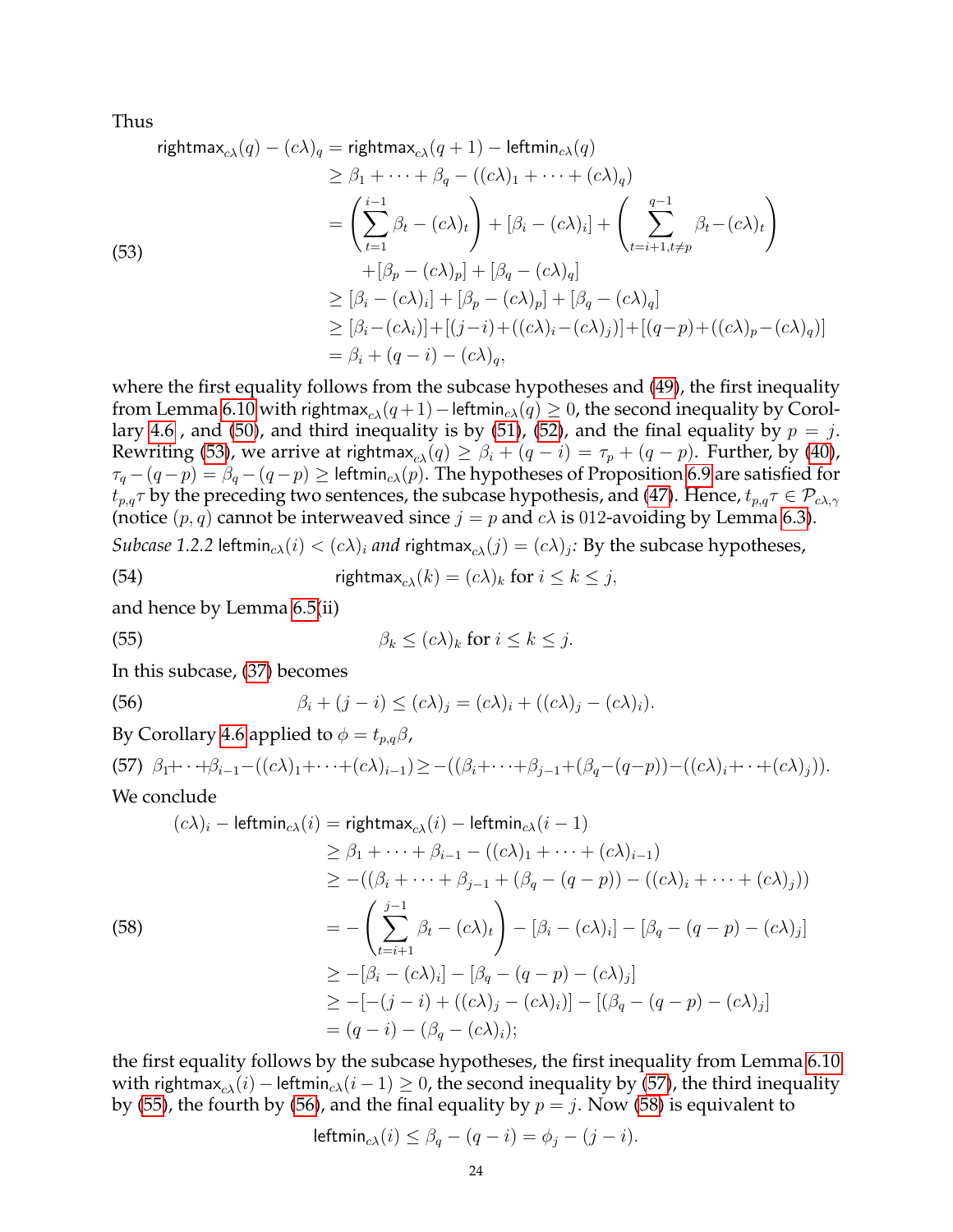Further, by [\(37\)](#page-21-3),

$$
\phi_i + (j - i) = \beta_i + (j - i) \geq \text{rightmax}_{c\lambda}(j).
$$

The hypotheses of Proposition [6.9](#page-16-2) are satisfied for for  $t_{i,j}\phi$  by the preceding two sentences, the subcase hypothesis, and [\(48\)](#page-22-4). Hence,  $t_{i,j}\phi \in \mathcal{P}_{c\lambda,\gamma}$ .

 $Subcase$   $1.2.3$  leftmin $_{c\lambda}(i)<(c\lambda)_i$ , rightmax $_{c\lambda}(j)>(c\lambda)_j$ : In this subcase, leftmin $_{c\lambda}(j)=(c\lambda)_j$ , since leftmin<sub>c $\lambda(j) < (c\lambda)_j$ </sub> would imply that  $c\lambda$  contains 012. Thus, since  $(i, j)$  is interweaved, center<sub>c $\lambda$ </sub> $(i, j) < j$  and Lemma [6.1](#page-13-2) implies

(59) 
$$
\text{leftmin}_{c\lambda}(k) = (c\lambda)_k \text{ for center}_{c\lambda}(i,j) < k \leq q.
$$

Corollary [4.6,](#page-10-3) applied to  $\beta$  and  $\tau$ , respectively, implies

<span id="page-24-0"></span>
$$
(\beta_1 + \cdots + \beta_{\mathsf{center}_{c\lambda}(i,j)}) - ((c\lambda)_1 + \cdots + (c\lambda)_{\mathsf{center}_{c\lambda}(i,j)}) \geq 0,
$$

and

$$
(\beta_1 + \cdots + \beta_{i-1} + \beta_j - (j-i) + \beta_{i+1} + \cdots + \beta_{\text{center}_{c\lambda}(i,j)}) - ((c\lambda)_1 + \cdots + (c\lambda)_{\text{center}_{c\lambda}(i,j)}) \geq 0.
$$

These two inequalities, combined with  $\beta_i > \beta_j - (j - i)$ , yield

<span id="page-24-1"></span>(60) 
$$
(\beta_1 + \cdots + \beta_{\text{center}_{c\lambda}(i,j)}) - ((c\lambda)_1 + \cdots + (c\lambda)_{\text{center}_{c\lambda}(i,j)}) \geq \beta_i - (\beta_j - (j - i)).
$$

Thus

<span id="page-24-2"></span>rightmax<sub>c</sub><sub>λ</sub>(q) – (cλ)<sub>q</sub> = rightmax<sub>c</sub><sub>λ</sub>(q + 1) – leftmin<sub>c</sub><sub>λ</sub>(q)  
\n
$$
\geq \beta_1 + \dots + \beta_{\text{center}_{c\lambda}(i,j)} - ((c\lambda)_1 + \dots + (c\lambda)_{\text{center}_{c\lambda}(i,j)})
$$
\n+ (β<sub>center<sub>c</sub><sub>λ</sub>(i,j)+1 – (cλ)<sub>center<sub>c</sub><sub>λ</sub>(i,j)+1) + ··· + (β<sub>j-1</sub> – (cλ)<sub>j-1</sub>)  
\n+ (β<sub>q</sub> – (q – p) – (cλ)<sub>j</sub>) + (β<sub>j+1</sub> – (cλ)<sub>j+1</sub>) + ··· + (β<sub>q-1</sub> – (cλ)<sub>q-1</sub>)  
\n+ (β<sub>j</sub> + (q – p) – (cλ)<sub>q</sub>)  
\n
$$
\geq \beta_1 + \dots + \beta_{\text{center}_{c\lambda}(i,j)} - ((c\lambda)_1 + \dots + (c\lambda)_{\text{center}_{c\lambda}(i,j)})
$$
\n+ (β<sub>j</sub> + (q – p) – (cλ)<sub>q</sub>)  
\n
$$
\geq \beta_i - (\beta_j - (j - i)) + (\beta_j + (q - p) – (cλ)q)
$$
\n= β<sub>i</sub> + (q – i) – (cλ)<sub>q</sub>,</sub></sub>

where the first equality follows from the subcase hypotheses, the second inequality from Lemma [6.10](#page-18-5) with rightmax<sub>c</sub> $(q + 1)$  – leftmin<sub>cλ</sub> $(q) \ge 0$  applied to  $\tau$ , the third from [\(59\)](#page-24-0) and Lemma [6.5\(](#page-14-2)i), the fourth by [\(60\)](#page-24-1), and the final by  $p = j$ . Hence, [\(61\)](#page-24-2) implies rightmax<sub>c $\lambda$ </sub>(q)  $\geq$  $\beta_i + (q - i) = \tau_i + (q - p)$ . By [\(40\)](#page-21-6), leftmin<sub>cλ</sub> $(p) \leq \beta_q - (q - p) = \tau_q - (q - p)$ . We conclude by Proposition [6.9](#page-16-2) applied to  $t_{p,q}\tau$  that  $t_{p,q}\tau \in \mathcal{P}_{c\lambda,\gamma}$  (notice  $(p,q)$  cannot be interweaved since  $j = p$  and  $c\lambda$  is 012-avoiding by Lemma [6.3\)](#page-14-1).

*Case 1.3 (i and p in the same block,*  $i < p$ ,  $j = q$ ): Lemma [3.9\(](#page-7-3)i) implies  $\beta_i \neq \beta_p - (p - i)$ . *Subcase 1.3.1*  $\beta_i > \beta_p - (p - i)$ : It is easily checked that  $t_{p,q}\beta$  <  $s_{\text{Fuhat}}$   $t_{i,p}t_{p,q}\beta$  <  $s_{\text{Fuhat}}$  $t_{p,q}t_{i,p}t_{p,q}\beta = t_{i,j}\beta$ . Hence  $t_{i,j}\beta$  is not a cover of  $\beta$  and this subcase cannot occur. *Subcase 1.3.2*  $\beta_i < \beta_p - (p - i)$ : By the subcase hypothesis, the definition of  $\tau$ , and  $j = q$ ,

<span id="page-24-3"></span>(62) 
$$
\tau_p = \beta_p > \beta_i + (p - i) = \beta_i + (j - i) - (q - p) = \tau_j - (q - p) = \tau_q - (q - p).
$$

<span id="page-24-4"></span>By [\(35\)](#page-21-1), [\(40\)](#page-21-6), and  $j = q$  we have

(63) 
$$
\tau_q - (q-p) = \tau_j - (q-p) = \beta_i + (j-i) - (q-p) > \beta_j - (q-p) = \beta_q + (q-p) \ge \text{leftmin}_{c \lambda}(q).
$$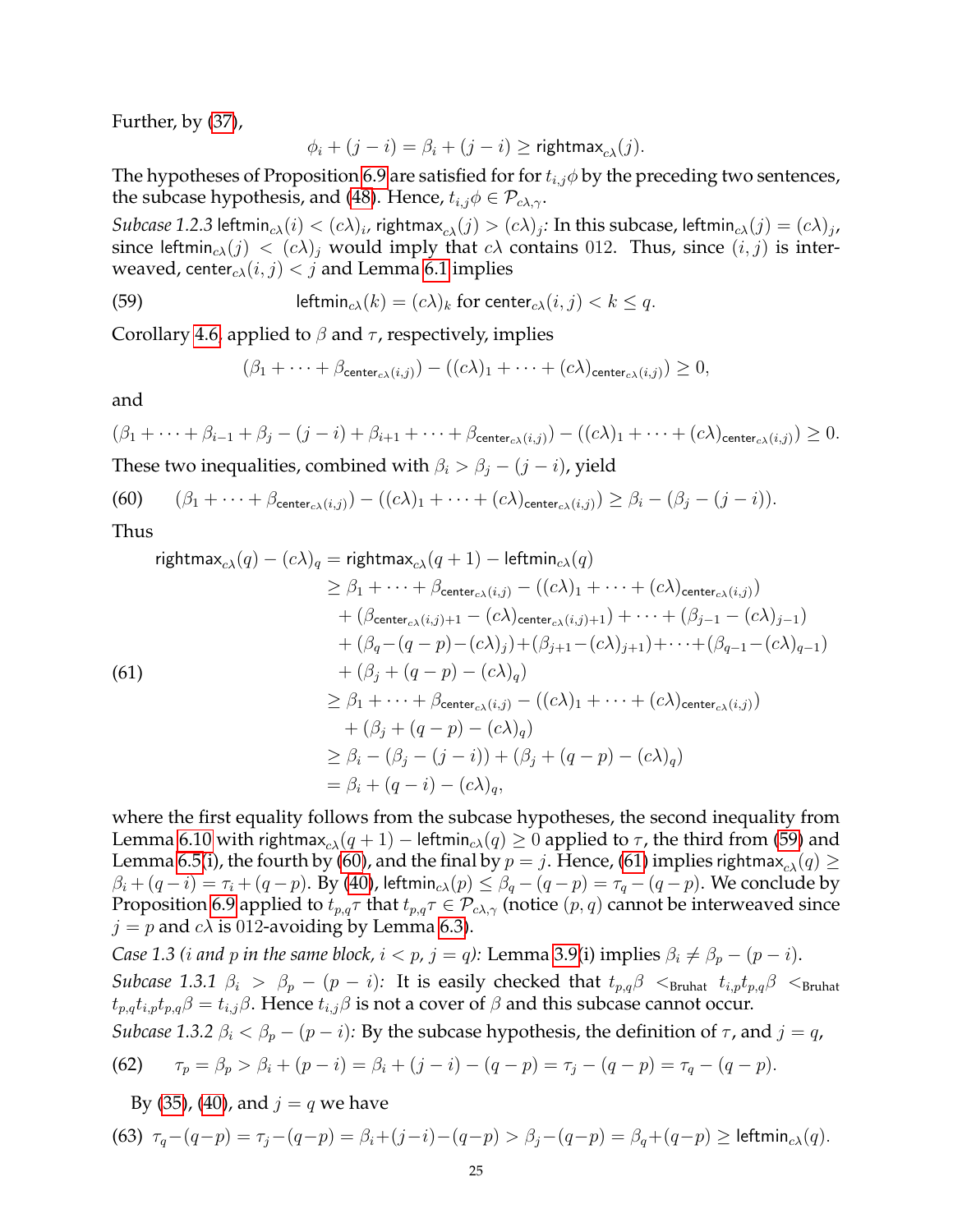Since  $\tau_p = \beta_p$ , by [\(38\)](#page-21-7),

<span id="page-25-1"></span>(64) 
$$
\tau_p + (q - p) = \beta_p + (q - p) \le \text{rightmax}_{c\lambda}(q).
$$

Finally,  $\tau_r = \beta_r$  for  $r \neq i, j$ . If  $(p, q)$  is interweaved, then [\(42\)](#page-21-8) and  $j = q$  combined with the previous sentence implies

<span id="page-25-2"></span>(65)  
\n
$$
\tau_1 + \dots + \tau_{p-1} + \tau_q - (q-p) +
$$
\n
$$
\tau_{p+1} + \dots + \tau_{\text{center}_{c\lambda}(p,q)} = \beta_1 + \dots + \beta_{i-1} + \beta_j - (j-i) + \beta_{i+1} + \dots
$$
\n
$$
+ \beta_{p-1} + \beta_i + (j-i) - (q-p) + \beta_{p+1} + \dots + \beta_{\text{center}_{c\lambda}(i,j)}
$$
\n
$$
= \beta_1 + \dots + \beta_{p-1} + \beta_j - (q-p) + \beta_{p+1} + \dots + \beta_{\text{center}_{c\lambda}(i,j)}
$$
\n
$$
\geq (c\lambda)_1 + \dots + (c\lambda)_{\text{center}_{c\lambda}(i,j)}.
$$

The hypotheses of Proposition [6.9](#page-16-2) are satisfied for  $t_{pq}\tau$  by [\(62\)](#page-24-3), [\(63\)](#page-24-4), [\(64\)](#page-25-1), and [\(65\)](#page-25-2). Hence,  $t_{p,q}\tau \in \mathcal{P}_{c\lambda,\gamma}.$ 

We conclude by [\(43\)](#page-22-0) that  $\tau <_{Bruhat} t_{p,q}\tau$ . By [\(35\)](#page-21-1),  $\phi_i = \beta_i > \beta_j - (j - i) = \beta_q - (q - p) (p - i) = \phi_p - (p - i)$ , and hence  $\phi = t_{p,q}\beta <sub>Bruhat</sub> t_{i,p}t_{p,q}\beta = t_{p,q}\tau$ .

*Case 1.4 (i < p < j < q are all disjoint):* In this case  $\tau$ ,  $\phi$  <  $S_{\text{Fuhat}}$   $t_{i,j}t_{p,q}\beta = t_{p,q}t_{i,j}\beta$ . By Lemma [6.11,](#page-20-7) at least one of  $(i, j)$  or  $(p, q)$  is not interweaved. If  $(i, j)$  is not interweaved then it follows from applying Proposition [6.9](#page-16-2) to  $t_{i,j}\beta \in \mathcal{P}_{c\lambda,\gamma}$  that  $t_{i,j}t_{p,q}\beta$  satisfies the hypotheses of Proposition [6.9.](#page-16-2) Similarly, if  $(p, q)$  is not interweaved,  $t_{p,q}t_{i,j}\beta$  is shown to satisfy the hypotheses of Proposition [6.9.](#page-16-2)

*Case 1.5 (i < j < p < q are all disjoint):* Once again  $\tau$ ,  $\phi$  < <sub>Bruhat</sub>  $t_{i,j}t_{p,q}\beta = t_{p,q}t_{i,j}\beta$ . It is easy to check that  $t_{i,j} t_{p,q} \beta$  satisfies the hypotheses of Proposition [6.9.](#page-16-2)

7. PROOF OF THEOREM  $4.8 \ (\Leftarrow)$  $4.8 \ (\Leftarrow)$ 

<span id="page-25-0"></span>Let us restate the " $\Leftarrow$ " direction of Theorem [4.8:](#page-10-0)

**Proposition 7.1.** Let  $w \in \mathfrak{S}_n$ ,  $I \subset J(w)$  and  $D = [n-1]-I$  where w is not I-spherical. There *exists*  $\lambda \in \text{Par}_D$  *such that*  $\kappa_{w\lambda}$  *is not* D-multiplicity-free.

*Proof.* Let  $u = w_0(I) \cdot w$ . Since w is not *I*-spherical, by Definition [1.1,](#page-0-0) u is not a product of distinct generators. By Proposition [2.7,](#page-4-2) u contains 321 or 3412. We divide our analysis into cases based on the patterns contained in  $u$ . For  $\mu \in \textsf{Comp}_n$  write  $\mu|_D = (\mu^1, \dots, \mu^k)$ to denote the splitting of  $\mu$  into blocks of sizes  $d_1 - d_0, \ldots, d_{k+1} - d_k = n - d_k$ . Note that  $\mu|_D \in \text{Par}_D$  if it is weakly decreasing in each block.

*Case 1 (u contains the pattern* 321): Choose the partition  $\lambda$  whose parts are in  $\{2, 1, 0\}$  so that  $u\lambda$  contains the values 0, 1, 2 at indices  $p' < q < r'$ . Choose the pattern 012 so that  $r' - p'$ is minimized. Also choose the minimum  $p \leq p'$  such that  $u\lambda$  contains only 0's at indices  $p, \ldots, p'$  and choose the maximum  $r \geq r'$  such that  $u\lambda$  contains only 2's at indices  $r', \ldots, r$ . An example of a skyline diagram of  $u\lambda$  is shown in Figure [4.](#page-25-3) Here,  $(u\lambda)_{p'} = 0$ ,  $(u\lambda)_q = 1$ ,



<span id="page-25-3"></span>FIGURE 4. A skyline diagram for  $u\lambda$  that contains 012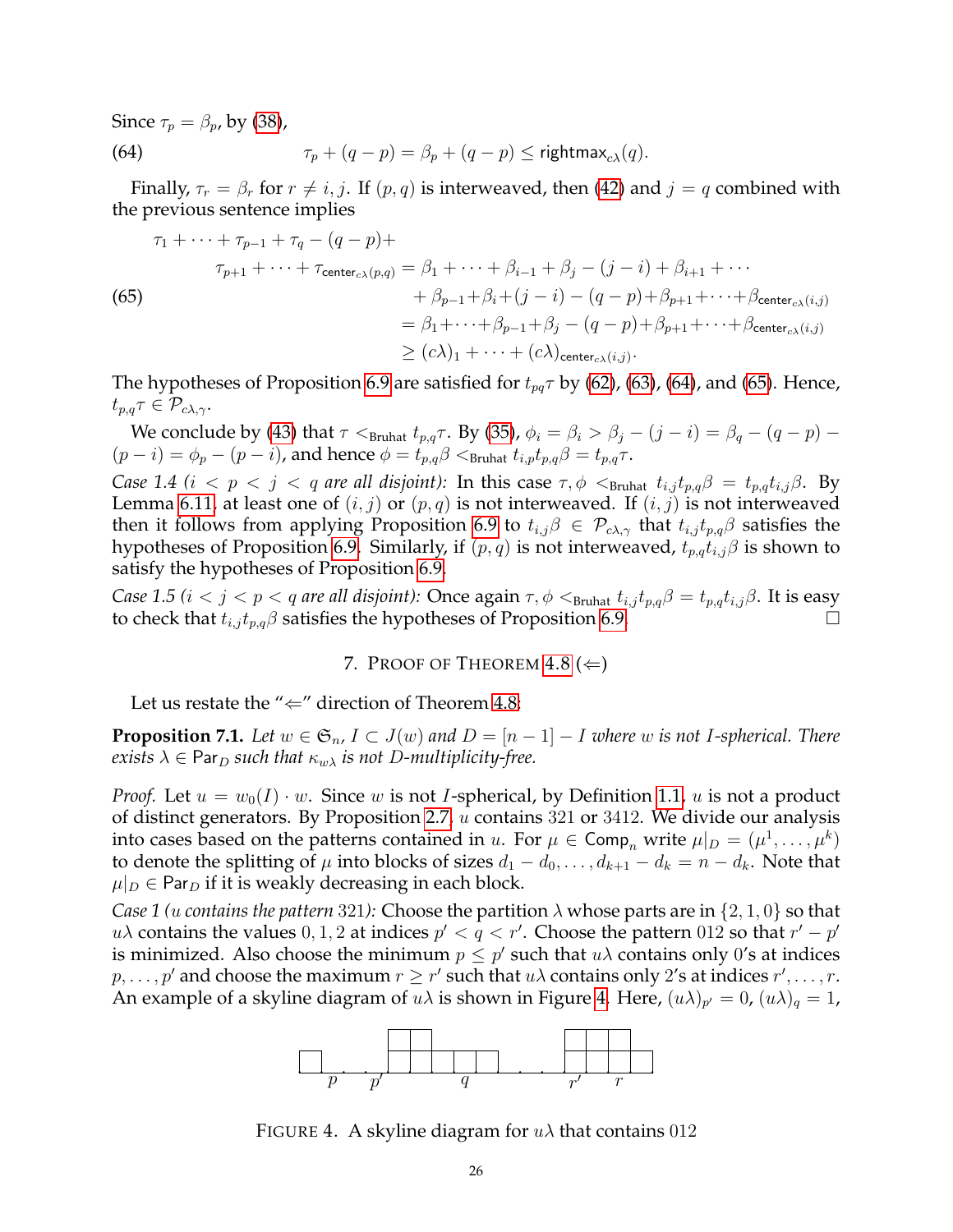$(u\lambda)_{r'} = 2$ . In the interval  $[p' + 1, q]$ ,  $u\lambda$  can take on 1's or 2's, and all the 2's are left of the 1's by minimality of  $r' - p'$ . Similarly, in the interval  $[q, r' - 1]$ ,  $u\lambda$  takes on values 1's followed by 0's. Thus, in the interval  $[p'+1,r'-1]$ , say  $u\lambda$  takes on  $k_2\geq 0$  many 2's, then  $k_1 \geq 1$  many 1's and then  $k_0 \geq 0$  many 0's, and  $(u\lambda)_q = 1$ .

Since  $I \subset J(w)$ ,  $D = [n-1] - I$ , w $\lambda$  is weakly increasing in each block so  $u\lambda$  is weakly decreasing in each block, *i.e.*,  $(u\lambda)|_D \in \text{Par}_D$ . The argument that follows only uses this property of D.

Consider the following composition

$$
\gamma = (\gamma^1, \dots, \gamma^k) = (u\lambda + \vec{e}_p - \vec{e}_r)|_D.
$$

It is easily checked that if  $(u\lambda)_i \geq (u\lambda)_{i+1}$ , then  $\gamma_i \geq \gamma_{i+1}$  by our choice of p and r. Thus each  $\gamma^i$  is indeed a partition, meaning that  $\gamma \in \mathsf{Par}_D.$ 

Recall the poset  $\mathcal{P}_{u\lambda,\gamma}$  (Section [5\)](#page-11-0) contains all vectors  $\beta$  such that the monomial  $x^{\beta}$  appears in the expansion of  $\kappa_{u\lambda}$  and  $\pi_{w_0(I)}x^\beta=\pm s_\gamma$  (see Lemma [5.1\)](#page-11-3). By Lemma [5.5,](#page-11-5)  $\mathcal{P}_{u\lambda,\gamma}$  is an order ideal in  $S_{I,\gamma}$ . Also each element  $\beta$  can be generated from  $\gamma$  via the moves  $t_{ij}$ 's.

<span id="page-26-0"></span>**Claim 7.2.**  $\mathcal{P}_{u\lambda,\gamma}$  has height at most 1. Moreover it has at most  $k_1 - 1$  many  $\beta$  such that  $\theta(\beta) = 1$ .

*Proof of Claim [7.2:](#page-26-0)* Since all part sizes of uλ belong in {0, 1, 2}, it is straightforward from Lemma [3.9\(](#page-7-3)i) that the only  $t_{ij}$ 's that increase the rank of  $\beta$  are

$$
t_i: (\ldots, 1, 1, \ldots) \mapsto (\ldots, 0, 2, \ldots)
$$

for *i* and  $i + 1$  in the same block. The number of nonzero values in the composition decreases by one when we apply such a move. Let  $\#_{\neq 0}\beta$  be the number of nonzero values in β. By Kohnert's rule (Theorem [4.5\)](#page-10-4),  $\#_{\neq 0} \beta \ge \#_{\neq 0} u\lambda$  for  $[x^\beta] \kappa_{u\lambda} > 0$ . At the same time,  $\#_{\neq 0}\gamma = \#_{\neq 0}u\lambda + 1$ , meaning that for all  $\beta \in \mathcal{P}_{u\lambda,\gamma}$ ,  $\beta$  can be obtained from  $\gamma$  via at most one such move  $t_i$ .

Next, let  $\beta = t_i \gamma \in \mathcal{P}_{u\lambda,\gamma}$ . Since  $\beta \geq_{\text{dom}} u\lambda$ , by Corollary [4.6,](#page-10-3) we necessarily have  $p' < i < r'$  so  $i$  is one of  $r' + k_2 + 1, \ldots, r' + k_2 + k_1 - 1$  such that  $i$  and  $i + 1$  are in the same block. Thus, there are at most  $k_1 - 1$  choices for *i*.

<span id="page-26-1"></span>**Claim 7.3.** *If*  $\beta \in \mathcal{P}_{u\lambda,\gamma}$  *and*  $\theta(\beta) = 1$  *then*  $[x^{\beta}] \kappa_{u\lambda} = 1$ *.* 

*Proof of Claim [7.3:](#page-26-1)* For each such  $\beta = t_i \gamma$ , there is exactly one corresponding Kohnert diagram, as we need to move the top box in column r of  $u\lambda$  to column  $i+1$ , and the single box in column *i* of  $u\lambda$  to column *p*. An example of such Kohnert diagrams corresponding to the example in Figure [4](#page-25-3) is shown in Figure [5.](#page-26-2)



<span id="page-26-2"></span>FIGURE 5. Kohnert diagrams with weight  $x^\beta = x^{t_{ij}\gamma}$  where  $\beta \in \mathcal{P}_{u\lambda,\gamma}$ 

<span id="page-26-3"></span>**Claim 7.4.**  $[x^{\gamma}] \kappa_{u\lambda} = k_1 + 1$ .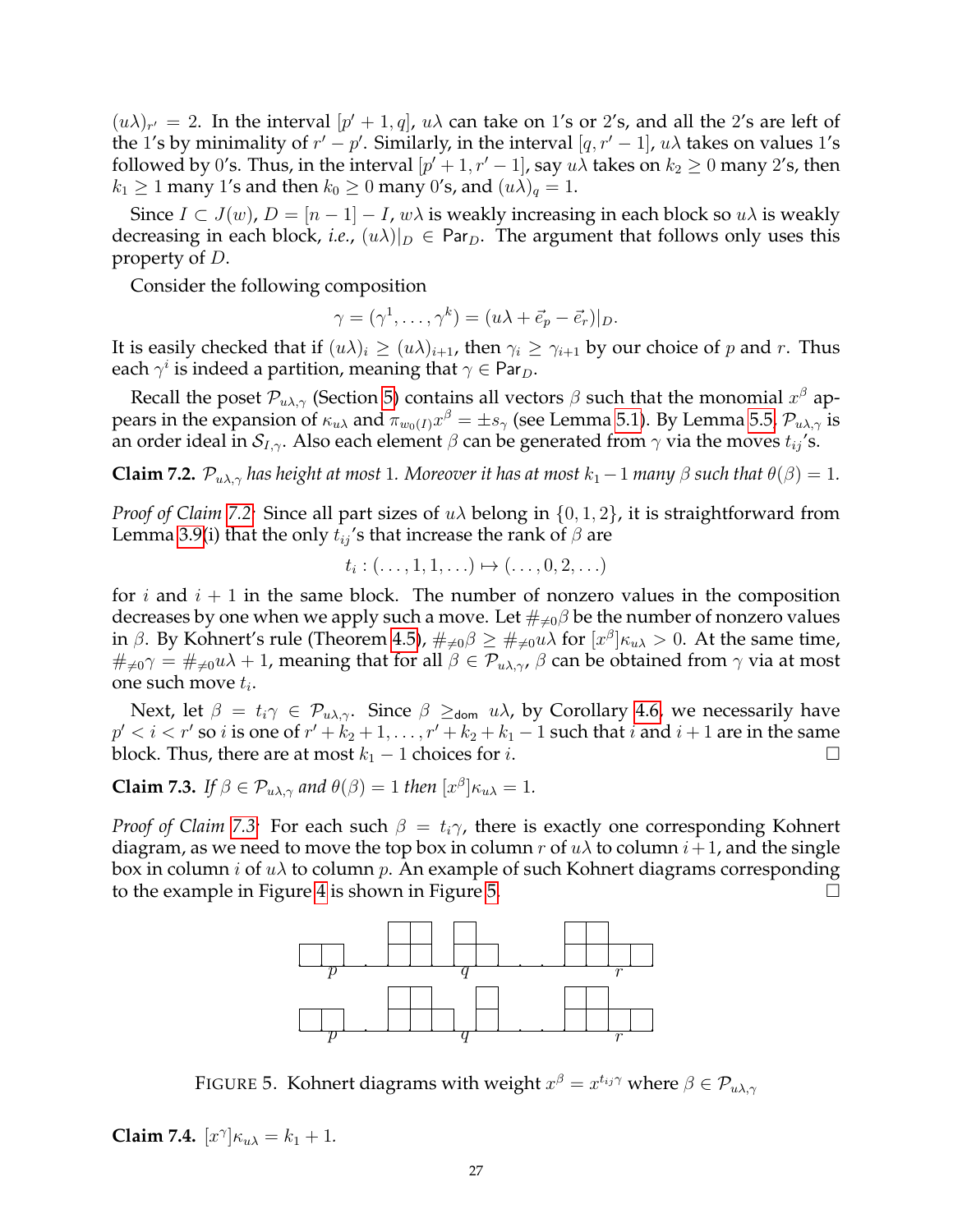*Proof of Claim* [7.4:](#page-26-3) The  $D \in \text{Koh}(u\lambda)$  such that  $\text{Kohwt}(D) = \gamma$  are obtained by either

- moving the top box of column r in  $u\lambda$  moved to column p; or
- moving the unique box in the column  $z \in \{p' + k_2 + 1, \ldots, p' + k_2 + k_1\}$  to column *p* followed by moving the top box in column *r* to column *z*.

These Kohnert diagrams corresponding to the example shown in Figure [4](#page-25-3) are shown in Figure [6.](#page-27-0)  $\Box$ 



<span id="page-27-0"></span>FIGURE 6. Kohnert diagrams with weight  $x^{\gamma}$ 

Hence, by Claims [7.2,](#page-26-0) [7.3,](#page-26-1) [7.4,](#page-26-3)

$$
[s_{\gamma}]\kappa_{w\lambda} = \sum_{\beta \in \mathcal{P}_{u\lambda,\gamma}} \text{sgn}(\beta)[x^{\beta}]\kappa_{u\lambda} \geq (k_1+1) - (k_1-1) = 2
$$

so  $\kappa_{w\lambda}$  is not *D*-multiplicity-free.

*Case 2 (u avoids the pattern 321 but u contains the pattern 3412):* Pick  $\lambda \in \text{Par}_n$  to consist of values in  $\{3, 2, 1, 0\}$  so that  $u\lambda$  contains the values  $1, 0, 3, 2$  at indices  $p' < q' < r' < z'$ so that  $z' - p'$  is minizied. Analogous to Case 1, choose the minimum  $p \leq p'$  such that  $u\lambda$  contains only 1's in the interval  $[p, p']$  and choose the maximum  $z \geq z'$  such that  $u\lambda$ contains only 2's on  $[z', z]$ . Let  $q > p$  be the minimum index such that  $(u\lambda)_q = 0$  and let  $r < z$  be the maximum index such that  $(u\lambda)_r = 3$ . Since u avoids 321,  $u\lambda$  avoids 012, and together with the minimality of  $z'-p'$ , we see that  $(u\lambda)_{p'+1},\ldots,(u\lambda)_{z'-1}$  can only take on values in  $\{0, 3\}$ . An example of a skyline diagram of  $u\lambda$  is shown in Figure [7.](#page-27-1)



<span id="page-27-1"></span>FIGURE 7. A skyline diagram for  $u\lambda$  that contains 1032 and avoids 012 (possibly  $z = z'$ )

Similar to Case 1, let

$$
\gamma = (\gamma^1, \dots, \gamma^k) = (u\lambda + \vec{e}_p + \vec{e}_q - \vec{e}_r - \vec{e}_z)|_D \in \mathsf{Par}_D.
$$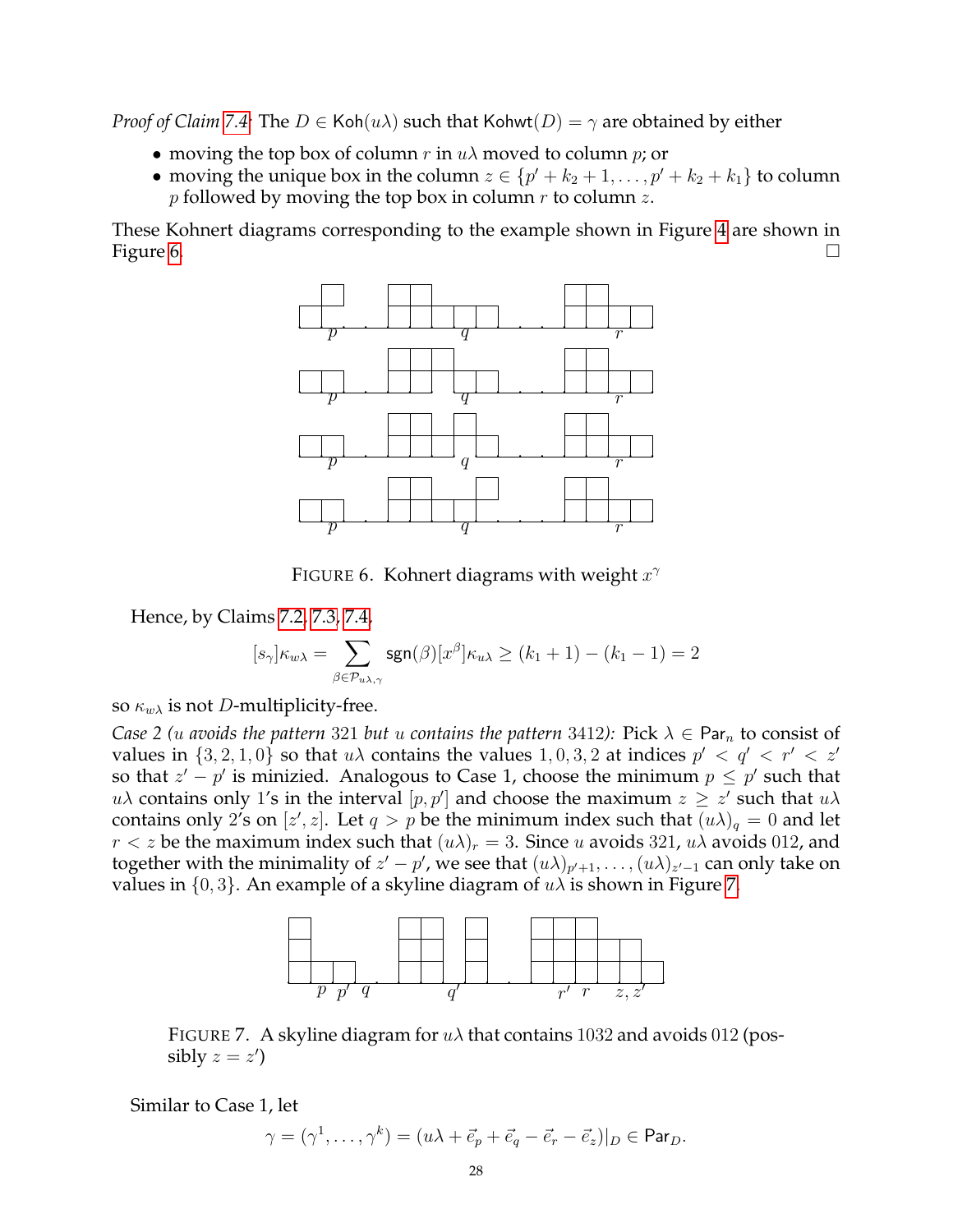<span id="page-28-0"></span>**Claim 7.5.**  $\mathcal{P}_{u\lambda,\gamma} = {\gamma}.$ 

*Proof of Claim [7.5:](#page-28-0)* By Proposition [3.3,](#page-6-1) Lemma [3.5,](#page-7-2) and Lemma [5.5,](#page-11-5) it suffices to show that there does not exist  $i, i + 1$  in the same block such that  $\beta = t_i \gamma \in \mathcal{P}_{u\lambda,\gamma}$ . If such a  $t_i$  exists, then  $[x^\beta]\kappa_{u\lambda}$  and so  $\beta\geq$ <sub>dom</sub>  $u\lambda$ , Corollary [4.6.](#page-10-3) Also we must have  $p\leq i < z$  since  $\gamma$  and  $u\lambda$ only differ in that interval. Let  $\beta_{\leq j} := (\beta_1, \ldots, \beta_j)$  and recall that  $\#_{\neq 0} \beta$  is the number of nonzero entries in β. By Kohnert's rule, Theorem [4.5,](#page-10-4) for  $\beta \in \mathcal{P}_{u\lambda,\gamma}$ ,  $\#_{\neq 0} \beta \leq i \geq \#_{\neq 0}(u\lambda) \leq i$ for all j. Consider the following cases:

- $p = i < q$ ,  $t_i : \gamma = (\ldots, 2, 1, \ldots) \mapsto (\ldots, 0, 3, \ldots)$ ,  $\#_{\neq 0} \beta_{\leq i} < \#_{\neq 0} (u\lambda)_{\leq i}$ ;
- $p < i < q$ ,  $t_i : \gamma = (\ldots, 1, 1, \ldots) \mapsto (\ldots, 0, 2, \ldots)$ ,  $\#_{\neq 0} \beta_{\leq i} < \#_{\neq 0} (u\lambda)_{\leq i}$ ;
- $q \le i < r$ ,  $t_i : \gamma = (\ldots, 1, 0, \ldots) \mapsto (\ldots, -1, 2, \ldots)$  or  $(\ldots, 3, \beta_{i+1}, \ldots) \mapsto (\ldots, \beta_{i+1} 1, 4, \ldots$ , with impossible part sizes;
- $\bullet\,\,r\,\leq\, i\,<\,z,\,t_{i}:\,\gamma\,=\,(\dots,2,2,\dots)\,\mapsto\,(\dots,1,3,\dots)\,\,\textup{or}\,\,(\dots,2,1,\dots)\,\mapsto\,(\dots,0,3,\dots)$ where the newly generated part of size 3 cannot be obtained by Kohnert's rule, Theorem [4.5,](#page-10-4) since  $u\lambda$ ,  $\gamma$  and  $\beta$  only differ on the interval  $[p, z]$ , that is  $\beta \notin \mathcal{P}_{u\lambda,\gamma}$ , a contradiction.

As a result, no such  $t_i$  exists.  $\Box$ 

<span id="page-28-1"></span>Claim 7.6. 
$$
[x^{\gamma}] \kappa_{u\lambda} = 2
$$
.

*Proof of Claim [7.6:](#page-28-1)* The  $D \in \text{Koh}(u\lambda)$  such that  $\text{Kohwt}(D) = \gamma$  are obtained from  $u\lambda$  by

- moving the top box of column  $r$  to column  $p$  and moving the top box of column  $z$ to column q; or
- moving the top box of column r to column q and moving the top box of column z to column p;

as shown in Figure [8.](#page-28-2)  $\Box$ 

Therefore, by Claim [7.5](#page-28-0) and Claim [7.6,](#page-28-1)  $[s_\lambda]_{\kappa_{w\lambda}} = [x^\gamma]_{\kappa_{u\lambda}} = 2$ , as desired.



FIGURE 8. Kohnert diagrams with weight  $x^{\gamma}$ 

# <span id="page-28-2"></span>ACKNOWLEDGEMENTS

We thank David Brewster, Jiasheng Hu, and Husnain Raza for writing useful computer code (in the NSF RTG funded ICLUE program). We also thank David Anderson, Mahir Can, Alexander Diaz-Lopez, Christian Gaetz, Megumi Harada, Bogdan Ion, Syu Kato, and Allen Knutson for stimulating conversations during the preparation of this work.